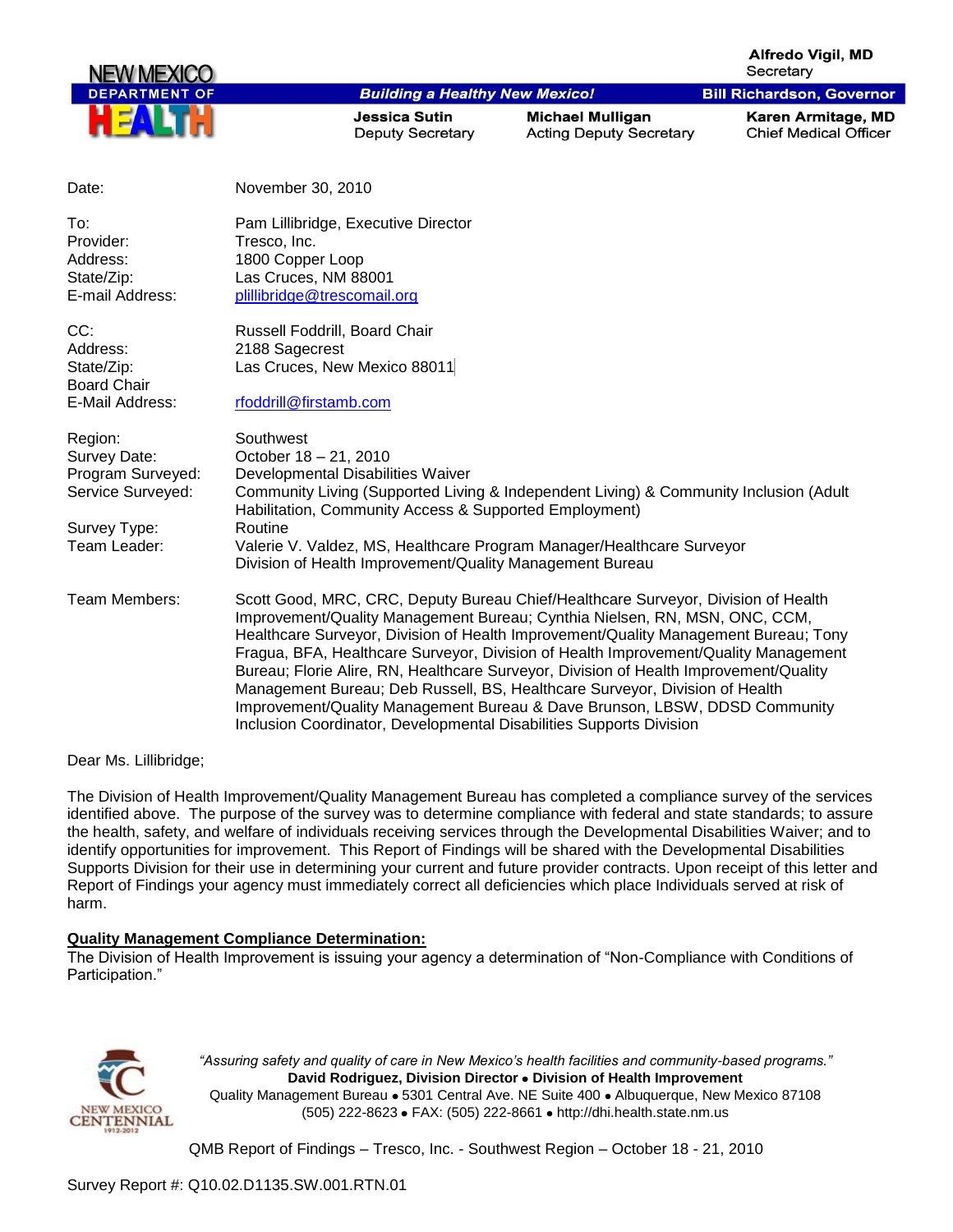## **Plan of Correction:**

The attached Report of Findings identifies deficiencies found during your agency"s compliance review. You are required to complete and implement a Plan of Correction. Please submit your agency"s Plan of Correction in the space on the two right columns of the Report of Findings. See attachment "A" for additional guidance in completing the Plan of Correction. The response is due to the parties below within 10 working days of the receipt of this letter:

### **1. Quality Management Bureau, Attention: Plan of Correction Coordinator 5301 Central Ave. NE Suite 400 Albuquerque, NM 87108**

### **2. Developmental Disabilities Supports Division Regional Office for region of service surveyed**

Upon notification from QMB that your Plan of Correction has been approved, you must implement all remedies and corrective actions within 45 working days. If your Plan of Correction is denied, you must resubmit a revised plan as soon as possible for approval, as all remedies must still be completed within 45 working days of the receipt of this letter.

Failure to submit, complete or implement your Plan of Correction within the 45 day required time frames may result in the imposition of a \$200 per day Civil Monetary Penalty until it is received, completed and/or implemented.

### **Request for Informal Reconsideration of Findings (IRF):**

If you disagree with a finding of deficient practice, you have 10 working days upon receipt of this notice to request an IRF. Submit your request for an IRF in writing to:

> QMB Deputy Bureau Chief 5301 Central Ave NE Suite #400 Albuquerque, NM 87108 Attention: IRF request

See Attachment "C" for additional guidance in completing the request for Informal Reconsideration of Findings. The request for an IRF will not delay the implementation of your Plan of Correction which must be completed within 45 working days. Providers may not appeal the nature or interpretation of the standard or regulation, the team composition or sampling methodology. If the IRF approves the modification or removal of a finding, you will be advised of any changes.

Please call the Plan of Correction Coordinator at 505-222-8647 if you have questions about the Report of Findings or Plan of Correction. Thank you for your cooperation and for the work you perform.

Sincerely,

Valerie V. Valdez, M.S.

Valerie V. Valdez, M.S. Team Lead/Healthcare Surveyor Division of Health Improvement Quality Management Bureau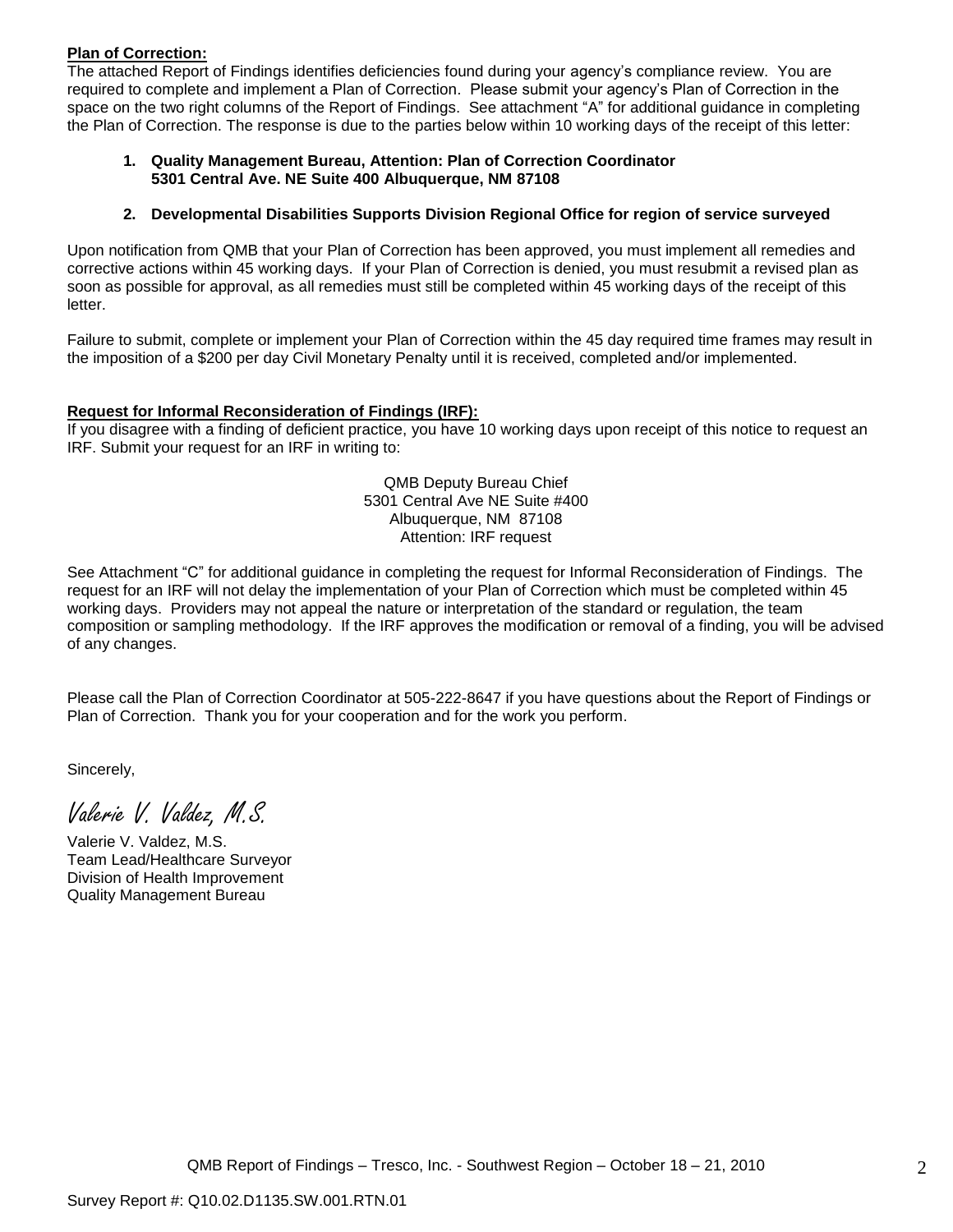### **Survey Process Employed:**

# Entrance Conference Date: October 18, 2010

Exit Conference Date: Conference Date: Conference Date:

### Present: **Tresco, Inc**

Tim Gilliland, Director of Community Services Shelby Heiden, Training Coordinator

### **DOH/DHI/QMB**

Valerie V. Valdez, MS, Team Lead/Healthcare Program Manager/Healthcare Surveyor Scott Good, MRC, CRC, Deputy Bureau Chief Cynthia Nielsen, RN, MSN, ONC, CCM, Healthcare Surveyor Tony Fragua, BFA, Healthcare Surveyor Florie Alire, RN, Healthcare Surveyor Deb Russell, BS, Healthcare Surveyor

## **DDSD – Southwest Regional Office**

Dave Brunson, LBSW, DDSD Community Inclusion Coordinator

### Present: **Tresco, Inc**

Tim Gilliland, Director of Community Services Joel Jaire, Community Living Services Assistant Program Manager Dona Nelson, Community Living Services Program Manager J. Maureen Gant, Program Support Manager Nicole Johnson, Quality Enhancement Systems Manager Suzanne Purcell, Community Living Services Supervisor Waunita Brown, Community Living Services Supervisor Forrest F. McDaniel, Community Living Services Supervisor Alyson Parra, Community Living Services Scheduling Coordinator Michelle Baldwin, Community Living Services Supervisor Joyce Weeks, Community Living Services Supervisor Roxanne Sanchez, Community Living Services Supervisor Marilyn Kirby, Quality Advisor Steve Adams, Assistant Vocational Manager Shelby Heiden, Training Coordinator

## **DOH/DHI/QMB**

Valerie V. Valdez, MS, Team Lead/Healthcare Program Manager/Healthcare Surveyor Scott Good, MRC, CRC, Deputy Bureau Chief Cynthia Nielsen, RN, MSN, ONC, CCM, Healthcare Surveyor Tony Fragua, BFA, Healthcare Surveyor Florie Alire, RN, Healthcare Surveyor Deb Russell, BS, Healthcare Surveyor

### **DDSD – Southwest Regional Office**

Dave Brunson, LBSW, DDSD Community Inclusion Coordinator Paul Schwalje, Regional Offices Bureau Chief Scott Doan, Southwest Regional Director

| Total Homes Visited              | Number: | 8                                                       |
|----------------------------------|---------|---------------------------------------------------------|
| Supported Homes Visited<br>❖     | Number: | 8 (5 Homes were the residence for multiple Individuals) |
| Administrative Locations Visited | Number: | 2 (Las Cruces, New Mexico & Socorro, New Mexico)        |
| <b>Total Sample Size</b>         | Number: | 25<br>4 - Jackson Class Members                         |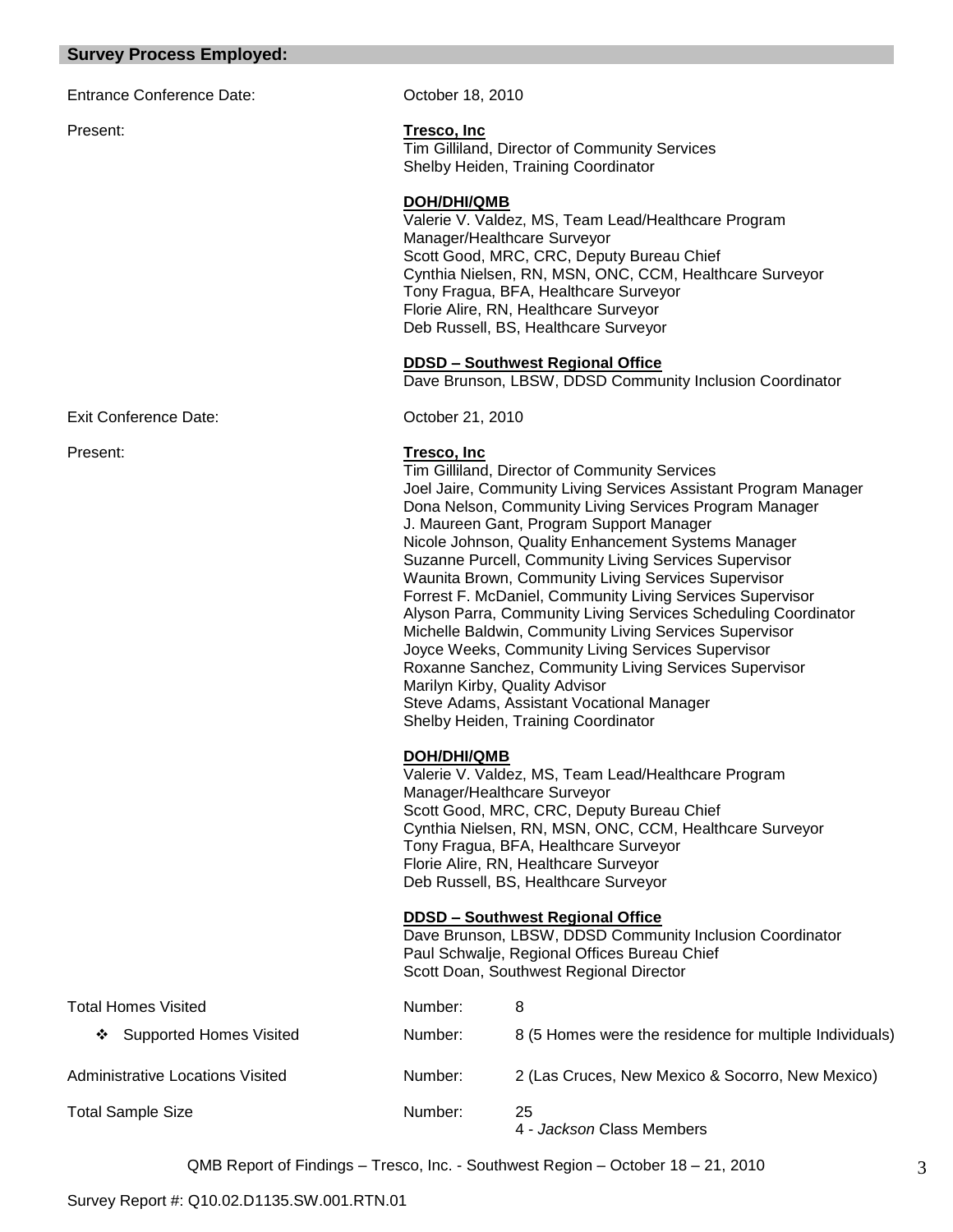|                                      |                                                                                                                                                                                                                           | 21 - Non-Jackson Class Members<br>16 - Supported Living<br>6 - Independent Living<br>20 - Adult Habilitation<br>5 - Community Access<br>16 - Supported Employment                                        |
|--------------------------------------|---------------------------------------------------------------------------------------------------------------------------------------------------------------------------------------------------------------------------|----------------------------------------------------------------------------------------------------------------------------------------------------------------------------------------------------------|
| Persons Served Interviewed           | Number:                                                                                                                                                                                                                   | 15                                                                                                                                                                                                       |
| Persons Served Observed              | Number:                                                                                                                                                                                                                   | 10 (6 Individuals were not available during on-site<br>survey, 3 Individuals answers could not be<br>understood by the Surveyor & 1 Individual did not<br>want to participate in the Interview process.) |
| Direct Service Personnel Interviewed | Number:                                                                                                                                                                                                                   | 26                                                                                                                                                                                                       |
| Records Reviewed (Persons Served)    | Number:                                                                                                                                                                                                                   | 25                                                                                                                                                                                                       |
| Administrative Files Reviewed        | <b>Billing Records</b><br><b>Medical Records</b><br>$\bullet$<br>٠<br><b>Personnel Files</b><br>$\bullet$<br><b>Training Records</b><br>٠<br>$\bullet$<br>$\bullet$<br>$\bullet$<br><b>Evacuation Drills</b><br>$\bullet$ | Incident Management Records<br>Agency Policy and Procedure<br><b>Caregiver Criminal History Screening Records</b><br><b>Employee Abuse Registry</b><br>Human Rights Notes and/or Meeting Minutes         |

Quality Assurance / Improvement Plan

CC: Distribution List: DOH - Division of Health Improvement

DOH - Developmental Disabilities Supports Division

 $\bullet$ 

- DOH Office of Internal Audit
- HSD Medical Assistance Division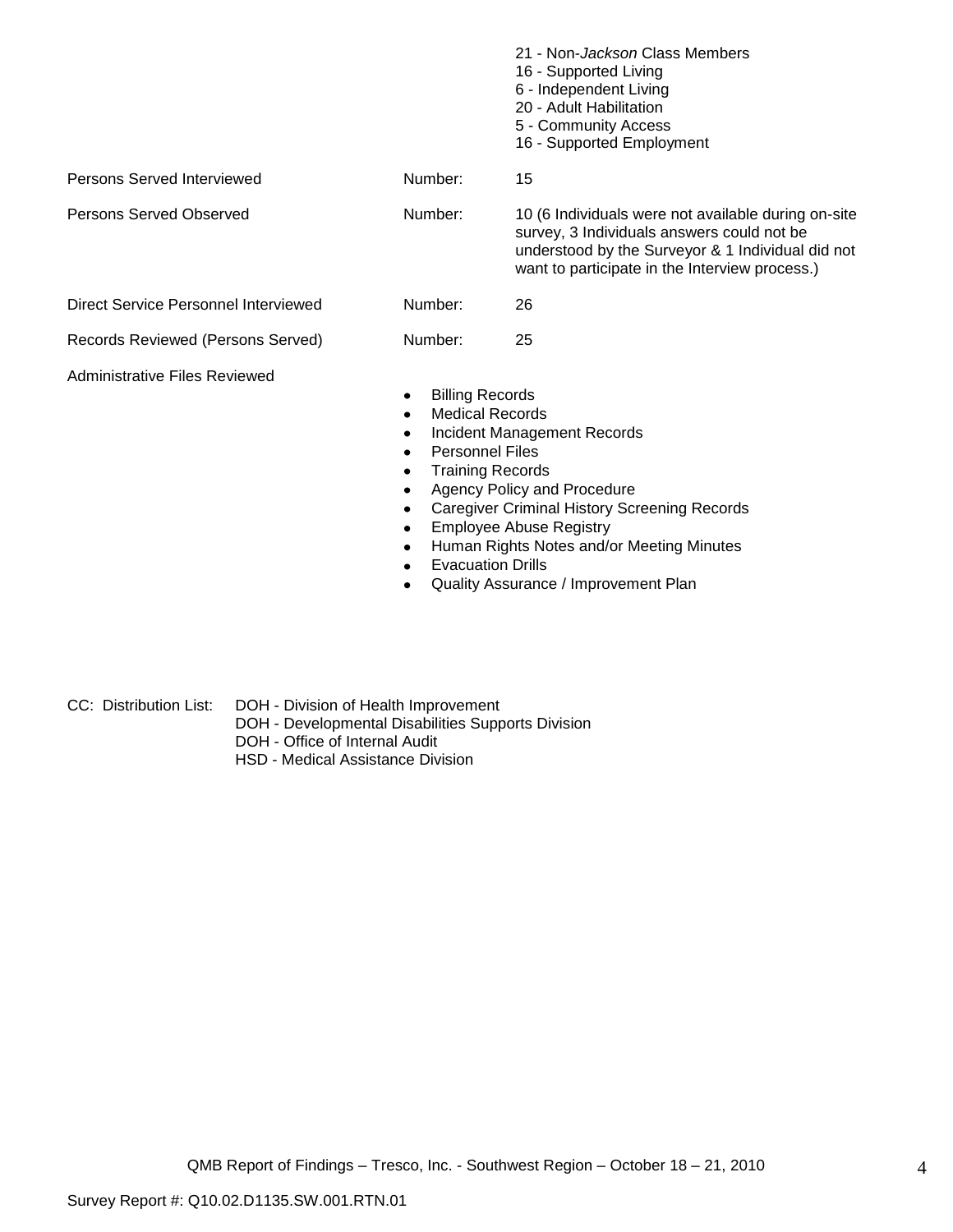## **Attachment A**

# **Provider Instructions for Completing the QMB Plan of Correction (POC) Process**

# *Introduction:*

After a QMB Compliance Review, your QMB Report of Findings will be sent to you via US mail.

Each provider must develop and implement a Plan of Correction (POC) that identifies specific quality assurance and quality improvement activities the agency will implement to correct deficiencies and prevent continued non compliance.

Agencies must submit their Plan of Correction within 10 business days from the date you receive the QMB Report of Findings. (Providers who do not submit a POC within 10 days will be referred to the Internal Review Committee [IRC] for sanctions).

If you have questions about the Plan of Correction process, call the QMB Plan of Correction Coordinator at 505-222-8647 or email at George.Perrault@state.nm.us. Requests for technical assistance must be requested through your DDSD Regional Office.

If you wish to dispute a finding on the official Report of Findings, you must file an Informal Reconsideration of Findings (IRF) request within ten (10) days of receiving your report. The POC process cannot resolve disputes regarding findings. Please note that you must still submit a POC for findings that are in question (see Attachment "C").

# *Instructions for Completing Agency POC:*

# *Required Content*

Your Plan of Correction should provide a step-by-step description of the methods to correct each deficient practice to prevent recurrence and information that ensures the regulation cited is in compliance. The remedies noted in your POC are expected to be added to your Agency"s required, annual Quality Assurance Plan. (see page 3, DDW standards, effective; April 1, 2007, Chapter 1, Section I Continuous Quality Management System)

If a deficiency has already been corrected, the plan should state how it was corrected, the completion date (date the correction was accomplished), and how possible recurrence of the deficiency will be prevented.

The Plan of Correction you submit needs to address *each deficiency* in the two right hand columns with:

- 1. How the corrective action will be accomplished for all cited deficiencies in the report of findings;
- 2. How your Agency will identify all other individuals having the potential to be affected by the same deficient practice;
- 3. What measures will be put into place or what systemic changes will be made to ensure that the deficient practice will not reoccur and corrective action is sustained;
- 4. How your Agency plans to monitor corrective actions utilizing its continuous Quality Assurance/Quality Improvement Plan to assure solutions in the plan of correction are achieved and sustained, including (if appropriate):
	- Details about how and when Consumer, Personnel and Residential files are audited by Agency  $\bullet$ personnel to ensure they contain required documents;
	- Information about how Medication Administration Records are reviewed to verify they contain all  $\bullet$ required information before they are distributed, as they are being used, and after they are completed;
	- Your processes for ensuring that all staff are trained in Core Competencies, Incident Reporting, and Individual-Specific service requirements, etc;
	- How accuracy in Billing documentation is assured;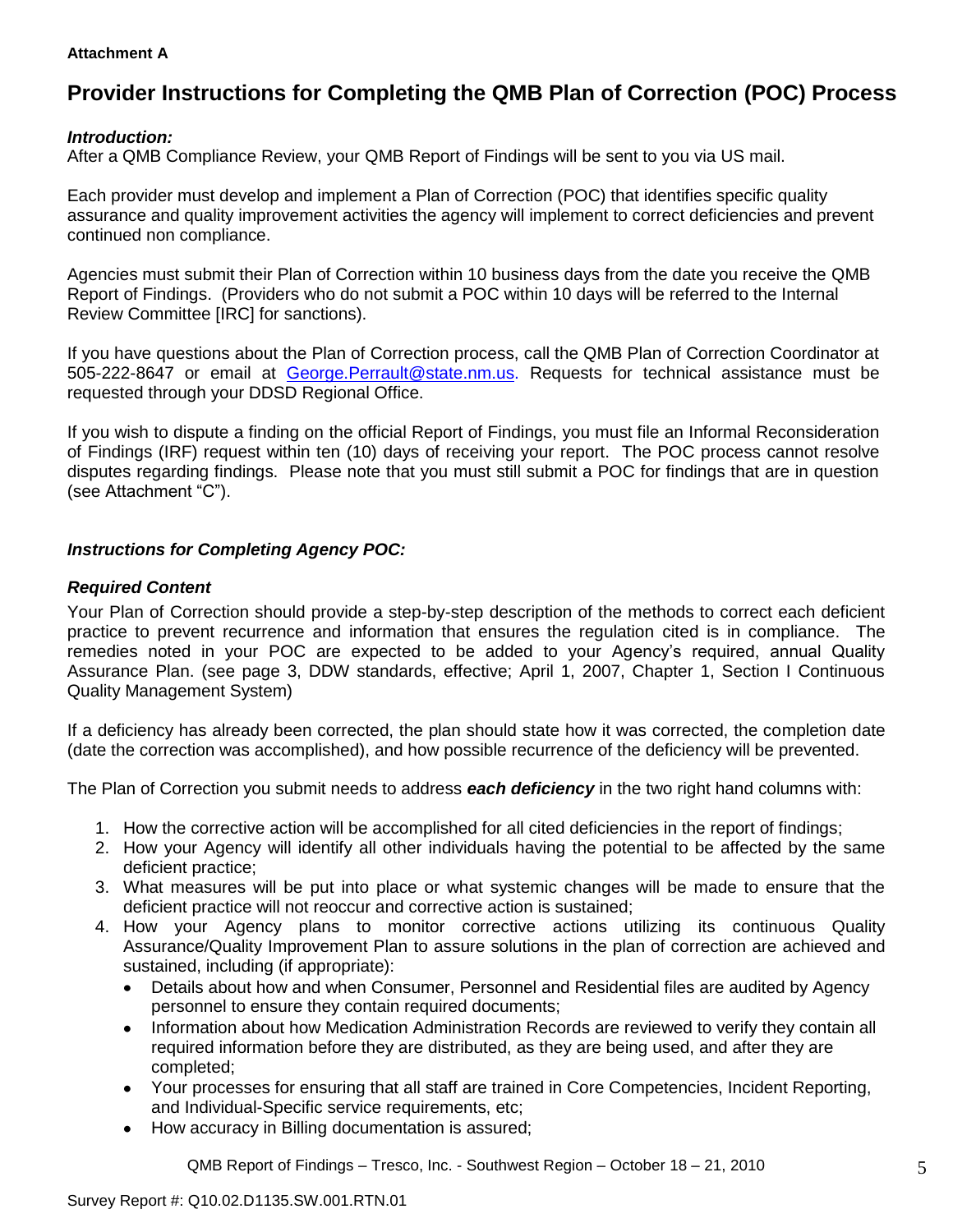- How health, safety is assured;  $\bullet$
- For Case Management Providers, how ISPs are reviewed to verify they meet requirements, how the timeliness of LOC packet submissions and consumer visits are tracked;
- $\bullet$ Your process for gathering, analyzing and responding to Quality data, and
- Details about Quality Targets in various areas, current status, Root Cause Analyses about why Targets were not met, and remedies implemented.
- 5. The individual"s title responsible for the Plan of Correction and completion date.

*Note:* **Instruction or in-service of staff alone may not be a sufficient plan of correction.** This is a good first step toward correction, but additional steps should be taken to ensure the deficiency is corrected and will not recur.

# *Completion Dates*

The plan of correction must include a **completion date** (entered in the far right-hand column). Be sure the date is **realistic** in the amount of time your Agency will need to correct the deficiency; not to exceed 45 days.

Direct care issues should be corrected immediately and monitored appropriately. Some deficiencies may require a staged plan to accomplish total correction. Deficiencies requiring replacement of equipment, etc., may require more time to accomplish correction but should show reasonable time frames.

# *Plan of Correction Submission Requirements*

- 1. Your Plan of Correction must be completed on the official QMB Survey Report of Findings/Plan of Correction Form and received by QMB within ten (10) business days from the date you received the report of findings.
- 2. If you have questions about the POC process, call the POC Coordinator, George Perrault at 505-222- 8647 for assistance.
- 3. For Technical Assistance (TA) in developing or implementing your POC, contact your local DDSD Regional Office.
- 4. Submit your POC to George Perrault, POC Coordinator in any of the following ways:
	- a. Electronically at [George.Perrault@state.nm.us](mailto:George.Perrault@state.nm.us)
	- b. Faxed to 505-222-8661, or
	- c. Mailed to QMB, 5301 Central Avenue SW, Suite 400, Albuquerque, NM 87108
- 5. Do not send supporting documentation to QMB until after your POC has been approved by QMB.
- 6. QMB will notify you when your POC has been "approve" or "denied."
	- a. Whether your POC is "approved," or "denied," you will have a maximum of 45 business days from the date of receipt of your Report of Findings to correct all survey deficiencies.
	- b. If your POC is "Denied" it must be revised and resubmitted as soon as possible, as the 45 working day limit is in effect.
	- c. If your POC is "Denied" a second time your agency may be referred to the Internal Review Committee.
	- d. You will receive written confirmation that your POC has been approved by QMB and a final deadline for completion of your POC.
- 7. Failure to submit your POC within 10 days without prior approval of an extension by QMB will result in a referral to the Internal Review Committee and the possible implementation of monetary penalties and/or sanctions.
- 8. Revisions, Modifications or Extensions to your Plan of Correction (post QMB approval) must be made in writing and submitted to the Plan of Correction Coordinator at QMB, prior to the due date and are approved on a case-by-case basis. No changes may be made to your POC or the timeframes for implementation without written approval of the POC Coordinator.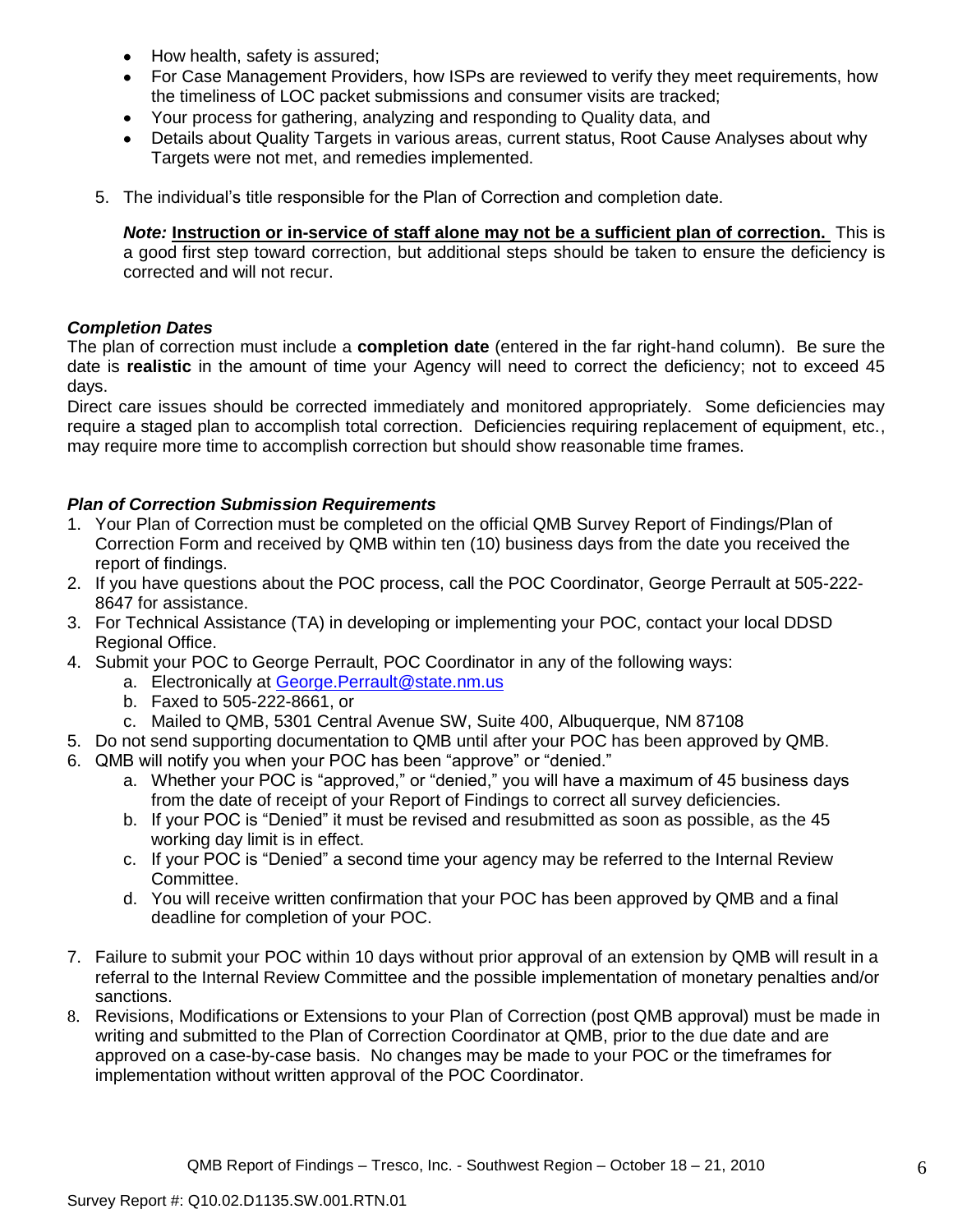# *POC Document Submission Requirements*

Once your POC has been approved by the QMB Plan of Correction Coordinator you must submit copies of documents as evidence that all deficiencies have been corrected, as follows.

- 1. Your internal documents are due within a *maximum* of 45 business days of receipt of your Report of Findings.
- 2. You may submit your documents by postal mail, fax, or electronically on disc or scanned and attached to e-mails.
- 3. All submitted documents *must be annotated*: please be sure the tag numbers and Identification numbers are indicated on each document submitted. Documents which are not annotated with the Tag number and Identification number may not be accepted.
- 4. Do not submit original documents; hard copies or scanned and electronically submitted copies are fine. Originals must be maintained in the agency file(s) per DDSD Standards.
- 5. In lieu of some documents, you may submit copies of file or home audit forms that clearly indicate cited deficiencies have been corrected, other attestations of correction must be approved by the Plan of Correction Coordinator prior to their submission.
- 6. For billing deficiencies, you must submit:
	- a. Evidence of an internal audit of billing documentation for a sample of individuals and timeframes;
	- b. Copies of "void and adjust" forms submitted to correct all over-billed or unjustified units billed identified during your internal audit.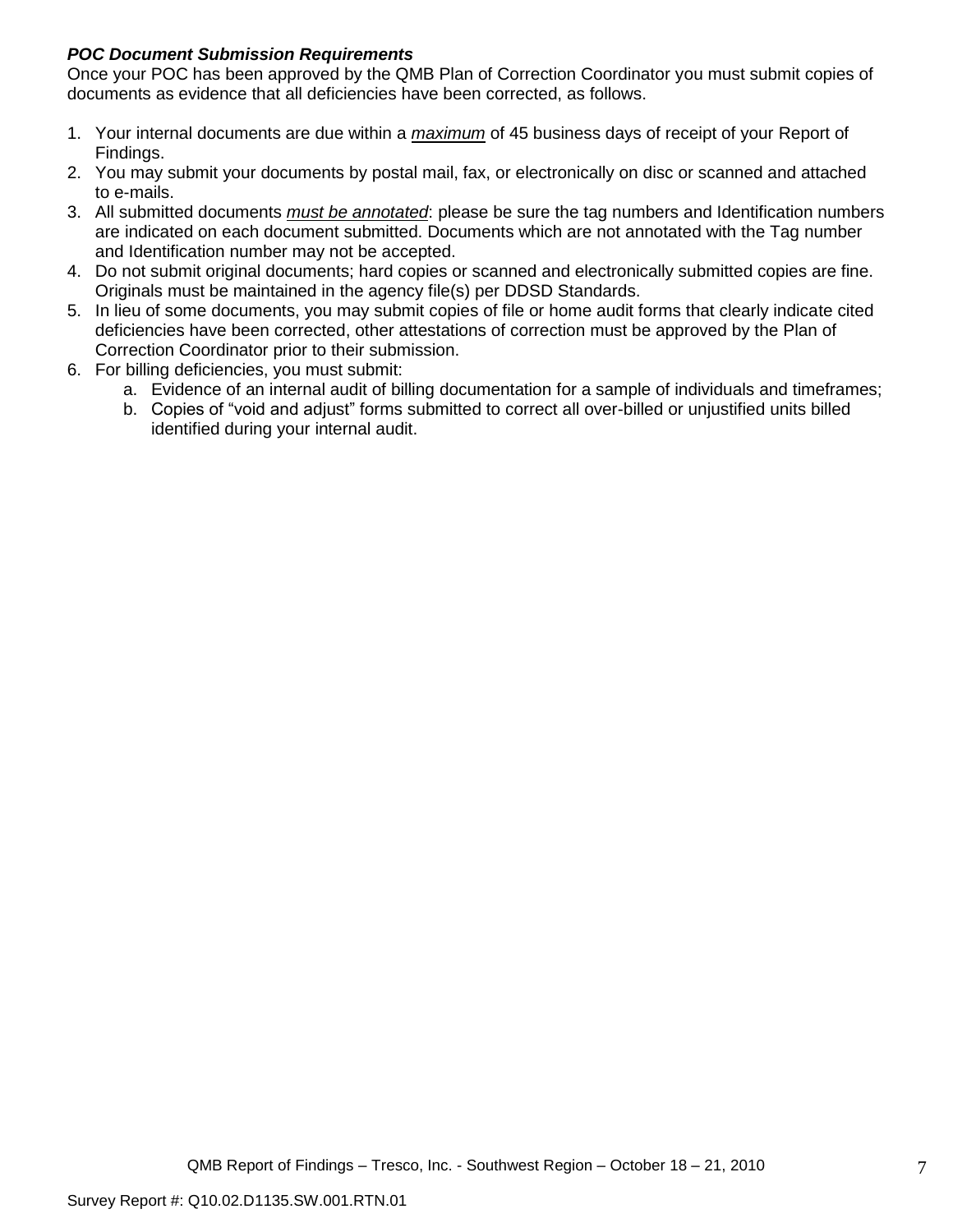Each deficiency in your Report of Findings is scored on a Scope and Severity Scale. The culmination of each deficiency"s Scope and Severity is used to determine degree of compliance to standards and regulations and level of QMB Compliance Determination.

|                 |                      |                                                             |                                  | <b>SCOPE</b>                |                                             |
|-----------------|----------------------|-------------------------------------------------------------|----------------------------------|-----------------------------|---------------------------------------------|
|                 |                      |                                                             | <b>Isolated</b><br>$01\% - 15\%$ | <b>Pattern</b><br>16% - 79% | <b>Widespread</b><br>80% - 100%             |
|                 | High Impact          | Immediate Jeopardy to<br>individual health and or<br>safety | J.                               | Κ.                          | L.                                          |
|                 |                      | <b>Actual harm</b>                                          | G.                               | н.                          | L                                           |
| <b>SEVERITY</b> | Medium<br>Impact     | No Actual Harm<br>Potential for more than                   | D.                               | Ε.                          | $F.$ (3 or<br>more)                         |
|                 |                      | minimal harm                                                | $D.$ (2 or<br>less)              |                             | $F.$ (no<br>conditions of<br>participation) |
|                 | <b>Impact</b><br>Low | No Actual Harm<br>Minimal potential for<br>harm.            | А.                               | <b>B.</b>                   | C.                                          |

# **Scope and Severity Definitions:**

• Isolated:

A deficiency that is limited to 1% to 15% of the sample, usually impacting few individuals in the sample.

• Pattern:

A deficiency that impacts a number or group of individuals from 16% to 79% of the sample is defined as a pattern finding. Pattern findings suggest the need for system wide corrective actions.

• Widespread:

A deficiency that impacts most or all (80% to 100%) of the individuals in the sample is defined as widespread or pervasive. Widespread findings suggest the need for system wide corrective actions as well as the need to implement a Continuous Quality Improvement process to improve or build infrastructure. Widespread findings could be referred to the Internal Review Committee for review and possible actions or sanctions.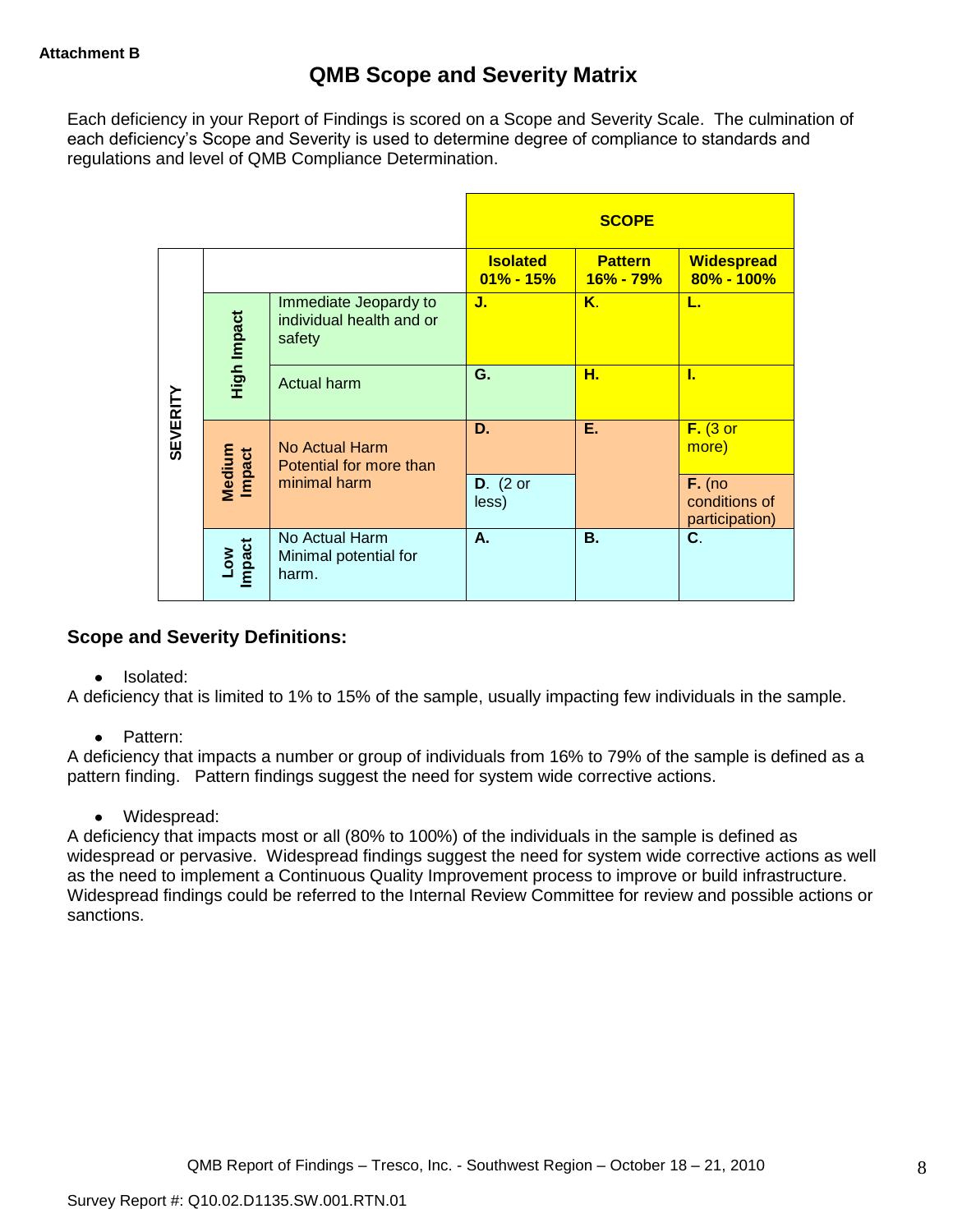# **QMB Determinations of Compliance**

"Substantial Compliance with Conditions of Participation"

The QMB determination of "Substantial Compliance with Conditions of Participation" indicates that a provider is in substantial compliance with all "Conditions of Participation" and other standards and regulations. The agency has obtained a level of compliance such that there is a minimal potential for harm to individuals" health and safety. To qualify for a determination of Substantial Compliance with Conditions of Participation, the provider must be in compliance with all Conditions of Participation.

"Non-Compliance with Conditions of Participation"

The QMB determination of "Non-Compliance with Conditions of Participation" indicates that a provider is out of compliance with one (1) or more "Conditions of Participation." This non-compliance, if not corrected, is likely to result in a serious negative outcome or the potential for more than minimal harm to individuals" health and safety.

Providers receiving a repeat determination of 'Non-Compliance' may be referred by QMB to the Internal Review Committee (IRC) for consideration of remedies and possible actions.

"Sub-Standard Compliance with Conditions of Participation":

The QMB determination of "Sub-Standard Compliance with Conditions of Participation" indicates a provider is significantly out of compliance with Conditions of Participation and/or has:

- Multiple findings of widespread non-compliance with any standard or regulation with a significant potential for more than minimal harm.
- Any finding of actual harm or Immediate Jeopardy.

Providers receiving a repeat determination of 'Substandard Compliance' will be referred by QMB to the Internal Review Committee (IRC) for consideration of remedies and possible actions.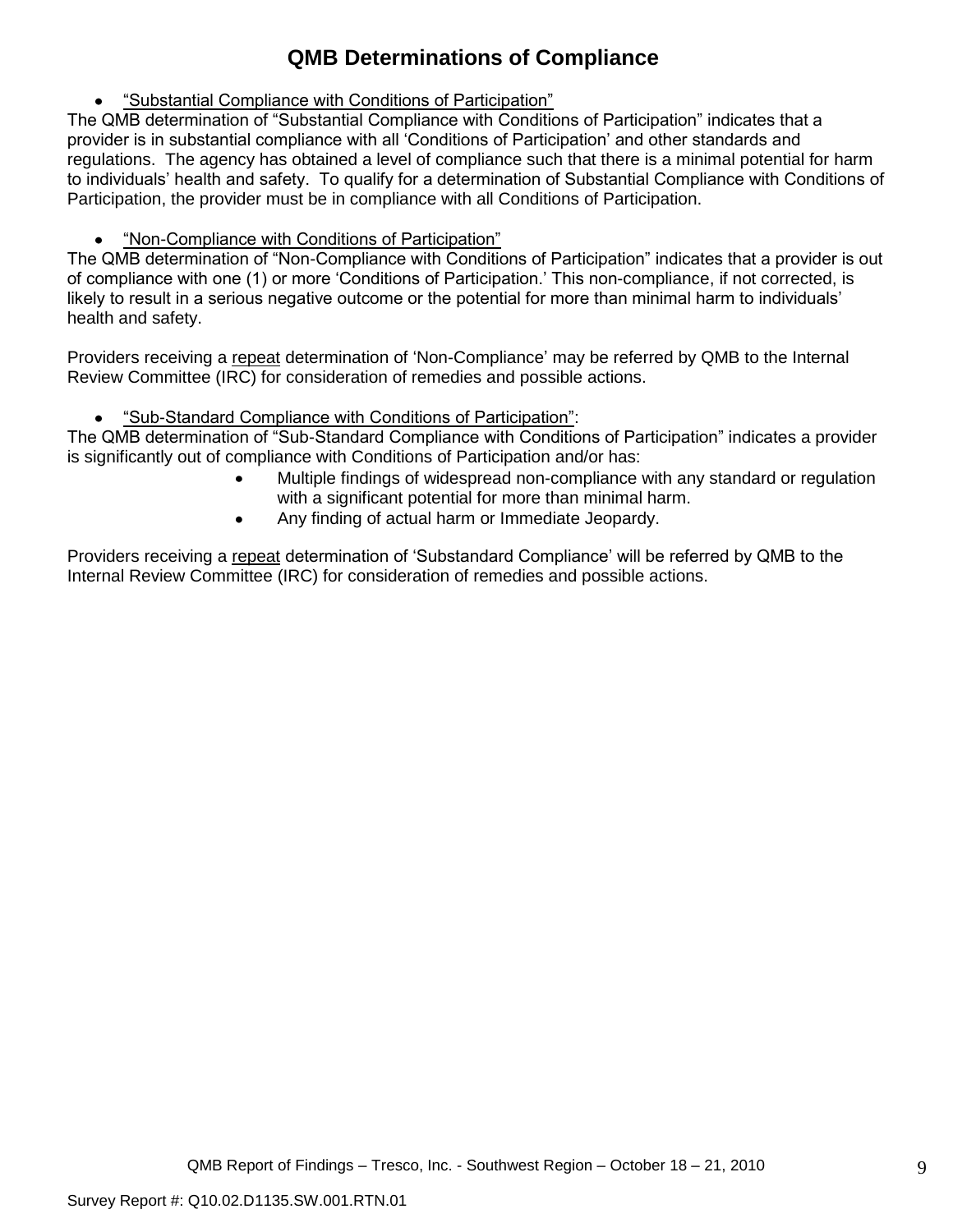# **Guidelines for the Provider Informal Reconsideration of Finding (IRF) Process**

# **Introduction:**

Throughout the QMB Survey process, surveyors are openly communicating with providers. Open communication means that surveyors have clarified issues and/or requested missing information before completing the review. Regardless, there may still be instances where the provider disagrees with a specific finding. Providers may use the following process to informally dispute a finding.

### **Instructions:**

- 1. The Informal Reconsideration of the Finding (IRF) request must be in writing to the QMB Deputy Bureau Chief **within 10 working days** of receipt of the final report.
- 2. The written request for an IRF must be completed on the QMB Request for Informal Reconsideration of Finding Form available on the QMB website:<http://dhi.health.state.nm.us/qmb>
- 3. The written request for an IRF must specify in detail the request for reconsideration and why the finding is inaccurate.
- 4. The IRF request must include all supporting documentation or evidence.

# **The following limitations apply to the IRF process:**

- The request for an IRF and all supporting evidence must be received within 10 days.
- Findings based on evidence requested during the survey and not provided may not be subject to reconsideration.
- The supporting documentation must be new evidence not previously reviewed or requested by the survey team.
- Providers must continue to complete their Plan of Correction during the IRF process  $\bullet$
- Providers may not request an IRF to challenge the sampling methodology.
- Providers may not request an IRF based on disagreement with the nature of the standard or  $\bullet$ regulation.
- Providers may not request an IRF to challenge the team composition.
- Providers may not request an IRF to challenge the QMB compliance determination or the length of  $\bullet$ their DDSD provider contract.

A Provider forfeits the right to an IRF if the request is not made within 10 working days of receiving the report and/or does not include all supporting documentation or evidence to show compliance with the standards and regulations.

QMB has 30 working days to complete the review and notify the provider of the decision. The request will be reviewed by the IRF committee. The Provider will be notified in writing of the ruling; no face to face meeting will be conducted.

When a Provider requests that a finding be reconsidered, it does not stop or delay the Plan of Correction process. **Providers must continue to complete the Plan of Correction, including the finding in dispute regardless of the IRF status.** If a finding is removed or modified, it will be noted and removed or modified from the Report of Findings. It should be noted that in some cases a Plan of Correction may be completed prior to the IRF process being completed. The provider will be notified in writing on the decisions of the IRF committee.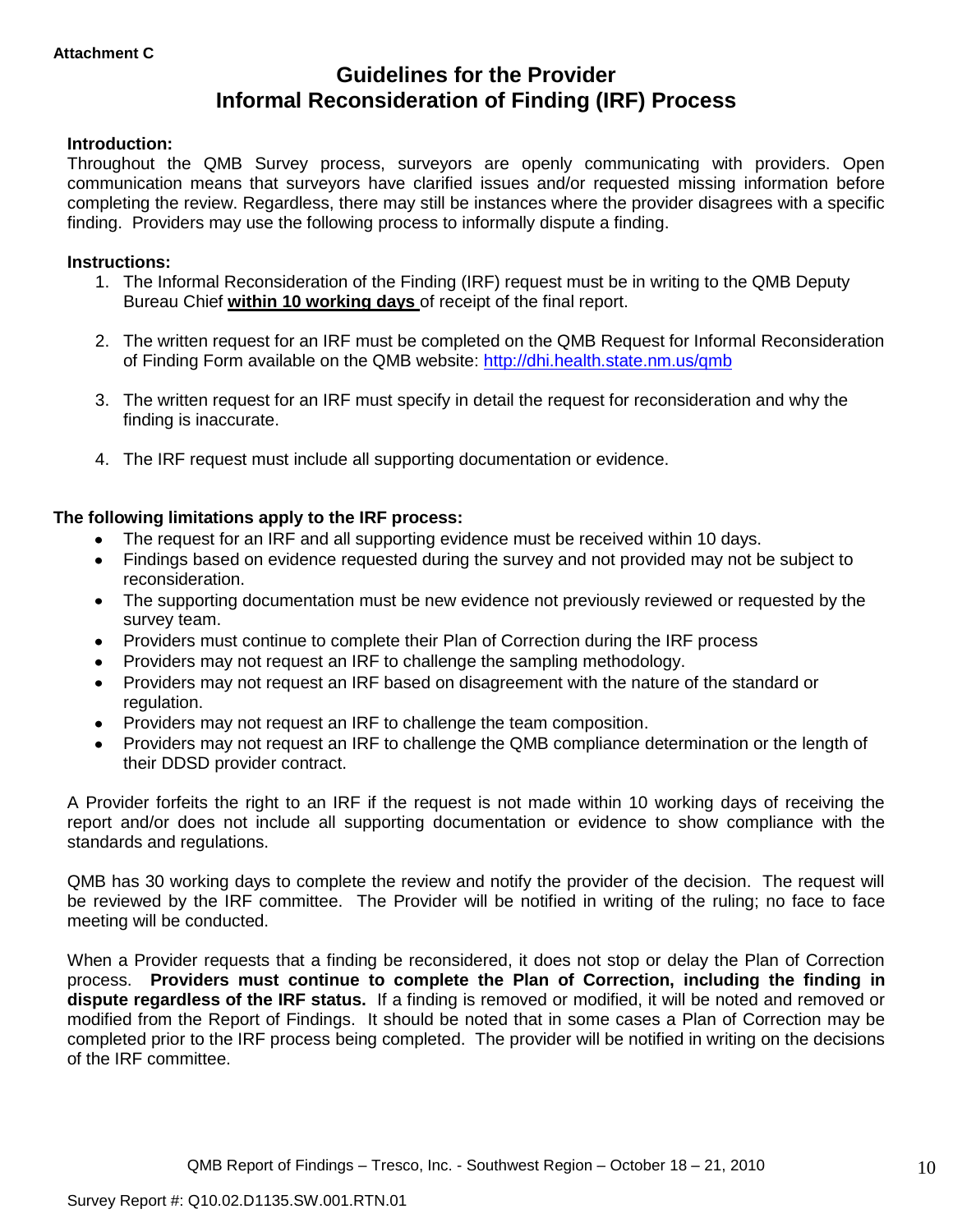| Agency:                 | Tresco, Inc. - Southwest Region                                                                                                                 |
|-------------------------|-------------------------------------------------------------------------------------------------------------------------------------------------|
| Program:                | Developmental Disabilities Waiver                                                                                                               |
| Service:                | Community Living (Supported Living & Independent Living) & Community Inclusion (Adult Habilitation, Community<br>Access & Supported Employment) |
| <b>Monitoring Type:</b> | <b>Routine Survey</b>                                                                                                                           |
| Date of Survey:         | October 18 – 21, 2010                                                                                                                           |

| Tag # 1A08 Agency Case File<br><b>Scope and Severity Rating: A</b><br>Developmental Disabilities (DD) Waiver Service<br>Based on record review, the Agency failed to<br>Standards effective 4/1/2007<br>maintain at the administrative office a confidential<br><b>CHAPTER 1 II. PROVIDER AGENCY</b><br>case file for 3 of 25 individuals.<br><b>REQUIREMENTS:</b> The objective of these standards<br>is to establish Provider Agency policy, procedure<br>Review of the Agency individual case files found the<br>and reporting requirements for DD Medicaid Waiver<br>following items were not found, incomplete, and/or<br>program. These requirements apply to all such<br>not current:<br>Provider Agency staff, whether directly employed or<br>subcontracting with the Provider Agency. Additional<br>• ISP Teaching & Support Strategies<br>Provider Agency requirements and personnel<br>Individual #2 - TASS not found for:<br>qualifications may be applicable for specific service<br>° Outcome Statement #3<br>standards.<br>> "will choose date/place."<br>D. Provider Agency Case File for the Individual:<br>$\triangleright$ "will take a trip."<br>All Provider Agencies shall maintain at the<br>administrative office a confidential case file for each<br>• Annual Physical (#8 & 10)<br>individual. Case records belong to the individual<br>receiving services and copies shall be provided to<br>• Dental Exam<br>the receiving agency whenever an individual<br>$\circ$<br>Individual #8 - As indicated by the DDSD file<br>changes providers. The record must also be made<br>matrix, Dental Exams are to be conducted<br>available for review when requested by DOH, HSD<br>annually. No evidence of exam was found.<br>or federal government representatives for oversight<br>purposes. The individual's case file shall include<br>Individual #10 - As indicated by collateral<br>the following requirements:<br>documentation reviewed, the exam was<br>(1) Emergency contact information, including the<br>completed on 5/11/2010. No evidence of exam<br>individual's address, telephone number, names<br>results was found.<br>and telephone numbers of relatives, or guardian<br>or conservator, physician's name(s) and<br>• Vision Exam<br>telephone number(s), pharmacy name, address<br><sup>o</sup> Individual #8 - As indicated by the DDSD file<br>and telephone number, and health plan if<br>matrix, Vision Exams are to be conducted<br>appropriate; | <b>Standard of Care</b>                             | <b>Deficiency</b>                        | <b>Agency Plan of Correction and</b> | <b>Date</b><br><b>Due</b> |
|---------------------------------------------------------------------------------------------------------------------------------------------------------------------------------------------------------------------------------------------------------------------------------------------------------------------------------------------------------------------------------------------------------------------------------------------------------------------------------------------------------------------------------------------------------------------------------------------------------------------------------------------------------------------------------------------------------------------------------------------------------------------------------------------------------------------------------------------------------------------------------------------------------------------------------------------------------------------------------------------------------------------------------------------------------------------------------------------------------------------------------------------------------------------------------------------------------------------------------------------------------------------------------------------------------------------------------------------------------------------------------------------------------------------------------------------------------------------------------------------------------------------------------------------------------------------------------------------------------------------------------------------------------------------------------------------------------------------------------------------------------------------------------------------------------------------------------------------------------------------------------------------------------------------------------------------------------------------------------------------------------------------------------------------------------------------------------------------------------------------------------------------------------------------------------------------------------------------------------------------------------------------------------------------------------------------------------------------------------------------------------------------------------------------------------------------------------------------------------------------------|-----------------------------------------------------|------------------------------------------|--------------------------------------|---------------------------|
|                                                                                                                                                                                                                                                                                                                                                                                                                                                                                                                                                                                                                                                                                                                                                                                                                                                                                                                                                                                                                                                                                                                                                                                                                                                                                                                                                                                                                                                                                                                                                                                                                                                                                                                                                                                                                                                                                                                                                                                                                                                                                                                                                                                                                                                                                                                                                                                                                                                                                                   |                                                     |                                          |                                      |                           |
|                                                                                                                                                                                                                                                                                                                                                                                                                                                                                                                                                                                                                                                                                                                                                                                                                                                                                                                                                                                                                                                                                                                                                                                                                                                                                                                                                                                                                                                                                                                                                                                                                                                                                                                                                                                                                                                                                                                                                                                                                                                                                                                                                                                                                                                                                                                                                                                                                                                                                                   |                                                     |                                          | <b>Responsible Party</b>             |                           |
|                                                                                                                                                                                                                                                                                                                                                                                                                                                                                                                                                                                                                                                                                                                                                                                                                                                                                                                                                                                                                                                                                                                                                                                                                                                                                                                                                                                                                                                                                                                                                                                                                                                                                                                                                                                                                                                                                                                                                                                                                                                                                                                                                                                                                                                                                                                                                                                                                                                                                                   | (2) The individual's complete and current ISP, with | annually. No evidence of exam was found. |                                      |                           |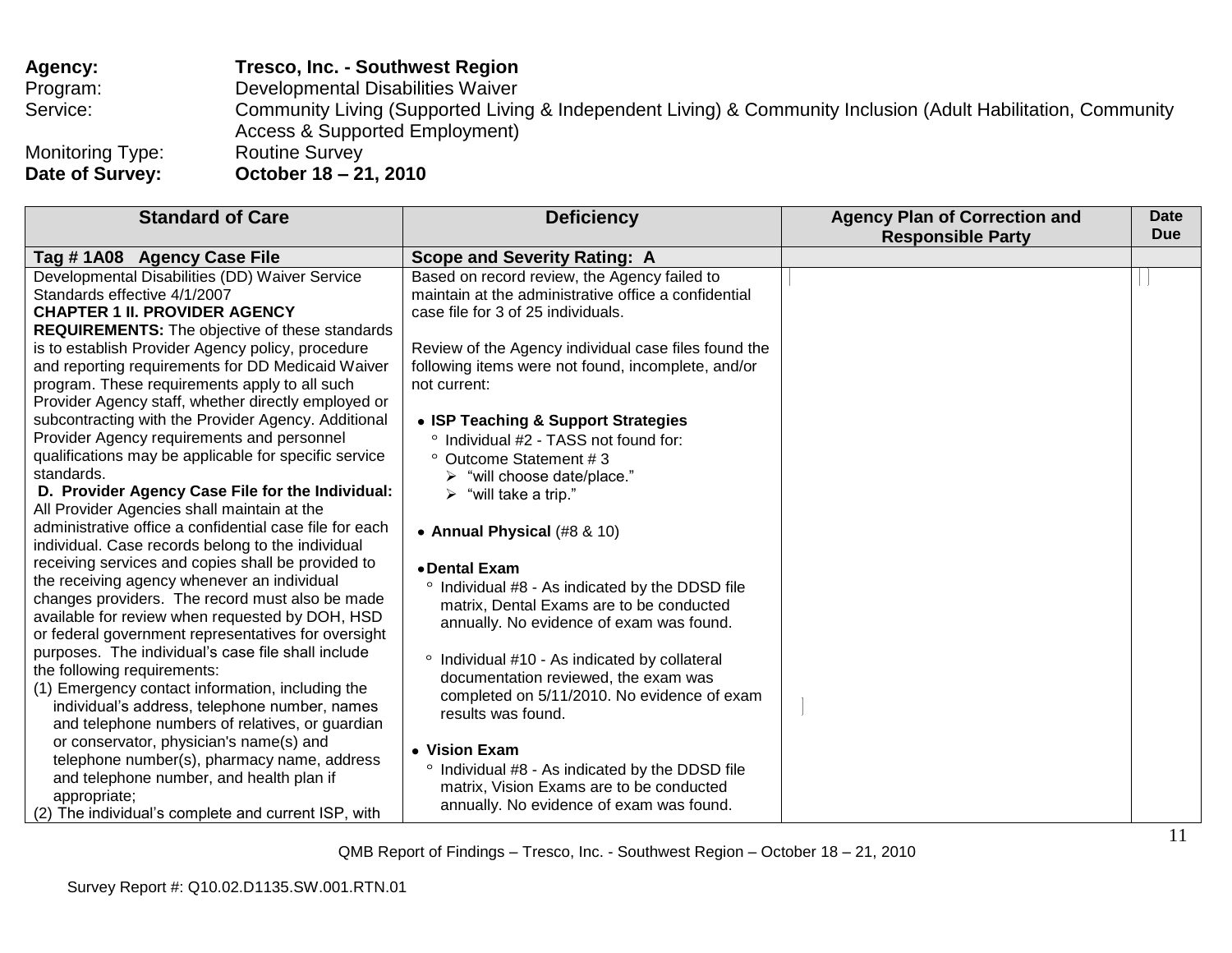| all supplemental plans specific to the individual,<br>and the most current completed Health<br>Assessment Tool (HAT);<br>(3) Progress notes and other service delivery<br>documentation;<br>(4) Crisis Prevention/Intervention Plans, if there are<br>any for the individual;<br>(5) A medical history, which shall include at least<br>demographic data, current and past medical<br>diagnoses including the cause (if known) of the<br>developmental disability, psychiatric diagnoses,<br>allergies (food, environmental, medications),<br>immunizations, and most recent physical exam;<br>(6) When applicable, transition plans completed for<br>individuals at the time of discharge from Fort<br>Stanton Hospital or Los Lunas Hospital and<br>Training School; and<br>(7) Case records belong to the individual receiving<br>services and copies shall be provided to the<br>individual upon request.<br>(8) The receiving Provider Agency shall be provided<br>at a minimum the following records whenever an<br>individual changes provider agencies:<br>(a) Complete file for the past 12 months;<br>(b) ISP and quarterly reports from the current<br>and prior ISP year;<br>Intake information from original admission to<br>(C)<br>services; and<br>(d) When applicable, the Individual Transition<br>Plan at the time of discharge from Los Lunas<br>Hospital and Training School or Ft. Stanton<br>Hospital. | ° Individual #10 - As indicated by the<br>documentation reviewed, exam was scheduled<br>for 7/2009. No evidence found to verify visit<br>was completed.<br>• Auditory Exam<br><sup>o</sup> Individual #10 - As indicated by collateral<br>documentation reviewed, the exam was<br>completed on 10/2008. No evidence of exam<br>results was found. |  |
|------------------------------------------------------------------------------------------------------------------------------------------------------------------------------------------------------------------------------------------------------------------------------------------------------------------------------------------------------------------------------------------------------------------------------------------------------------------------------------------------------------------------------------------------------------------------------------------------------------------------------------------------------------------------------------------------------------------------------------------------------------------------------------------------------------------------------------------------------------------------------------------------------------------------------------------------------------------------------------------------------------------------------------------------------------------------------------------------------------------------------------------------------------------------------------------------------------------------------------------------------------------------------------------------------------------------------------------------------------------------------------------------------------------------------|---------------------------------------------------------------------------------------------------------------------------------------------------------------------------------------------------------------------------------------------------------------------------------------------------------------------------------------------------|--|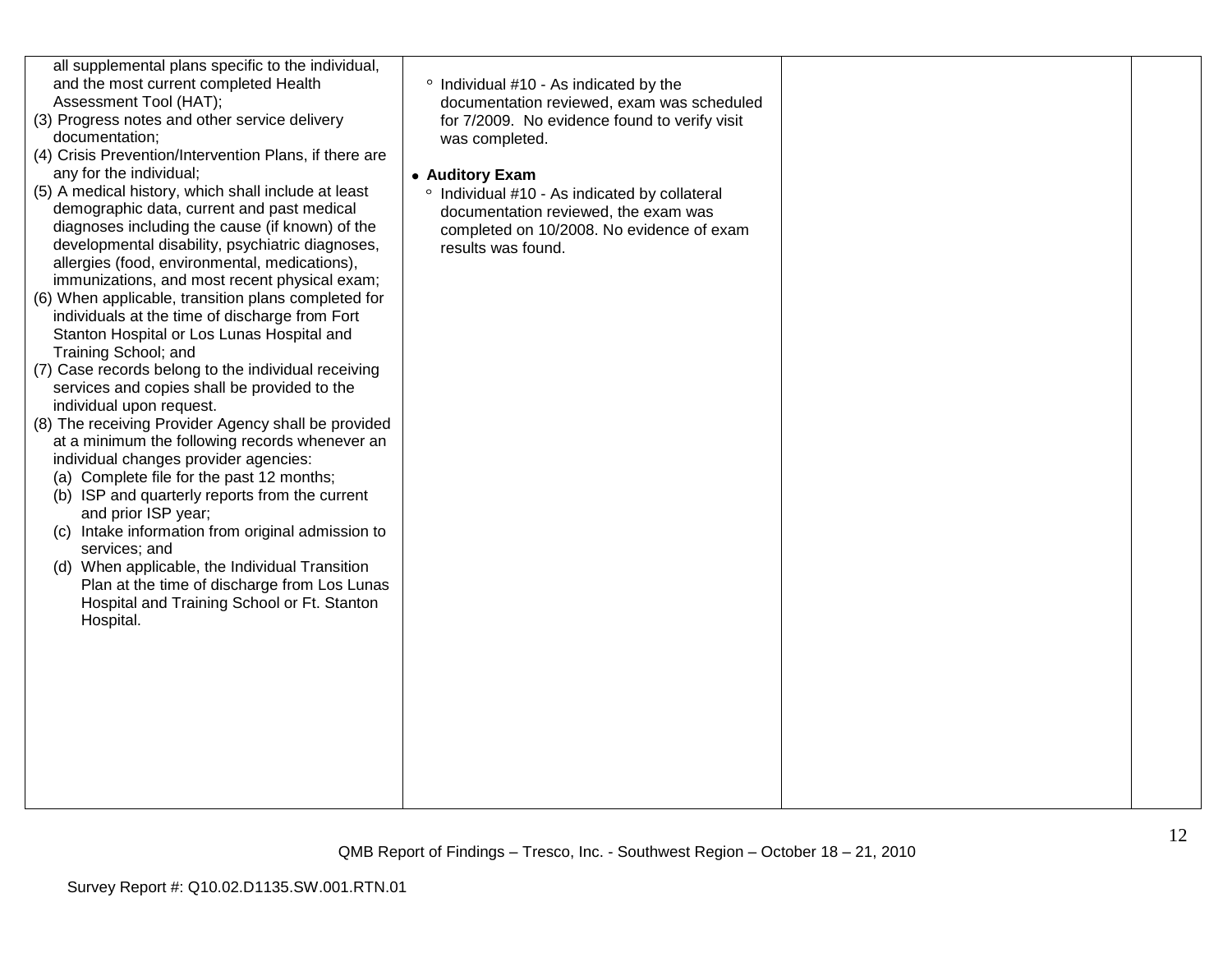| Tag #1A09 Medication Delivery (MAR) -                                                     | <b>Scope and Severity Rating: E</b>                                                       |  |
|-------------------------------------------------------------------------------------------|-------------------------------------------------------------------------------------------|--|
| <b>Routine Medication</b>                                                                 |                                                                                           |  |
| Developmental Disabilities (DD) Waiver Service                                            | Medication Administration Records (MAR) were                                              |  |
| Standards effective 4/1/2007                                                              | reviewed for the months of June, July & August                                            |  |
| <b>CHAPTER 1 II. PROVIDER AGENCY</b>                                                      | 2010.                                                                                     |  |
| <b>REQUIREMENTS:</b> The objective of these standards                                     |                                                                                           |  |
| is to establish Provider Agency policy, procedure                                         | Based on record review, 6 of 25 individuals had                                           |  |
| and reporting requirements for DD Medicaid Waiver                                         | Medication Administration Records, which contained                                        |  |
| program. These requirements apply to all such                                             | missing medications entries and/or other errors:                                          |  |
| Provider Agency staff, whether directly employed or                                       |                                                                                           |  |
| subcontracting with the Provider Agency. Additional                                       | Individual #9                                                                             |  |
| Provider Agency requirements and personnel                                                | August 2010                                                                               |  |
| qualifications may be applicable for specific service                                     | Medication Administration Records contained                                               |  |
| standards.<br>Ε.                                                                          | missing entries. No documentation found                                                   |  |
| <b>Medication Delivery: Provider Agencies</b><br>that provide Community Living, Community | indicating reason for missing entries:<br>• Gabapentin 300mg (3 times daily) - Blank 8/16 |  |
| Inclusion or Private Duty Nursing services shall                                          | $(12 \text{ PM})$                                                                         |  |
| have written policies and procedures regarding                                            |                                                                                           |  |
| medication(s) delivery and tracking and reporting of                                      | Individual #17                                                                            |  |
| medication errors in accordance with DDSD                                                 | August 2010                                                                               |  |
| Medication Assessment and Delivery Policy and                                             | Medication Administration Records contained                                               |  |
| Procedures, the Board of Nursing Rules and Board                                          | missing entries. No documentation found                                                   |  |
| of Pharmacy standards and regulations.                                                    | indicating reason for missing entries:                                                    |  |
|                                                                                           | • Risperdal 0.5mg (2 times daily) - Blank 8/31 (8                                         |  |
| (2) When required by the DDSD Medication                                                  | PM)                                                                                       |  |
| Assessment and Delivery Policy, Medication                                                |                                                                                           |  |
| Administration Records (MAR) shall be maintained                                          | • Sennakot 8.6/50mg (2 times daily) - Blank 8/31                                          |  |
| and include:                                                                              | $(8 \text{ PM})$                                                                          |  |
| (a) The name of the individual, a transcription of                                        |                                                                                           |  |
| the physician's written or licensed health care                                           | Individual #19                                                                            |  |
| provider's prescription including the brand                                               | June 2010                                                                                 |  |
| and generic name of the medication,                                                       |                                                                                           |  |
| diagnosis for which the medication is                                                     | Medication Administration Records contained                                               |  |
| prescribed;                                                                               | missing entries. No documentation found                                                   |  |
| (b) Prescribed dosage, frequency and                                                      | indicating reason for missing entries:                                                    |  |
| method/route of administration, times and                                                 | • Clonazepam 0.5mg (1 time daily) - Blank 6/28                                            |  |
| dates of administration;                                                                  | $(2 \text{ PM})$                                                                          |  |
| (c) Initials of the individual administering or                                           |                                                                                           |  |
| assisting with the medication;                                                            | Individual #20                                                                            |  |
| (d) Explanation of any medication irregularity;                                           | August 2010                                                                               |  |
| Documentation of any allergic reaction or<br>(e)                                          | Medication Administration Records contained                                               |  |
| adverse medication effect; and                                                            | missing entries. No documentation found                                                   |  |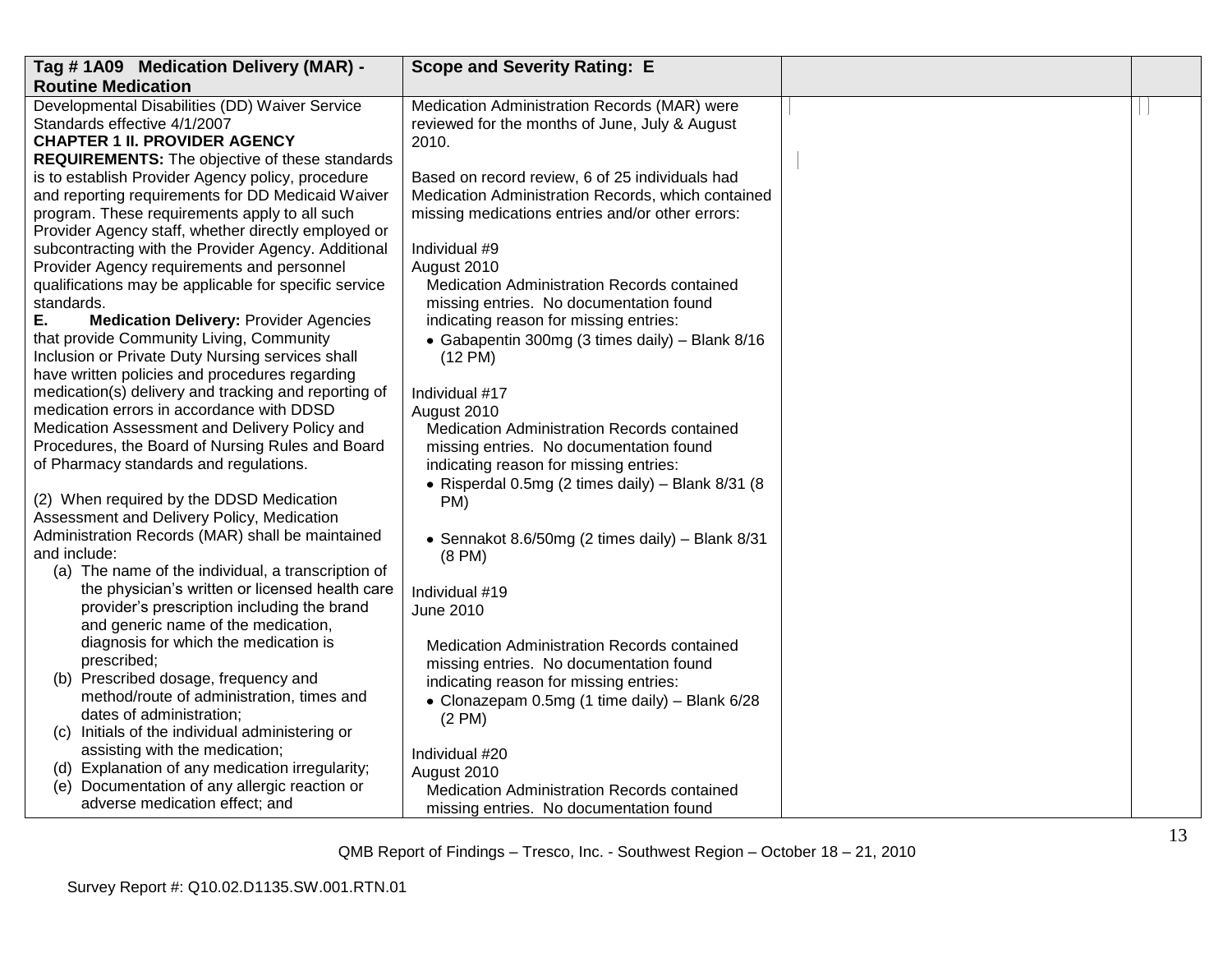| (f) For PRN medication, an explanation for the      | indicating reason for missing entries:            |  |
|-----------------------------------------------------|---------------------------------------------------|--|
| use of the PRN medication shall include             | • Nasonex 50mcg (1 times daily) - Blank 8/31.     |  |
| observable signs/symptoms or                        |                                                   |  |
| circumstances in which the medication is to         | Individual #21                                    |  |
| be used, and documentation of effectiveness         | June 2010                                         |  |
| of PRN medication administered.                     | Medication Administration Records did not contain |  |
| (3) The Provider Agency shall also maintain a       | the strength of the medication which is to be     |  |
| signature page that designates the full name that   |                                                   |  |
| corresponds to each initial used to document        | given:                                            |  |
| administered or assisted delivery of each dose;     | • Calcium With Vitamin D (2 times daily)          |  |
|                                                     |                                                   |  |
| (4) MARs are not required for individuals           | <b>July 2010</b>                                  |  |
| participating in Independent Living who self-       | Medication Administration Records did not contain |  |
| administer their own medications;                   | the strength of the medication which is to be     |  |
| (5) Information from the prescribing pharmacy       | given:                                            |  |
| regarding medications shall be kept in the home and | • Calcium With Vitamin D (2 times daily)          |  |
| community inclusion service locations and shall     |                                                   |  |
| include the expected desired outcomes of            | August 2010                                       |  |
| administrating the medication, signs and symptoms   | Medication Administration Records did not contain |  |
| of adverse events and interactions with other       | the strength of the medication which is to be     |  |
| medications;                                        | given:                                            |  |
|                                                     | • Calcium With Vitamin D (2 times daily)          |  |
| NMAC 16.19.11.8 MINIMUM STANDARDS:                  |                                                   |  |
| A. MINIMUM STANDARDS FOR THE                        | Individual #23                                    |  |
| DISTRIBUTION, STORAGE, HANDLING AND                 | <b>July 2010</b>                                  |  |
| <b>RECORD KEEPING OF DRUGS:</b>                     | As indicated by the Medication Administration     |  |
|                                                     | Records the individual was to take Prednisone     |  |
| (d) The facility shall have a Medication            | 20mg for 7 days. According Medication             |  |
| Administration Record (MAR) documenting             | Administration Record medication was only taken   |  |
| medication administered to residents, including     | on July 8 & 9, 2010.                              |  |
| over-the-counter medications. This                  |                                                   |  |
| documentation shall include:                        |                                                   |  |
| Name of resident;<br>(i)                            |                                                   |  |
| (ii)<br>Date given;                                 |                                                   |  |
| Drug product name;<br>(iii)                         |                                                   |  |
| Dosage and form;<br>(iv)                            |                                                   |  |
| Strength of drug;<br>(v)                            |                                                   |  |
| Route of administration;<br>(vi)                    |                                                   |  |
| (vii) How often medication is to be taken;          |                                                   |  |
| (viii) Time taken and staff initials;               |                                                   |  |
| Dates when the medication is discontinued<br>(ix)   |                                                   |  |
| or changed;                                         |                                                   |  |
| The name and initials of all staff<br>(x)           |                                                   |  |
|                                                     |                                                   |  |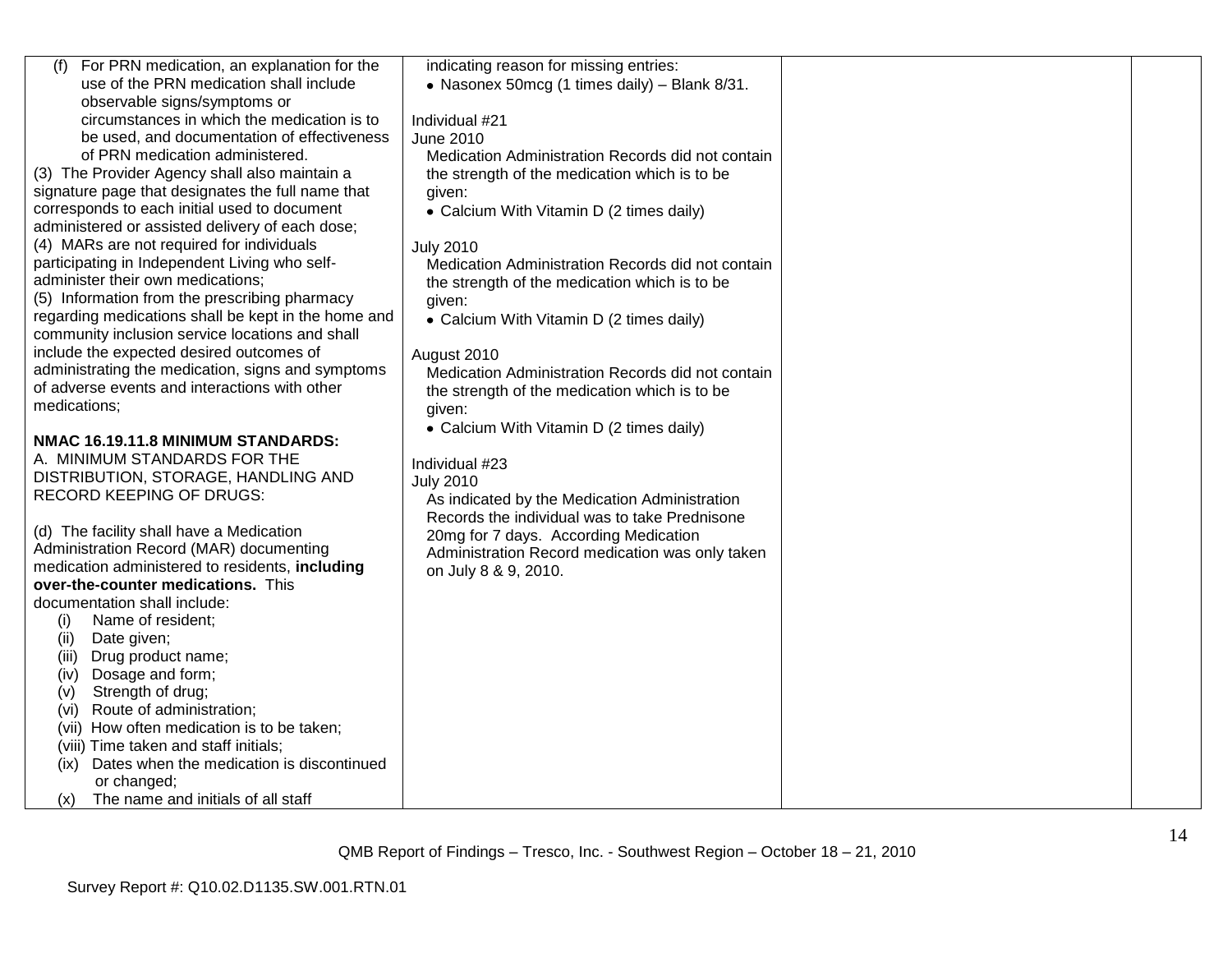| administering medications.                                                                                                                                                                                                                                                                                                                                         |  |  |
|--------------------------------------------------------------------------------------------------------------------------------------------------------------------------------------------------------------------------------------------------------------------------------------------------------------------------------------------------------------------|--|--|
| <b>Model Custodial Procedure Manual</b><br><b>D. Administration of Drugs</b><br>Unless otherwise stated by practitioner, patients will<br>not be allowed to administer their own medications.<br>Document the practitioner's order authorizing the<br>self-administration of medications.                                                                          |  |  |
| All PRN (As needed) medications shall have<br>complete detail instructions regarding the<br>administering of the medication. This shall include:<br>$\triangleright$ symptoms that indicate the use of the<br>medication,<br>exact dosage to be used, and<br>$\blacktriangleright$<br>the exact amount to be used in a 24 hour<br>$\blacktriangleright$<br>period. |  |  |
|                                                                                                                                                                                                                                                                                                                                                                    |  |  |
|                                                                                                                                                                                                                                                                                                                                                                    |  |  |
|                                                                                                                                                                                                                                                                                                                                                                    |  |  |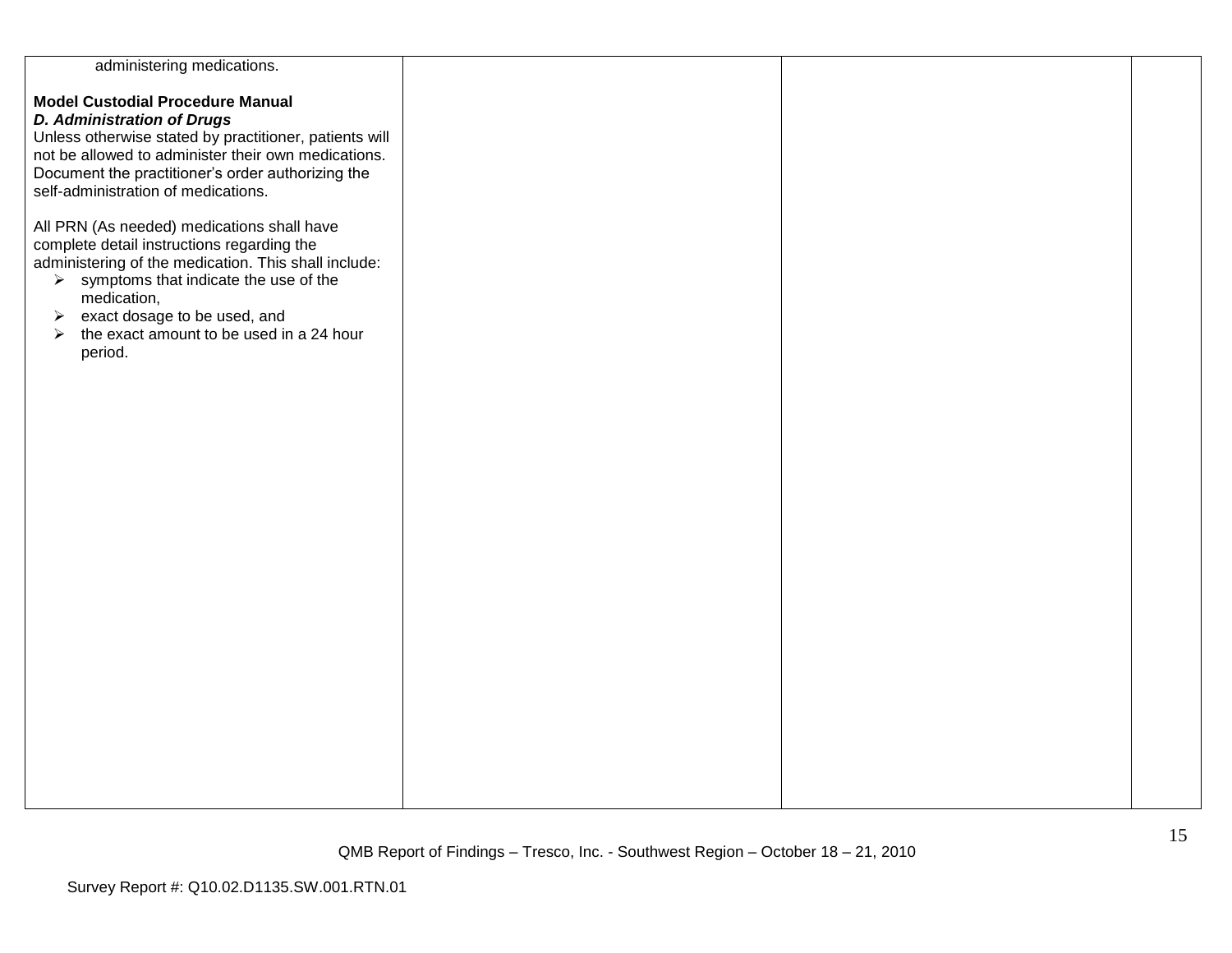| Tag #1A09.1 Medication Delivery - PRN                                                                                                                                           | <b>Scope and Severity Rating: D</b>                                                                                                                                             |  |
|---------------------------------------------------------------------------------------------------------------------------------------------------------------------------------|---------------------------------------------------------------------------------------------------------------------------------------------------------------------------------|--|
| <b>Medication</b>                                                                                                                                                               |                                                                                                                                                                                 |  |
| Developmental Disabilities (DD) Waiver Service<br>Standards effective 4/1/2007<br><b>CHAPTER 1 II. PROVIDER AGENCY</b><br><b>REQUIREMENTS:</b> The objective of these standards | Based on record review, the Agency failed to<br>maintain PRN Medication Administration Records<br>which contained all elements required by standard<br>for 3 of 25 Individuals. |  |
| is to establish Provider Agency policy, procedure                                                                                                                               |                                                                                                                                                                                 |  |
| and reporting requirements for DD Medicaid Waiver                                                                                                                               | Individual #20                                                                                                                                                                  |  |
| program. These requirements apply to all such                                                                                                                                   | <b>July 2010</b>                                                                                                                                                                |  |
| Provider Agency staff, whether directly employed or                                                                                                                             | No Signs/Symptoms were noted on the                                                                                                                                             |  |
| subcontracting with the Provider Agency. Additional                                                                                                                             | Medication Administration Record for the                                                                                                                                        |  |
| Provider Agency requirements and personnel<br>qualifications may be applicable for specific service                                                                             | following PRN medication:<br>• Ibuprofen 600mg – PRN – 7/12 (given 1 time)                                                                                                      |  |
| standards.                                                                                                                                                                      |                                                                                                                                                                                 |  |
| E. Medication Delivery: Provider Agencies that                                                                                                                                  | Individual #23                                                                                                                                                                  |  |
| provide Community Living, Community Inclusion or                                                                                                                                | <b>July 2010</b>                                                                                                                                                                |  |
| Private Duty Nursing services shall have written                                                                                                                                | No Signs/Symptoms were noted on the                                                                                                                                             |  |
| policies and procedures regarding medication(s)<br>delivery and tracking and reporting of medication                                                                            | Medication Administration Record for the<br>following PRN medication:                                                                                                           |  |
| errors in accordance with DDSD Medication                                                                                                                                       | • Albuterol .083% - PRN - 7/7, 26 & 29 (given 1                                                                                                                                 |  |
| Assessment and Delivery Policy and Procedures,                                                                                                                                  | time)                                                                                                                                                                           |  |
| the Board of Nursing Rules and Board of Pharmacy                                                                                                                                |                                                                                                                                                                                 |  |
| standards and regulations.                                                                                                                                                      | • Ibuprofen 200mg - PRN - 7/20 (given 1 time)                                                                                                                                   |  |
| (2) When required by the DDSD Medication                                                                                                                                        | Individual #25                                                                                                                                                                  |  |
| Assessment and Delivery Policy, Medication                                                                                                                                      | August 2010                                                                                                                                                                     |  |
| Administration Records (MAR) shall be maintained                                                                                                                                | No Signs/Symptoms were noted on the                                                                                                                                             |  |
| and include:                                                                                                                                                                    | Medication Administration Record for the                                                                                                                                        |  |
| (a) The name of the individual, a transcription of<br>the physician's written or licensed health care                                                                           | following PRN medication:                                                                                                                                                       |  |
| provider's prescription including the brand                                                                                                                                     | • Bisacodyl suppository - PRN - 8/12 (given 1<br>time)                                                                                                                          |  |
| and generic name of the medication,                                                                                                                                             |                                                                                                                                                                                 |  |
| diagnosis for which the medication is                                                                                                                                           | • Ibuprofen 200mg - PRN - $8/1$ , 4 & 9 (given 1                                                                                                                                |  |
| prescribed;<br>(b) Prescribed dosage, frequency and                                                                                                                             | times)                                                                                                                                                                          |  |
| method/route of administration, times and                                                                                                                                       |                                                                                                                                                                                 |  |
| dates of administration;                                                                                                                                                        | • Triazolam 0.25mg - PRN - 8/4 & 9 (given 1<br>times)                                                                                                                           |  |
| (c) Initials of the individual administering or                                                                                                                                 |                                                                                                                                                                                 |  |
| assisting with the medication;                                                                                                                                                  | No Effectiveness was noted on the Medication                                                                                                                                    |  |
| (d) Explanation of any medication irregularity;<br>(e) Documentation of any allergic reaction or                                                                                | Administration Record for the following PRN                                                                                                                                     |  |
| adverse medication effect; and                                                                                                                                                  | medication:                                                                                                                                                                     |  |
|                                                                                                                                                                                 | • Bisacodyl suppository - PRN - 8/12 (given 1                                                                                                                                   |  |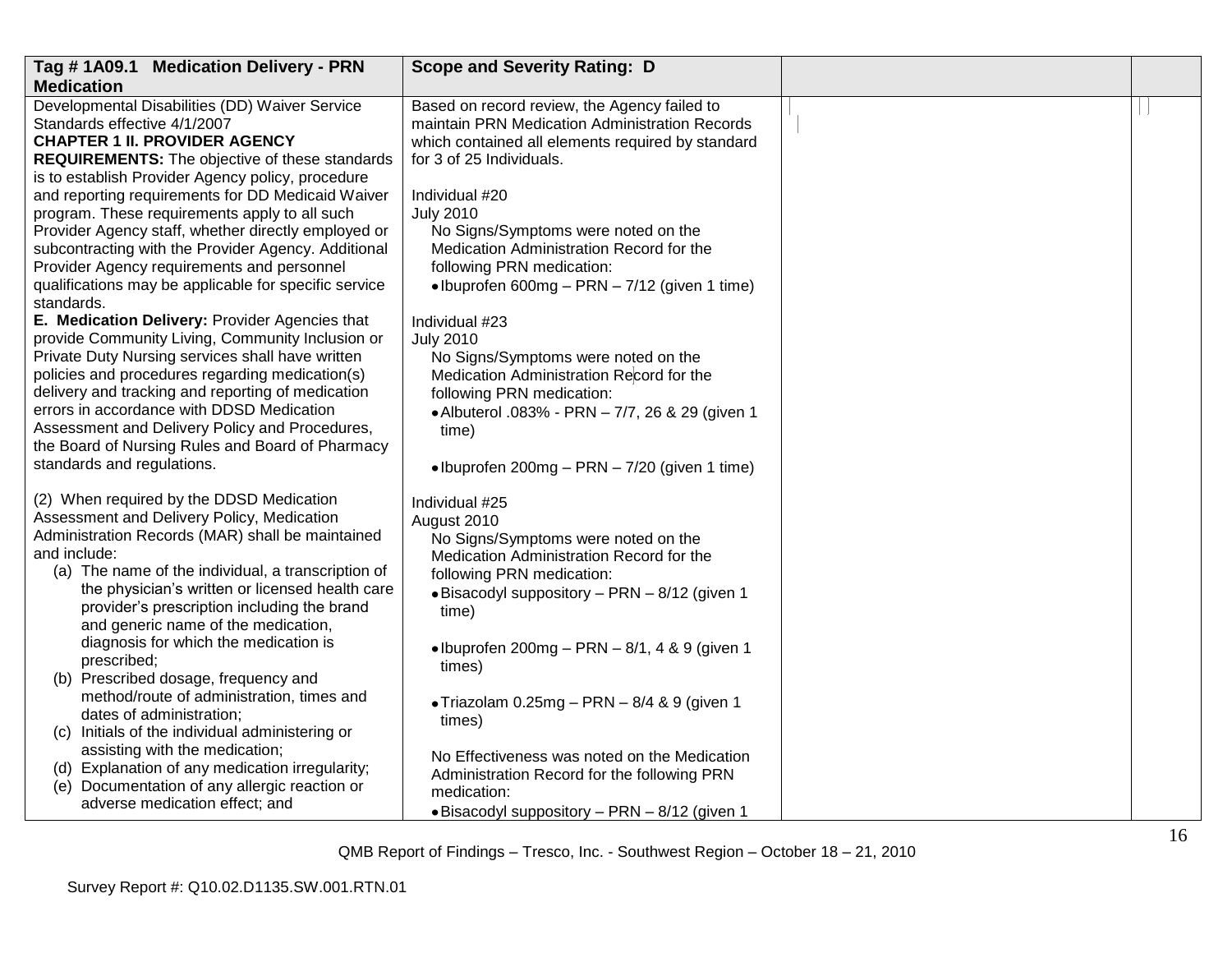| For PRN medication, an explanation for the<br>(f)<br>use of the PRN medication shall include<br>observable signs/symptoms or<br>circumstances in which the medication is to<br>be used, and documentation of effectiveness<br>of PRN medication administered.<br>(3) The Provider Agency shall also maintain a<br>signature page that designates the full name that | time)<br>$\bullet$ Ibuprofen 200mg - PRN - 8/1, 4 & 9 (given 1<br>times)<br>• Triazolam 0.25mg - PRN - 8/4 & 9 (given 1<br>times) |  |
|---------------------------------------------------------------------------------------------------------------------------------------------------------------------------------------------------------------------------------------------------------------------------------------------------------------------------------------------------------------------|-----------------------------------------------------------------------------------------------------------------------------------|--|
| corresponds to each initial used to document<br>administered or assisted delivery of each dose;                                                                                                                                                                                                                                                                     |                                                                                                                                   |  |
| (4) MARs are not required for individuals<br>participating in Independent Living who self-<br>administer their own medications;                                                                                                                                                                                                                                     |                                                                                                                                   |  |
| (5) Information from the prescribing pharmacy<br>regarding medications shall be kept in the home and<br>community inclusion service locations and shall<br>include the expected desired outcomes of<br>administrating the medication, signs and symptoms<br>of adverse events and interactions with other<br>medications;                                           |                                                                                                                                   |  |
| NMAC 16.19.11.8 MINIMUM STANDARDS:<br>A. MINIMUM STANDARDS FOR THE<br>DISTRIBUTION, STORAGE, HANDLING AND                                                                                                                                                                                                                                                           |                                                                                                                                   |  |
| <b>RECORD KEEPING OF DRUGS:</b>                                                                                                                                                                                                                                                                                                                                     |                                                                                                                                   |  |
| (d) The facility shall have a Medication                                                                                                                                                                                                                                                                                                                            |                                                                                                                                   |  |
| Administration Record (MAR) documenting                                                                                                                                                                                                                                                                                                                             |                                                                                                                                   |  |
| medication administered to residents, including<br>over-the-counter medications. This                                                                                                                                                                                                                                                                               |                                                                                                                                   |  |
| documentation shall include:                                                                                                                                                                                                                                                                                                                                        |                                                                                                                                   |  |
| (i)<br>Name of resident;                                                                                                                                                                                                                                                                                                                                            |                                                                                                                                   |  |
| Date given;<br>(ii)                                                                                                                                                                                                                                                                                                                                                 |                                                                                                                                   |  |
| (iii)<br>Drug product name;                                                                                                                                                                                                                                                                                                                                         |                                                                                                                                   |  |
| Dosage and form;<br>(iv)                                                                                                                                                                                                                                                                                                                                            |                                                                                                                                   |  |
| Strength of drug;<br>(v)                                                                                                                                                                                                                                                                                                                                            |                                                                                                                                   |  |
| Route of administration;<br>(vi)                                                                                                                                                                                                                                                                                                                                    |                                                                                                                                   |  |
| (vii) How often medication is to be taken;                                                                                                                                                                                                                                                                                                                          |                                                                                                                                   |  |
| (viii) Time taken and staff initials;                                                                                                                                                                                                                                                                                                                               |                                                                                                                                   |  |
| (ix) Dates when the medication is discontinued                                                                                                                                                                                                                                                                                                                      |                                                                                                                                   |  |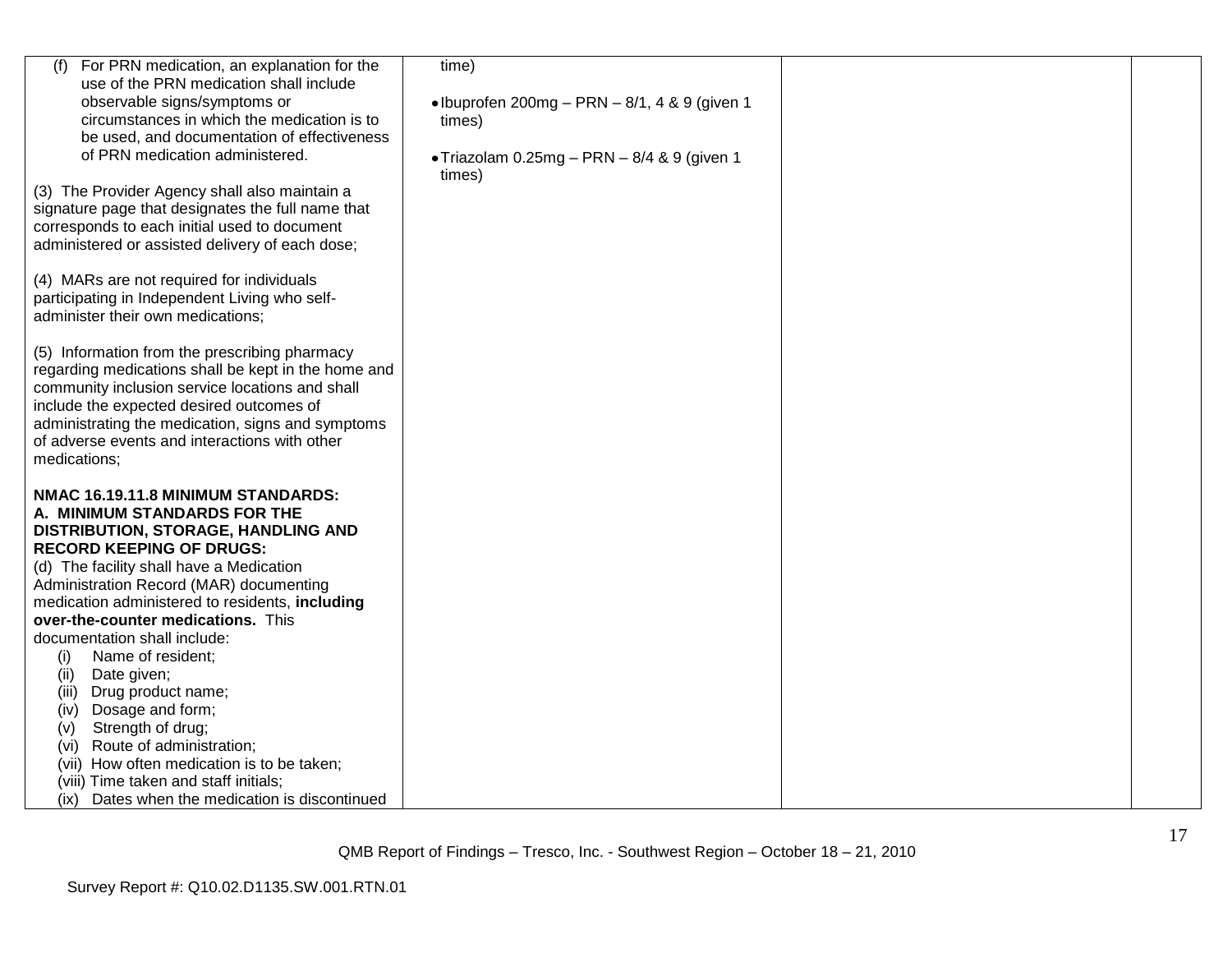|     | or changed;                                            |  |  |
|-----|--------------------------------------------------------|--|--|
| (x) | The name and initials of all staff                     |  |  |
|     | administering medications.                             |  |  |
|     |                                                        |  |  |
|     | <b>Model Custodial Procedure Manual</b>                |  |  |
|     | <b>D. Administration of Drugs</b>                      |  |  |
|     |                                                        |  |  |
|     | Unless otherwise stated by practitioner, patients will |  |  |
|     | not be allowed to administer their own medications.    |  |  |
|     | Document the practitioner's order authorizing the      |  |  |
|     | self-administration of medications.                    |  |  |
|     |                                                        |  |  |
|     | All PRN (As needed) medications shall have             |  |  |
|     | complete detail instructions regarding the             |  |  |
|     | administering of the medication. This shall include:   |  |  |
| ➤   | symptoms that indicate the use of the                  |  |  |
|     | medication,                                            |  |  |
|     |                                                        |  |  |
| ➤   | exact dosage to be used, and                           |  |  |
|     | the exact amount to be used in a 24 hour               |  |  |
|     | period.                                                |  |  |
|     |                                                        |  |  |
|     | <b>Department of Health</b>                            |  |  |
|     | <b>Developmental Disabilities Supports Division</b>    |  |  |
|     | (DDSD) Medication Assessment and Delivery              |  |  |
|     | Policy - Eff. November 1, 2006                         |  |  |
|     | <b>F. PRN Medication</b>                               |  |  |
|     | 3. Prior to self-administration, self-administration   |  |  |
|     | with physical assist or assisting with delivery of PRN |  |  |
|     | medications, the direct support staff must contact     |  |  |
|     |                                                        |  |  |
|     | the agency nurse to describe observed symptoms         |  |  |
|     | and thus assure that the PRN medication is being       |  |  |
|     | used according to instructions given by the ordering   |  |  |
|     | PCP. In cases of fever, respiratory distress           |  |  |
|     | (including coughing), severe pain, vomiting,           |  |  |
|     | diarrhea, change in responsiveness/level of            |  |  |
|     | consciousness, the nurse must strongly consider        |  |  |
|     | the need to conduct a face-to-face assessment to       |  |  |
|     | assure that the PRN does not mask a condition          |  |  |
|     | better treated by seeking medical attention. This      |  |  |
|     | does not apply to home based/family living settings    |  |  |
|     | where the provider is related by affinity or by        |  |  |
|     | consanguinity to the individual.                       |  |  |
|     |                                                        |  |  |
|     |                                                        |  |  |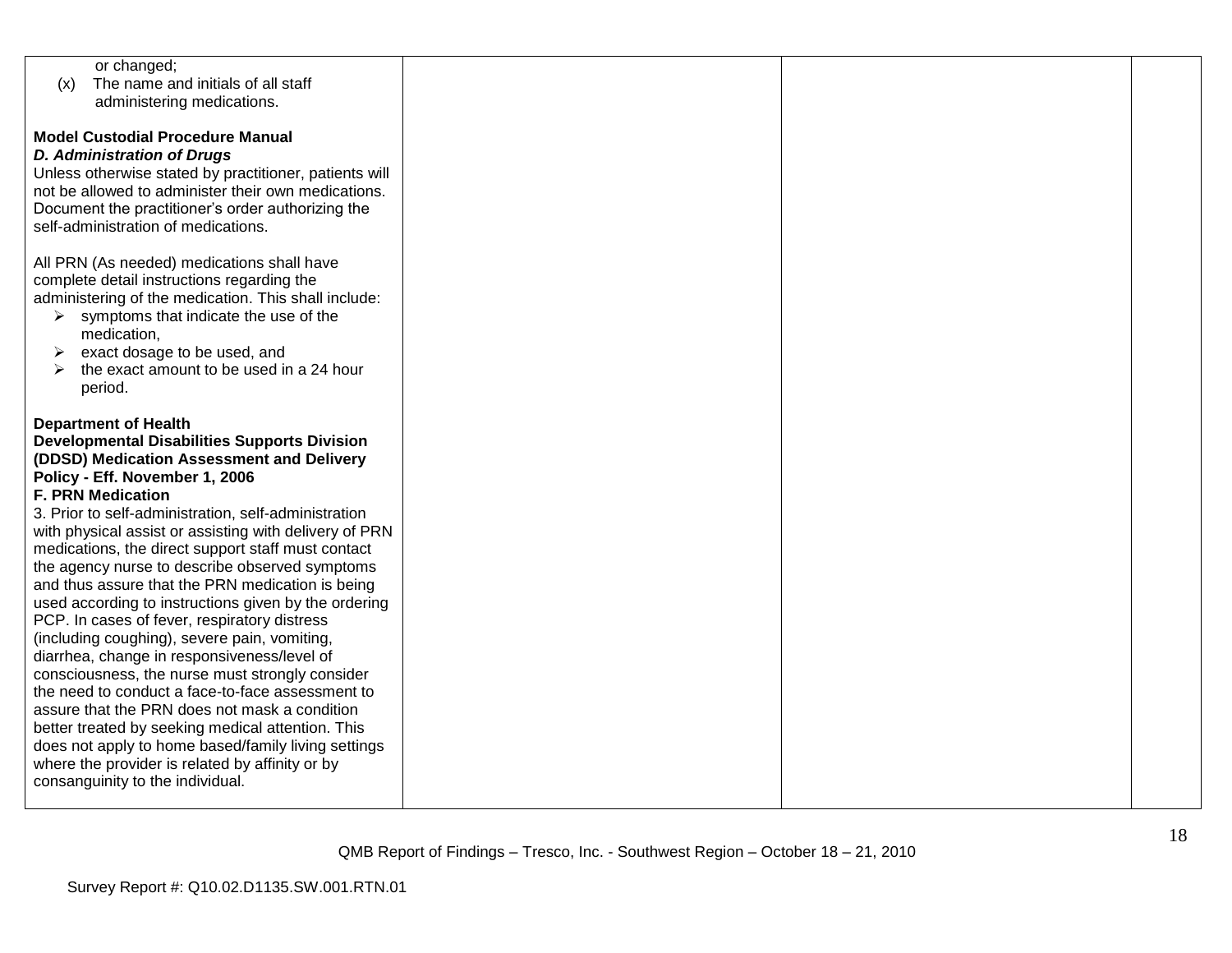| 4. The agency nurse shall review the utilization of<br>PRN medications routinely. Frequent or escalating<br>use of PRN medications must be reported to the<br>PCP and discussed by the Interdisciplinary for<br>changes to the overall support plan (see Section H<br>of this policy).                                                                                                                                                                                                                                                                                                                                                                                                                                                                                                                                                                                                                                                                   |  |  |
|----------------------------------------------------------------------------------------------------------------------------------------------------------------------------------------------------------------------------------------------------------------------------------------------------------------------------------------------------------------------------------------------------------------------------------------------------------------------------------------------------------------------------------------------------------------------------------------------------------------------------------------------------------------------------------------------------------------------------------------------------------------------------------------------------------------------------------------------------------------------------------------------------------------------------------------------------------|--|--|
|                                                                                                                                                                                                                                                                                                                                                                                                                                                                                                                                                                                                                                                                                                                                                                                                                                                                                                                                                          |  |  |
| H. Agency Nurse Monitoring<br>1. Regardless of the level of assistance with<br>medication delivery that is required by the individual<br>or the route through which the medication is<br>delivered, the agency nurses must monitor the<br>individual's response to the effects of their routine<br>and PRN medications. The frequency and type of<br>monitoring must be based on the nurse's<br>assessment of the individual and consideration of<br>the individual's diagnoses, health status, stability,<br>utilization of PRN medications and level of support<br>required by the individual's condition and the skill<br>level and needs of the direct care staff. Nursing<br>monitoring should be based on prudent nursing<br>practice and should support the safety and<br>independence of the individual in the community<br>setting. The health care plan shall reflect the<br>planned monitoring of the individual's response to<br>medication. |  |  |
| <b>Department of Health Developmental Disabilities</b><br><b>Supports Division (DDSD) - Procedure Title:</b><br><b>Medication Assessment and Delivery Procedure</b><br>Eff Date: November 1, 2006<br>C. 3. Prior to delivery of the PRN, direct support<br>staff must contact the agency nurse to describe<br>observed symptoms and thus assure that the PRN<br>is being used according to instructions given by the<br>ordering PCP. In cases of fever, respiratory distress<br>(including coughing), severe pain, vomiting,<br>diarrhea, change in responsiveness/level of<br>consciousness, the nurse must strongly consider<br>the need to conduct a face-to-face assessment to<br>assure that the PRN does not mask a condition<br>better treated by seeking medical attention.                                                                                                                                                                     |  |  |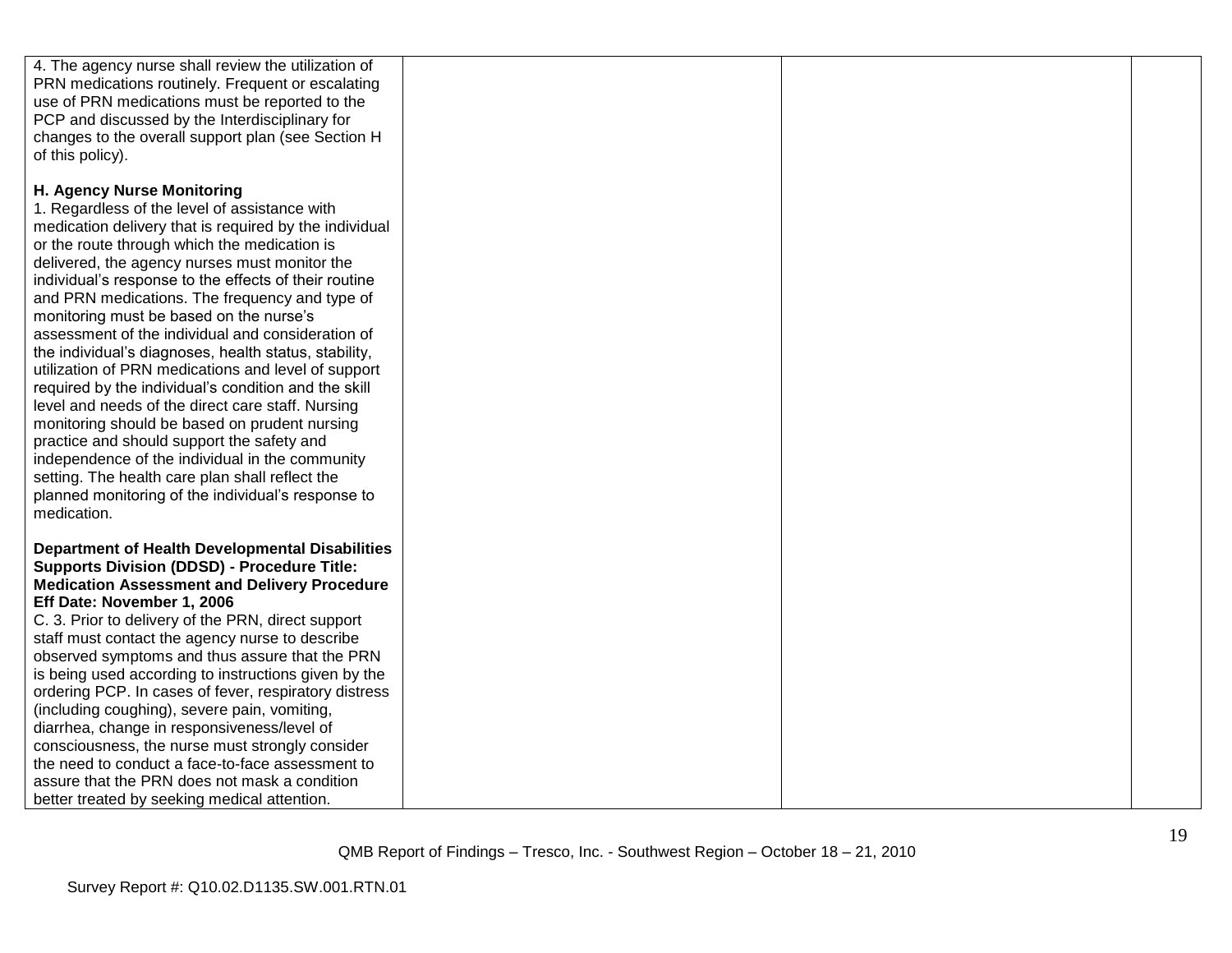| (References: Psychotropic Medication Use Policy,<br>Section D, page 5 Use of PRN Psychotropic<br>Medications; and, Human Rights Committee<br>Requirements Policy, Section B, page 4<br>Interventions Requiring Review and Approval - Use<br>of PRN Medications). |  |  |
|------------------------------------------------------------------------------------------------------------------------------------------------------------------------------------------------------------------------------------------------------------------|--|--|
| a. Document conversation with nurse including all<br>reported signs and symptoms, advice given and<br>action taken by staff.                                                                                                                                     |  |  |
| 4. Document on the MAR each time a PRN<br>medication is used and describe its effect on the<br>individual (e.g., temperature down, vomiting<br>lessened, anxiety increased, the condition is the<br>same, improved, or worsened, etc.).                          |  |  |
|                                                                                                                                                                                                                                                                  |  |  |
|                                                                                                                                                                                                                                                                  |  |  |
|                                                                                                                                                                                                                                                                  |  |  |
|                                                                                                                                                                                                                                                                  |  |  |
|                                                                                                                                                                                                                                                                  |  |  |
|                                                                                                                                                                                                                                                                  |  |  |
|                                                                                                                                                                                                                                                                  |  |  |
|                                                                                                                                                                                                                                                                  |  |  |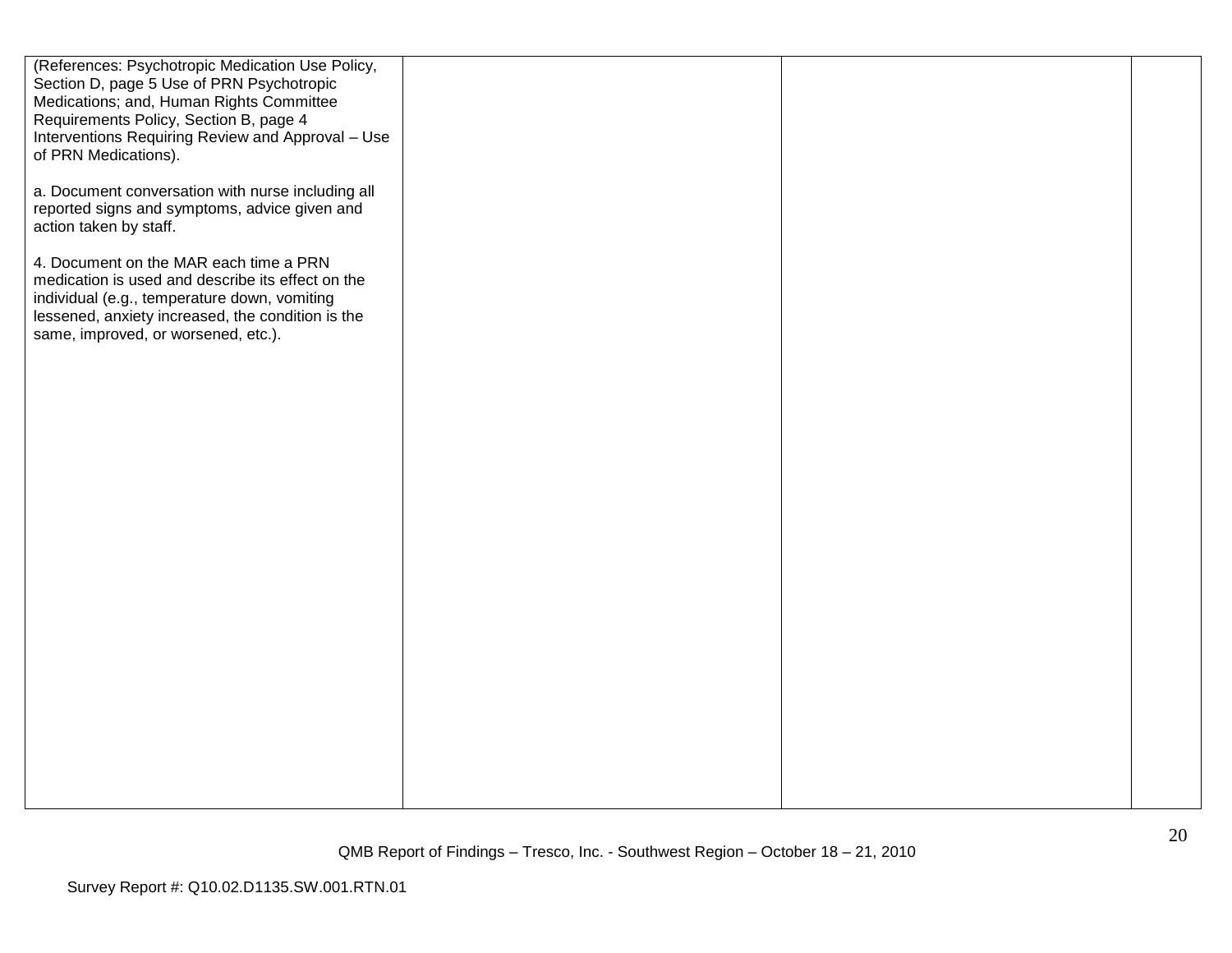| Tag #1A09.2 Medication Delivery - PRN                                                                                                                                                                                                                                                                                                                                                                                                                                                                                                                                                                                                                                                                                                                                                     | <b>Scope and Severity Rating: D</b>                                                                                                                                                                                                                                                                                                                                                                                                     |  |
|-------------------------------------------------------------------------------------------------------------------------------------------------------------------------------------------------------------------------------------------------------------------------------------------------------------------------------------------------------------------------------------------------------------------------------------------------------------------------------------------------------------------------------------------------------------------------------------------------------------------------------------------------------------------------------------------------------------------------------------------------------------------------------------------|-----------------------------------------------------------------------------------------------------------------------------------------------------------------------------------------------------------------------------------------------------------------------------------------------------------------------------------------------------------------------------------------------------------------------------------------|--|
| <b>Nurse Approval</b>                                                                                                                                                                                                                                                                                                                                                                                                                                                                                                                                                                                                                                                                                                                                                                     |                                                                                                                                                                                                                                                                                                                                                                                                                                         |  |
| Developmental Disabilities (DD) Waiver Service<br>Standards effective 4/1/2007<br><b>CHAPTER 1 II. PROVIDER AGENCY</b><br><b>REQUIREMENTS:</b> The objective of these standards<br>is to establish Provider Agency policy, procedure<br>and reporting requirements for DD Medicaid Waiver<br>program. These requirements apply to all such<br>Provider Agency staff, whether directly employed or<br>subcontracting with the Provider Agency. Additional<br>Provider Agency requirements and personnel<br>qualifications may be applicable for specific service<br>standards.                                                                                                                                                                                                             | Based on record review and interview, the Agency<br>failed to maintain documentation of PRN usage as<br>required by standard for 1 of 25 Individuals.<br>Individual #25<br>August 2010<br>No documentation of the verbal authorization<br>from the Agency nurse prior to each<br>administration/assistance of PRN medication was<br>found for the following PRN medication:<br>• Bisacodyl 1 suppository - PRN - 8/12 (given 1<br>time) |  |
| E. Medication Delivery: Provider Agencies that<br>provide Community Living, Community Inclusion or<br>Private Duty Nursing services shall have written<br>policies and procedures regarding medication(s)<br>delivery and tracking and reporting of medication<br>errors in accordance with DDSD Medication                                                                                                                                                                                                                                                                                                                                                                                                                                                                               | $\bullet$ Ibuprofen 200mg - PRN - 8/1, 4 & 9 (given 1<br>times)<br>$\bullet$ Triazolam 0.25mg - PRN - 8/4 & 9 (given 1<br>times)                                                                                                                                                                                                                                                                                                        |  |
| Assessment and Delivery Policy and Procedures,<br>the Board of Nursing Rules and Board of Pharmacy<br>standards and regulations.                                                                                                                                                                                                                                                                                                                                                                                                                                                                                                                                                                                                                                                          |                                                                                                                                                                                                                                                                                                                                                                                                                                         |  |
| <b>Department of Health</b><br><b>Developmental Disabilities Supports Division</b><br>(DDSD) Medication Assessment and Delivery<br>Policy - Eff. November 1, 2006<br><b>F. PRN Medication</b><br>3. Prior to self-administration, self-administration<br>with physical assist or assisting with delivery of PRN<br>medications, the direct support staff must contact<br>the agency nurse to describe observed symptoms<br>and thus assure that the PRN medication is being<br>used according to instructions given by the ordering<br>PCP. In cases of fever, respiratory distress<br>(including coughing), severe pain, vomiting,<br>diarrhea, change in responsiveness/level of<br>consciousness, the nurse must strongly consider<br>the need to conduct a face-to-face assessment to |                                                                                                                                                                                                                                                                                                                                                                                                                                         |  |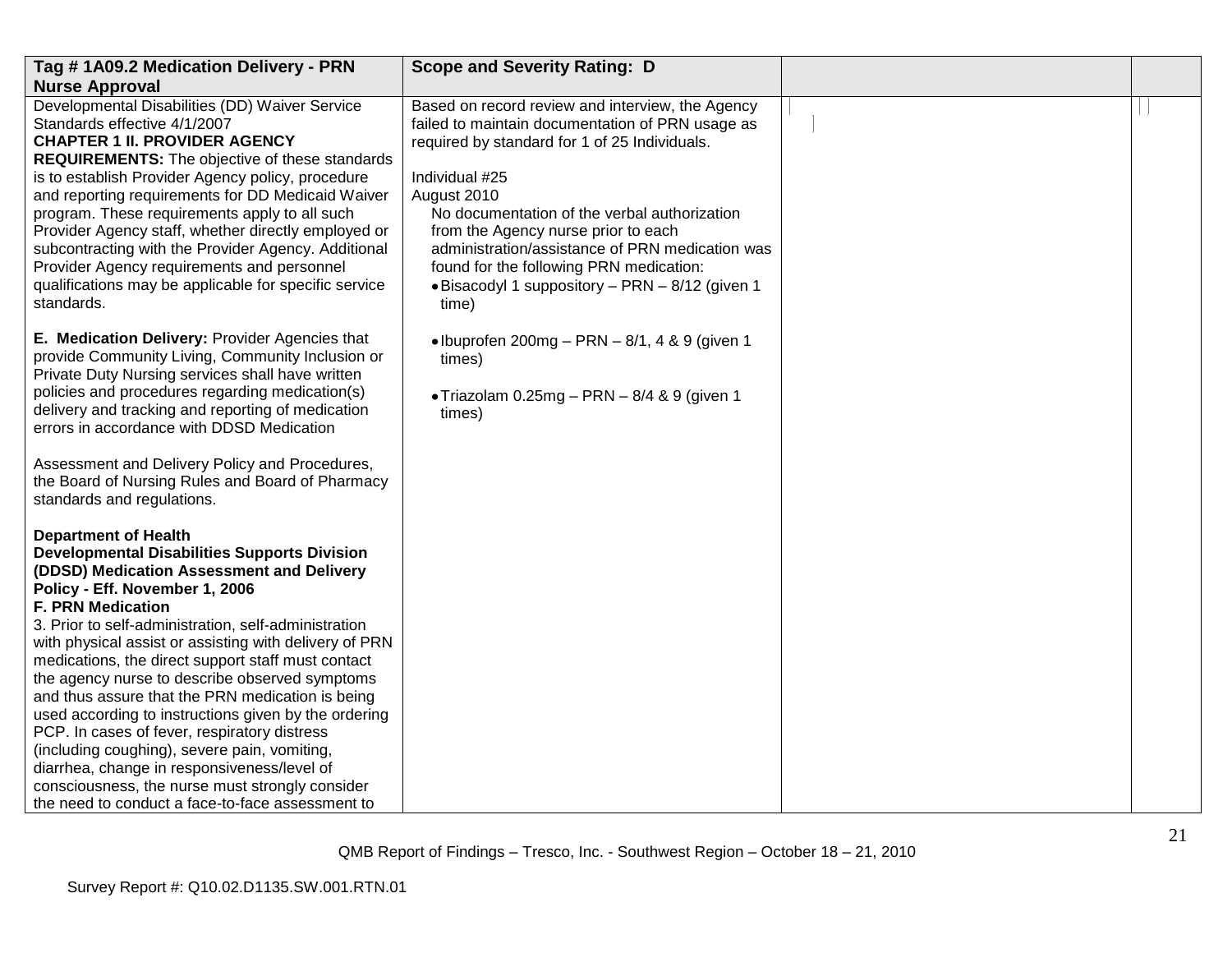| assure that the PRN does not mask a condition          |  |  |
|--------------------------------------------------------|--|--|
| better treated by seeking medical attention. This      |  |  |
| does not apply to home based/family living settings    |  |  |
| where the provider is related by affinity or by        |  |  |
| consanguinity to the individual.                       |  |  |
|                                                        |  |  |
| 4. The agency nurse shall review the utilization of    |  |  |
| PRN medications routinely. Frequent or escalating      |  |  |
| use of PRN medications must be reported to the         |  |  |
| PCP and discussed by the Interdisciplinary for         |  |  |
| changes to the overall support plan (see Section H     |  |  |
| of this policy).                                       |  |  |
| <b>H. Agency Nurse Monitoring</b>                      |  |  |
| 1. Regardless of the level of assistance with          |  |  |
| medication delivery that is required by the individual |  |  |
| or the route through which the medication is           |  |  |
| delivered, the agency nurses must monitor the          |  |  |
| individual's response to the effects of their routine  |  |  |
| and PRN medications. The frequency and type of         |  |  |
| monitoring must be based on the nurse's                |  |  |
| assessment of the individual and consideration of      |  |  |
| the individual's diagnoses, health status, stability,  |  |  |
| utilization of PRN medications and level of support    |  |  |
| required by the individual's condition and the skill   |  |  |
| level and needs of the direct care staff. Nursing      |  |  |
| monitoring should be based on prudent nursing          |  |  |
| practice and should support the safety and             |  |  |
| independence of the individual in the community        |  |  |
| setting. The health care plan shall reflect the        |  |  |
| planned monitoring of the individual's response to     |  |  |
| medication.                                            |  |  |
| <b>Department of Health Developmental Disabilities</b> |  |  |
| <b>Supports Division (DDSD) - Procedure Title:</b>     |  |  |
| <b>Medication Assessment and Delivery Procedure</b>    |  |  |
| Eff Date: November 1, 2006                             |  |  |
| C. 3. Prior to delivery of the PRN, direct support     |  |  |
| staff must contact the agency nurse to describe        |  |  |
| observed symptoms and thus assure that the PRN         |  |  |
| is being used according to instructions given by the   |  |  |
| ordering PCP. In cases of fever, respiratory distress  |  |  |
| (including coughing), severe pain, vomiting,           |  |  |
| diarrhea, change in responsiveness/level of            |  |  |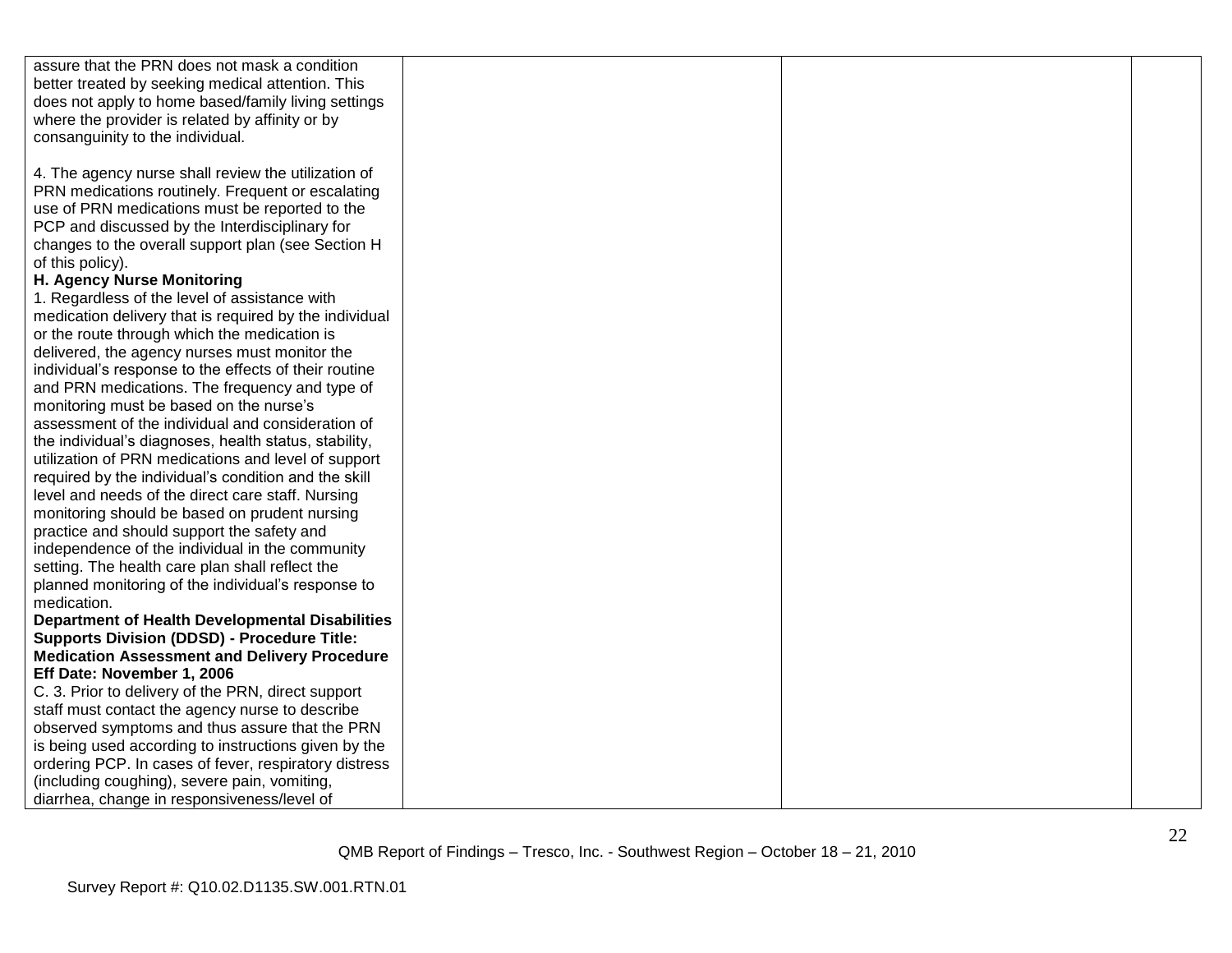| consciousness, the nurse must strongly consider<br>the need to conduct a face-to-face assessment to<br>assure that the PRN does not mask a condition<br>better treated by seeking medical attention.<br>(References: Psychotropic Medication Use Policy,<br>Section D, page 5 Use of PRN Psychotropic<br>Medications; and, Human Rights Committee<br>Requirements Policy, Section B, page 4<br>Interventions Requiring Review and Approval - Use<br>of PRN Medications).<br>a. Document conversation with nurse including all<br>reported signs and symptoms, advice given and<br>action taken by staff.<br>4. Document on the MAR each time a PRN<br>medication is used and describe its effect on the<br>individual (e.g., temperature down, vomiting |  |  |
|---------------------------------------------------------------------------------------------------------------------------------------------------------------------------------------------------------------------------------------------------------------------------------------------------------------------------------------------------------------------------------------------------------------------------------------------------------------------------------------------------------------------------------------------------------------------------------------------------------------------------------------------------------------------------------------------------------------------------------------------------------|--|--|
| Administration Record (MAR) documenting<br>medication administered to residents, including<br>over-the-counter medications. This<br>documentation shall include:<br>Name of resident;<br>(i)<br>(ii) Date given;<br>(iii) Drug product name;<br>(iv) Dosage and form;<br>Strength of drug;<br>(v)<br>(vi) Route of administration;<br>(vii) How often medication is to be taken;<br>(viii) Time taken and staff initials;<br>(ix) Dates when the medication is discontinued or                                                                                                                                                                                                                                                                          |  |  |
| changed;<br>(x) The name and initials of all staff administering<br>medications.                                                                                                                                                                                                                                                                                                                                                                                                                                                                                                                                                                                                                                                                        |  |  |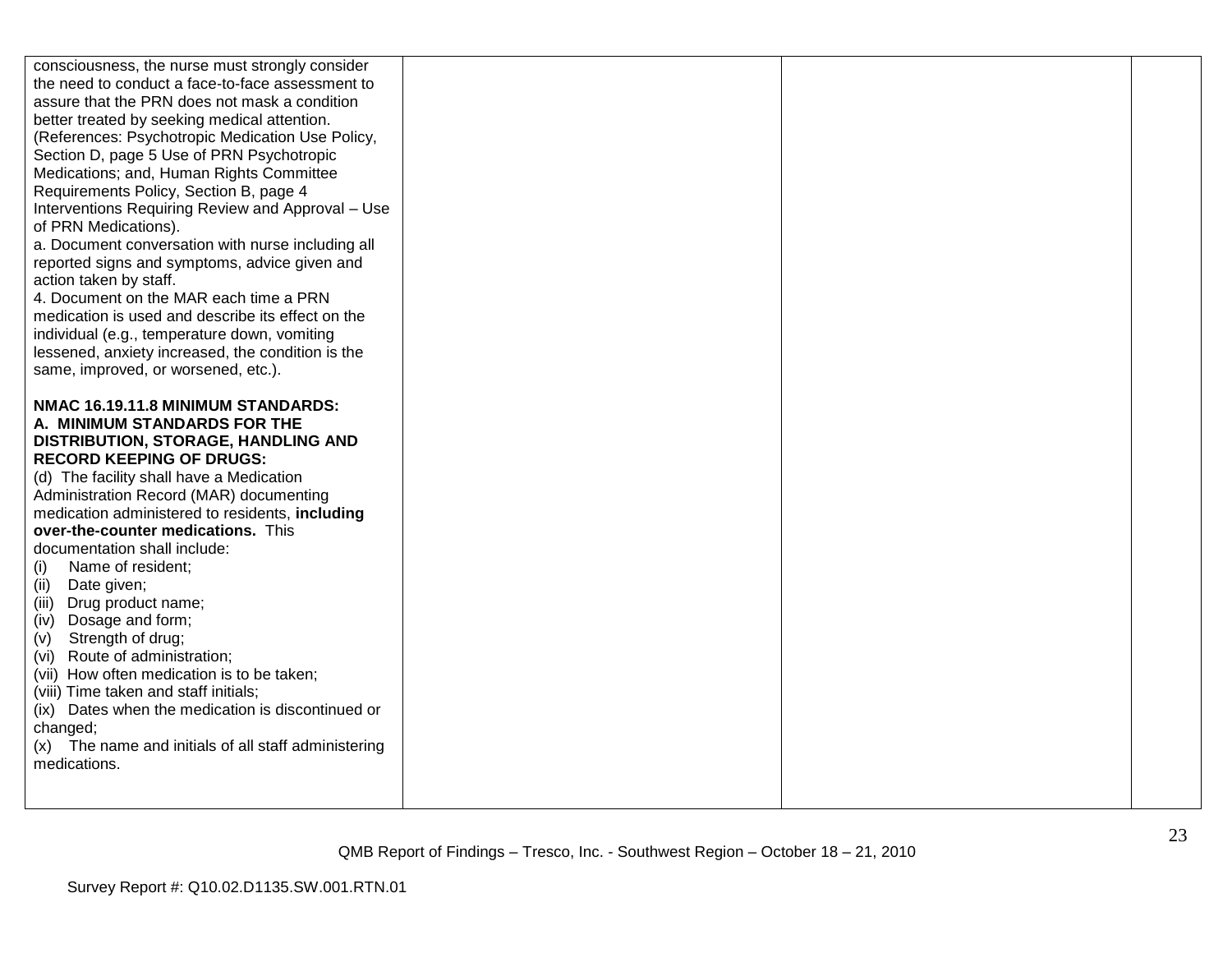| Tag #1A20 DSP Training Documents                                                                                                                                                                                                                                                                                                                                                                                                                                                                                                                                                                                                                                                                                                                                                                                                                                                                                                                                                             | <b>Scope and Severity Rating: D</b>                                                                                                |  |
|----------------------------------------------------------------------------------------------------------------------------------------------------------------------------------------------------------------------------------------------------------------------------------------------------------------------------------------------------------------------------------------------------------------------------------------------------------------------------------------------------------------------------------------------------------------------------------------------------------------------------------------------------------------------------------------------------------------------------------------------------------------------------------------------------------------------------------------------------------------------------------------------------------------------------------------------------------------------------------------------|------------------------------------------------------------------------------------------------------------------------------------|--|
| Developmental Disabilities (DD) Waiver Service                                                                                                                                                                                                                                                                                                                                                                                                                                                                                                                                                                                                                                                                                                                                                                                                                                                                                                                                               | Based on record review, the Agency failed to ensure                                                                                |  |
| Standards effective 4/1/2007                                                                                                                                                                                                                                                                                                                                                                                                                                                                                                                                                                                                                                                                                                                                                                                                                                                                                                                                                                 | that Orientation and Training requirements were met                                                                                |  |
| <b>CHAPTER 1 IV. GENERAL REQUIREMENTS</b>                                                                                                                                                                                                                                                                                                                                                                                                                                                                                                                                                                                                                                                                                                                                                                                                                                                                                                                                                    | for 25 of 196 Direct Service Professionals.                                                                                        |  |
| FOR PROVIDER AGENCY SERVICE                                                                                                                                                                                                                                                                                                                                                                                                                                                                                                                                                                                                                                                                                                                                                                                                                                                                                                                                                                  |                                                                                                                                    |  |
| <b>PERSONNEL:</b> The objective of this section is to                                                                                                                                                                                                                                                                                                                                                                                                                                                                                                                                                                                                                                                                                                                                                                                                                                                                                                                                        | Review of Direct Service Professional training                                                                                     |  |
| establish personnel standards for DD Medicaid                                                                                                                                                                                                                                                                                                                                                                                                                                                                                                                                                                                                                                                                                                                                                                                                                                                                                                                                                | records found no evidence of the following required                                                                                |  |
| Waiver Provider Agencies for the following services:                                                                                                                                                                                                                                                                                                                                                                                                                                                                                                                                                                                                                                                                                                                                                                                                                                                                                                                                         | DOH/DDSD trainings and certification being                                                                                         |  |
| <b>Community Living Supports, Community Inclusion</b>                                                                                                                                                                                                                                                                                                                                                                                                                                                                                                                                                                                                                                                                                                                                                                                                                                                                                                                                        | completed:                                                                                                                         |  |
| Services, Respite, Substitute Care and Personal                                                                                                                                                                                                                                                                                                                                                                                                                                                                                                                                                                                                                                                                                                                                                                                                                                                                                                                                              |                                                                                                                                    |  |
| Support Companion Services. These standards                                                                                                                                                                                                                                                                                                                                                                                                                                                                                                                                                                                                                                                                                                                                                                                                                                                                                                                                                  | • Foundation for Health & Wellness (DSP #146 &                                                                                     |  |
| apply to all personnel who provide services, whether                                                                                                                                                                                                                                                                                                                                                                                                                                                                                                                                                                                                                                                                                                                                                                                                                                                                                                                                         | 147)                                                                                                                               |  |
| directly employed or subcontracting with the                                                                                                                                                                                                                                                                                                                                                                                                                                                                                                                                                                                                                                                                                                                                                                                                                                                                                                                                                 |                                                                                                                                    |  |
| Provider Agency. Additional personnel requirements                                                                                                                                                                                                                                                                                                                                                                                                                                                                                                                                                                                                                                                                                                                                                                                                                                                                                                                                           | • Person-Centered Planning (1-Day) (DSP #209)                                                                                      |  |
| and qualifications may be applicable for specific                                                                                                                                                                                                                                                                                                                                                                                                                                                                                                                                                                                                                                                                                                                                                                                                                                                                                                                                            |                                                                                                                                    |  |
| service standards.                                                                                                                                                                                                                                                                                                                                                                                                                                                                                                                                                                                                                                                                                                                                                                                                                                                                                                                                                                           | • First Aid (DSP #64 & 67)                                                                                                         |  |
| C. Orientation and Training Requirements:                                                                                                                                                                                                                                                                                                                                                                                                                                                                                                                                                                                                                                                                                                                                                                                                                                                                                                                                                    |                                                                                                                                    |  |
| Orientation and training for direct support staff and                                                                                                                                                                                                                                                                                                                                                                                                                                                                                                                                                                                                                                                                                                                                                                                                                                                                                                                                        | • CPR (DSP #64, 67, 181 & 192)                                                                                                     |  |
| his or her supervisors shall comply with the<br>DDSD/DOH Policy Governing the Training                                                                                                                                                                                                                                                                                                                                                                                                                                                                                                                                                                                                                                                                                                                                                                                                                                                                                                       |                                                                                                                                    |  |
|                                                                                                                                                                                                                                                                                                                                                                                                                                                                                                                                                                                                                                                                                                                                                                                                                                                                                                                                                                                              | • Assisting With Medication Delivery (DSP #49, 56,                                                                                 |  |
|                                                                                                                                                                                                                                                                                                                                                                                                                                                                                                                                                                                                                                                                                                                                                                                                                                                                                                                                                                                              |                                                                                                                                    |  |
|                                                                                                                                                                                                                                                                                                                                                                                                                                                                                                                                                                                                                                                                                                                                                                                                                                                                                                                                                                                              |                                                                                                                                    |  |
|                                                                                                                                                                                                                                                                                                                                                                                                                                                                                                                                                                                                                                                                                                                                                                                                                                                                                                                                                                                              |                                                                                                                                    |  |
|                                                                                                                                                                                                                                                                                                                                                                                                                                                                                                                                                                                                                                                                                                                                                                                                                                                                                                                                                                                              |                                                                                                                                    |  |
|                                                                                                                                                                                                                                                                                                                                                                                                                                                                                                                                                                                                                                                                                                                                                                                                                                                                                                                                                                                              |                                                                                                                                    |  |
|                                                                                                                                                                                                                                                                                                                                                                                                                                                                                                                                                                                                                                                                                                                                                                                                                                                                                                                                                                                              |                                                                                                                                    |  |
|                                                                                                                                                                                                                                                                                                                                                                                                                                                                                                                                                                                                                                                                                                                                                                                                                                                                                                                                                                                              |                                                                                                                                    |  |
|                                                                                                                                                                                                                                                                                                                                                                                                                                                                                                                                                                                                                                                                                                                                                                                                                                                                                                                                                                                              |                                                                                                                                    |  |
|                                                                                                                                                                                                                                                                                                                                                                                                                                                                                                                                                                                                                                                                                                                                                                                                                                                                                                                                                                                              |                                                                                                                                    |  |
|                                                                                                                                                                                                                                                                                                                                                                                                                                                                                                                                                                                                                                                                                                                                                                                                                                                                                                                                                                                              |                                                                                                                                    |  |
|                                                                                                                                                                                                                                                                                                                                                                                                                                                                                                                                                                                                                                                                                                                                                                                                                                                                                                                                                                                              |                                                                                                                                    |  |
|                                                                                                                                                                                                                                                                                                                                                                                                                                                                                                                                                                                                                                                                                                                                                                                                                                                                                                                                                                                              |                                                                                                                                    |  |
|                                                                                                                                                                                                                                                                                                                                                                                                                                                                                                                                                                                                                                                                                                                                                                                                                                                                                                                                                                                              |                                                                                                                                    |  |
|                                                                                                                                                                                                                                                                                                                                                                                                                                                                                                                                                                                                                                                                                                                                                                                                                                                                                                                                                                                              |                                                                                                                                    |  |
|                                                                                                                                                                                                                                                                                                                                                                                                                                                                                                                                                                                                                                                                                                                                                                                                                                                                                                                                                                                              |                                                                                                                                    |  |
| Policy - Eff. March 1, 2007 - II. POLICY                                                                                                                                                                                                                                                                                                                                                                                                                                                                                                                                                                                                                                                                                                                                                                                                                                                                                                                                                     |                                                                                                                                    |  |
| <b>STATEMENTS:</b>                                                                                                                                                                                                                                                                                                                                                                                                                                                                                                                                                                                                                                                                                                                                                                                                                                                                                                                                                                           |                                                                                                                                    |  |
|                                                                                                                                                                                                                                                                                                                                                                                                                                                                                                                                                                                                                                                                                                                                                                                                                                                                                                                                                                                              |                                                                                                                                    |  |
|                                                                                                                                                                                                                                                                                                                                                                                                                                                                                                                                                                                                                                                                                                                                                                                                                                                                                                                                                                                              |                                                                                                                                    |  |
|                                                                                                                                                                                                                                                                                                                                                                                                                                                                                                                                                                                                                                                                                                                                                                                                                                                                                                                                                                                              |                                                                                                                                    |  |
|                                                                                                                                                                                                                                                                                                                                                                                                                                                                                                                                                                                                                                                                                                                                                                                                                                                                                                                                                                                              |                                                                                                                                    |  |
| Requirements for Direct Support Staff and Internal<br>Service Coordinators Serving Individuals with<br>Developmental Disabilities to include the following:<br>Each new employee shall receive appropriate<br>(1)<br>orientation, including but not limited to, all<br>policies relating to fire prevention, accident<br>prevention, incident management and<br>reporting, and emergency procedures; and<br>Individual-specific training for each individual<br>(2)<br>under his or her direct care, as described in the<br>individual service plan, prior to working alone<br>with the individual.<br><b>Department of Health (DOH)</b><br><b>Developmental Disabilities Supports Division</b><br>(DDSD) Policy - Policy Title: Training<br><b>Requirements for Direct Service Agency Staff</b><br>A. Individuals shall receive services from competent<br>and qualified staff.<br>B. Staff shall complete individual-specific (formerly<br>known as "Addendum B") training requirements in | 59, 64, 70, 81, 107, 113, 121, 142, 148, 158,<br>159, 173, 176, 178, 192, 196 & 210)<br>• Teaching & Support Strategies (DSP #136) |  |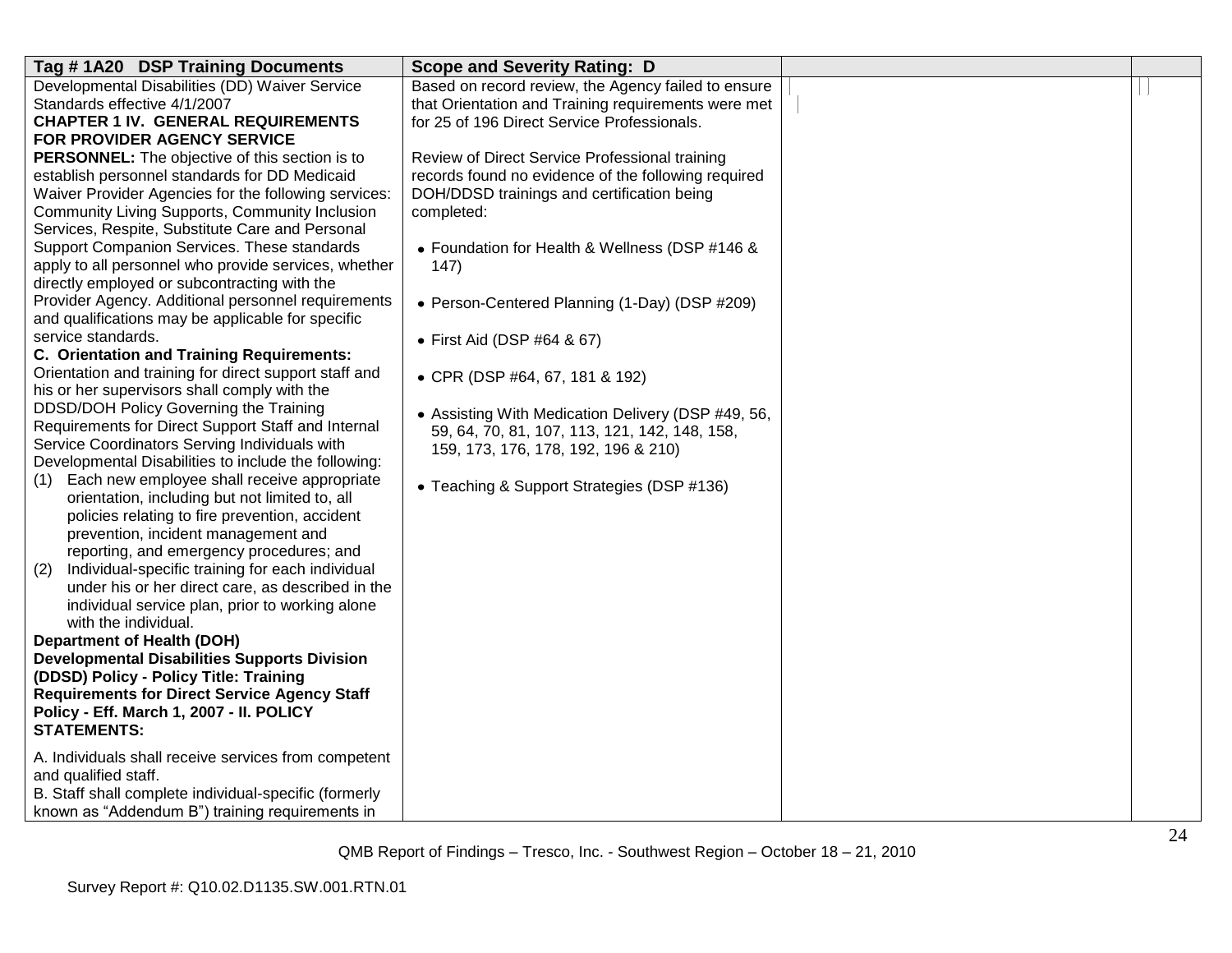| accordance with the specifications described in the                                            |  |  |
|------------------------------------------------------------------------------------------------|--|--|
| individual service plan (ISP) of each individual                                               |  |  |
| served.                                                                                        |  |  |
| C. Staff shall complete training on DOH-approved                                               |  |  |
| incident reporting procedures in accordance with 7                                             |  |  |
| NMAC 1.13.                                                                                     |  |  |
| D. Staff providing direct services shall complete                                              |  |  |
| training in universal precautions on an annual basis.                                          |  |  |
| The training materials shall meet Occupational                                                 |  |  |
| Safety and Health Administration (OSHA)                                                        |  |  |
| requirements.                                                                                  |  |  |
| E. Staff providing direct services shall maintain                                              |  |  |
| certification in first aid and CPR. The training                                               |  |  |
| materials shall meet OSHA requirements/guidelines.<br>F. Staff who may be exposed to hazardous |  |  |
| chemicals shall complete relevant training in                                                  |  |  |
| accordance with OSHA requirements.                                                             |  |  |
| G. Staff shall be certified in a DDSD-approved                                                 |  |  |
| behavioral intervention system (e.g., Mandt, CPI)                                              |  |  |
| before using physical restraint techniques. Staff                                              |  |  |
| members providing direct services shall maintain                                               |  |  |
| certification in a DDSD-approved behavioral                                                    |  |  |
| intervention system if an individual they support has                                          |  |  |
| a behavioral crisis plan that includes the use of                                              |  |  |
| physical restraint techniques.                                                                 |  |  |
| H. Staff shall complete and maintain certification in                                          |  |  |
| a DDSD-approved medication course in accordance                                                |  |  |
| with the DDSD Medication Delivery Policy M-001.                                                |  |  |
| I. Staff providing direct services shall complete                                              |  |  |
| safety training within the first thirty (30) days of                                           |  |  |
| employment and before working alone with an                                                    |  |  |
| individual receiving services.                                                                 |  |  |
|                                                                                                |  |  |
|                                                                                                |  |  |
|                                                                                                |  |  |
|                                                                                                |  |  |
|                                                                                                |  |  |
|                                                                                                |  |  |
|                                                                                                |  |  |
|                                                                                                |  |  |
|                                                                                                |  |  |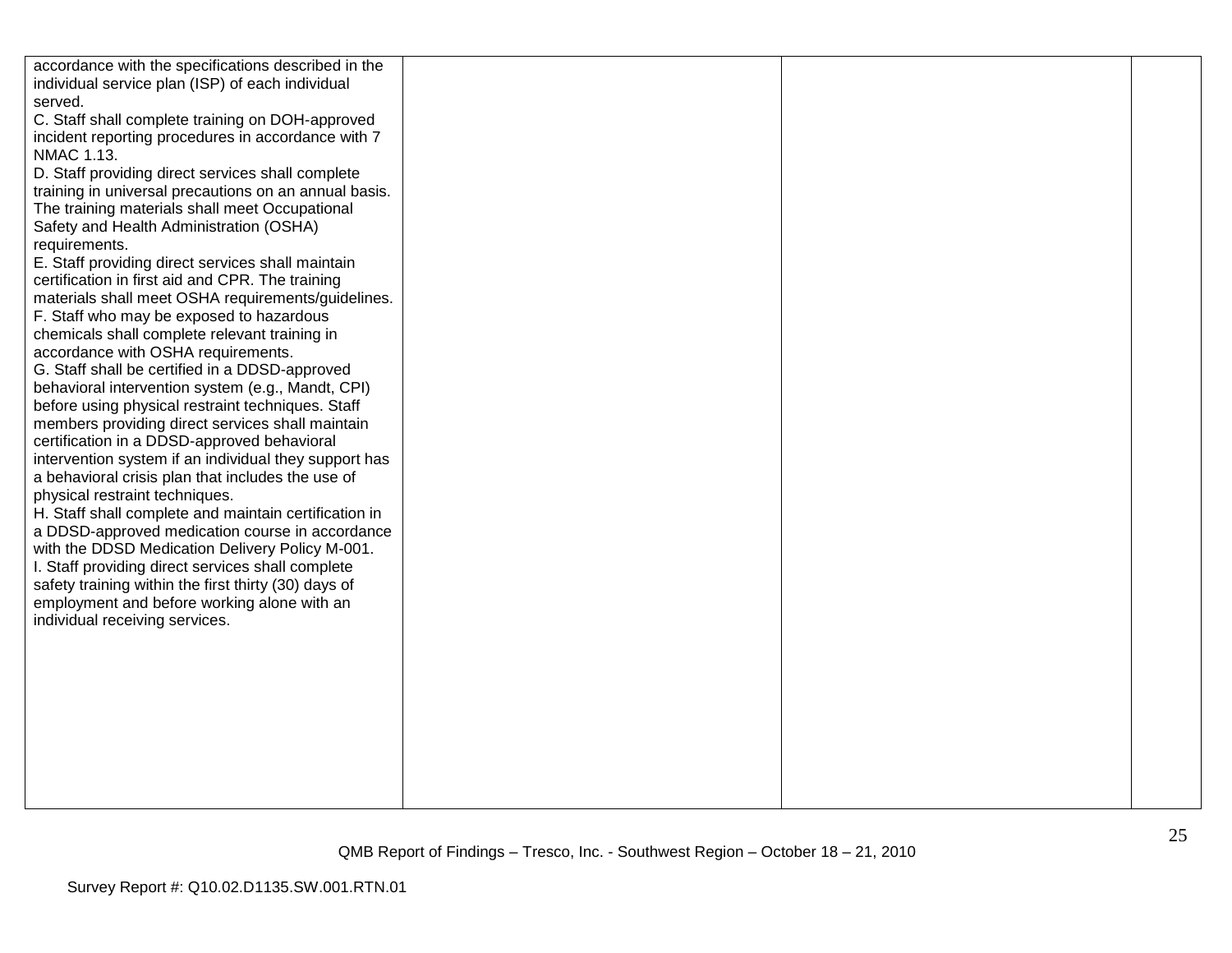| Tag #1A22 Staff Competence                                                                           | <b>Scope and Severity Rating: E</b>                                                                  |  |
|------------------------------------------------------------------------------------------------------|------------------------------------------------------------------------------------------------------|--|
| Developmental Disabilities (DD) Waiver Service                                                       | Based on interview, the Agency failed to ensure that                                                 |  |
| Standards effective 4/1/2007<br><b>CHAPTER 1 IV. GENERAL REQUIREMENTS</b>                            | training competencies were met for 7 of 26 Direct<br>Service Professionals.                          |  |
| FOR PROVIDER AGENCY SERVICE                                                                          |                                                                                                      |  |
| <b>PERSONNEL:</b> The objective of this section is to                                                | When DSP were asked if the individual had a                                                          |  |
| establish personnel standards for DD Medicaid                                                        | <b>Positive Behavioral Crisis Plan and what the</b>                                                  |  |
| Waiver Provider Agencies for the following services:                                                 | plan covered, the following was reported:                                                            |  |
| Community Living Supports, Community Inclusion                                                       |                                                                                                      |  |
| Services, Respite, Substitute Care and Personal                                                      | • DSP #214 stated, "I'm unfamiliar with the BT                                                       |  |
| Support Companion Services. These standards                                                          | Crisis Plan." According to the Individual Specific                                                   |  |
| apply to all personnel who provide services, whether<br>directly employed or subcontracting with the | Training Section of the ISP, the individual has<br>Positive Behavioral Crisis Plan. (Individual #2)  |  |
| Provider Agency. Additional personnel requirements                                                   |                                                                                                      |  |
| and qualifications may be applicable for specific                                                    | When DSP were asked if they had received                                                             |  |
| service standards.                                                                                   | training regarding the individual's Seizure Crisis                                                   |  |
| F. Qualifications for Direct Service Personnel:                                                      | Plan, the following was reported:                                                                    |  |
| The following employment qualifications and                                                          |                                                                                                      |  |
| competency requirements are applicable to all<br>Direct Service Personnel employed by a Provider     | • DSP #237 stated, "No seizure crisis plan                                                           |  |
| Agency:                                                                                              | developed yet."According to the IST section of<br>the ISP the Individual is to have a Seizure Crisis |  |
|                                                                                                      | Plan. (Individual #10)                                                                               |  |
| Direct service personnel shall be eighteen (18)<br>(1)                                               |                                                                                                      |  |
| years or older. Exception: Adult Habilitation can                                                    |                                                                                                      |  |
| employ direct care personnel under the age of                                                        | When DSP were asked if the Individual had a                                                          |  |
| eighteen 18 years, but the employee shall work                                                       | Meal Time Plan and what the plan covered, the                                                        |  |
| directly under a supervisor, who is physically<br>present at all times;                              | following was reported:                                                                              |  |
|                                                                                                      | • DSP #198 stated, "No." As indicated by the                                                         |  |
| Direct service personnel shall have the ability<br>(2)                                               | Individual Specific Training section of the ISP, the                                                 |  |
| to read and carry out the requirements in an                                                         | individual has a Meal Time Plan. (Individual #5)                                                     |  |
| ISP;                                                                                                 |                                                                                                      |  |
|                                                                                                      | • DSP #53 stated, "No." As indicated by the                                                          |  |
| Direct service personnel shall be available to<br>(3)<br>communicate in the language that is         | Individual Specific Training section of the ISP, the                                                 |  |
| functionally required by the individual or in the                                                    | individual has a Meal Time Plan. (Individual #5)                                                     |  |
| use of any specific augmentative                                                                     |                                                                                                      |  |
| communication system utilized by the                                                                 | When DSP were asked if the Individual had any                                                        |  |
| individual;                                                                                          | food and/or medication allergies that could be                                                       |  |
|                                                                                                      | potentially life threatening, the following was                                                      |  |
| Direct service personnel shall meet the<br>(4)<br>qualifications specified by DDSD in the Policy     | reported:                                                                                            |  |
|                                                                                                      |                                                                                                      |  |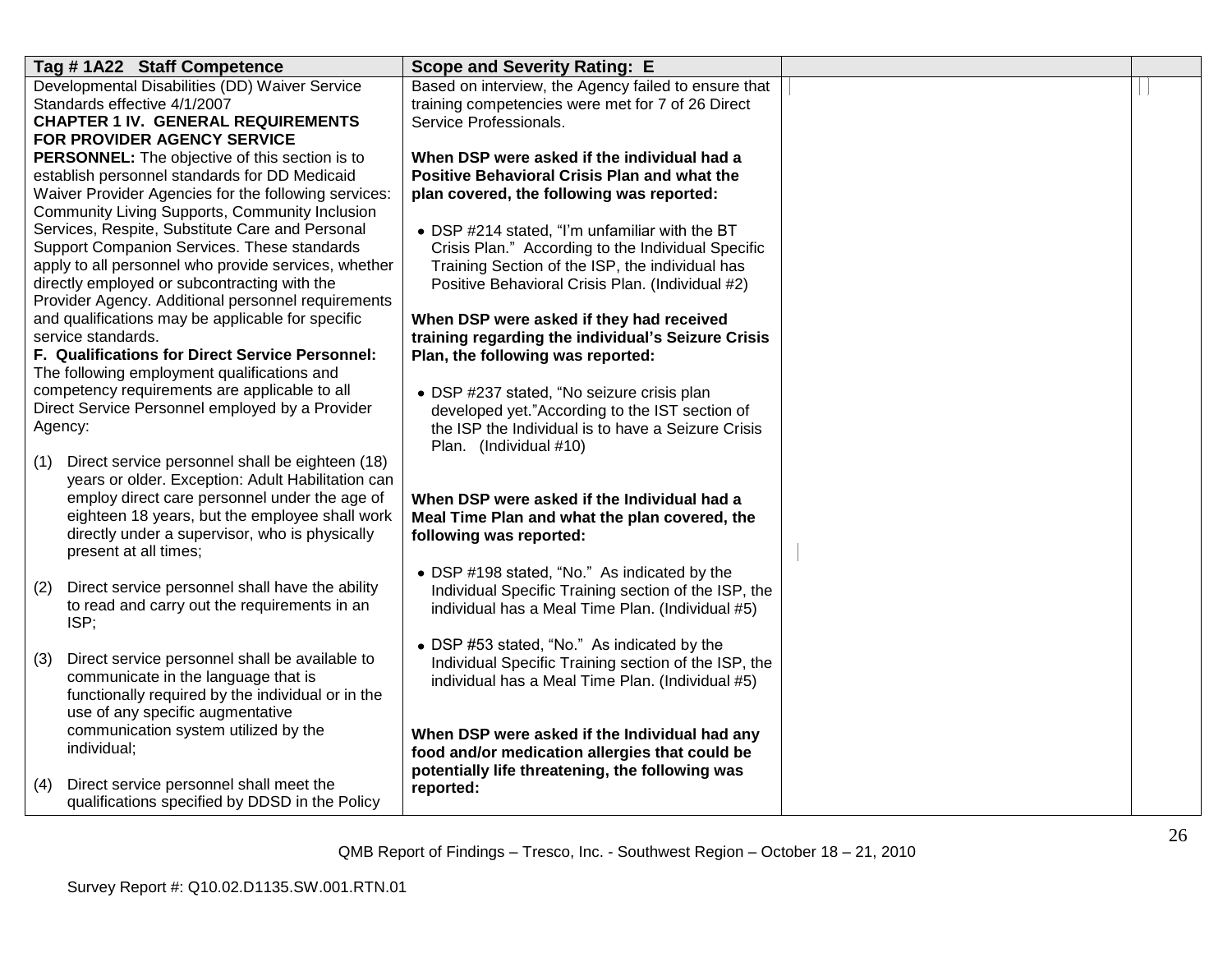| Governing the Training Requirements for Direct<br>Support Staff and Internal Service<br>Coordinators, Serving Individuals with<br>Developmental Disabilities; and<br>Direct service Provider Agencies of Respite<br>(5)<br>Services, Substitute Care, Personal Support<br>Services, Nutritional Counseling, Therapists<br>and Nursing shall demonstrate basic<br>knowledge of developmental disabilities and<br>have training or demonstrable qualifications<br>related to the role he or she is performing and                                                                                                                                                                                                                                                                    | #12)<br>(Individual #23) | • DSP #99 reported the Individual had no allergies<br>or adverse reaction. Per ISP the Individual is<br>allergic to "bee stings and possible allergic<br>reactions to Strattera, Abilify & Ritalin." (Individual<br>• DSP #130 stated, "Not that I am aware of, nurse<br>gives meds." Per documentation reviewed the<br>Individual is allergic to Penicillin & Augmentin. |  |
|------------------------------------------------------------------------------------------------------------------------------------------------------------------------------------------------------------------------------------------------------------------------------------------------------------------------------------------------------------------------------------------------------------------------------------------------------------------------------------------------------------------------------------------------------------------------------------------------------------------------------------------------------------------------------------------------------------------------------------------------------------------------------------|--------------------------|---------------------------------------------------------------------------------------------------------------------------------------------------------------------------------------------------------------------------------------------------------------------------------------------------------------------------------------------------------------------------|--|
| complete individual specific training as required<br>in the ISP for each individual he or she support.                                                                                                                                                                                                                                                                                                                                                                                                                                                                                                                                                                                                                                                                             |                          |                                                                                                                                                                                                                                                                                                                                                                           |  |
| Report required personnel training status to the<br>(6)<br>DDSD Statewide Training Database as<br>specified in DDSD policies as related to<br>training requirements as follows:<br>(a) Initial comprehensive personnel status report<br>(name, date of hire, Social Security number<br>category) on all required personnel to be<br>submitted to DDSD Statewide Training<br>Database within the first ninety (90) calendar<br>days of providing services;<br>(b) Staff who do not wish to use his or her Social<br>Security Number may request an alternative<br>tracking number; and<br>(c) Quarterly personnel update reports sent to<br>DDSD Statewide Training Database to reflect<br>new hires, terminations, inter-provider<br>Agency position changes, and name<br>changes. |                          |                                                                                                                                                                                                                                                                                                                                                                           |  |
| Department of Health (DOH) Developmental<br><b>Disabilities Supports Division (DDSD) Policy -</b><br><b>Policy Title: Training Requirements for Direct</b><br>Service Agency Staff Policy - Eff. March 1, 2007 -<br><b>II. POLICY STATEMENTS:</b><br>A. Individuals shall receive services from competent<br>and qualified staff.                                                                                                                                                                                                                                                                                                                                                                                                                                                  |                          |                                                                                                                                                                                                                                                                                                                                                                           |  |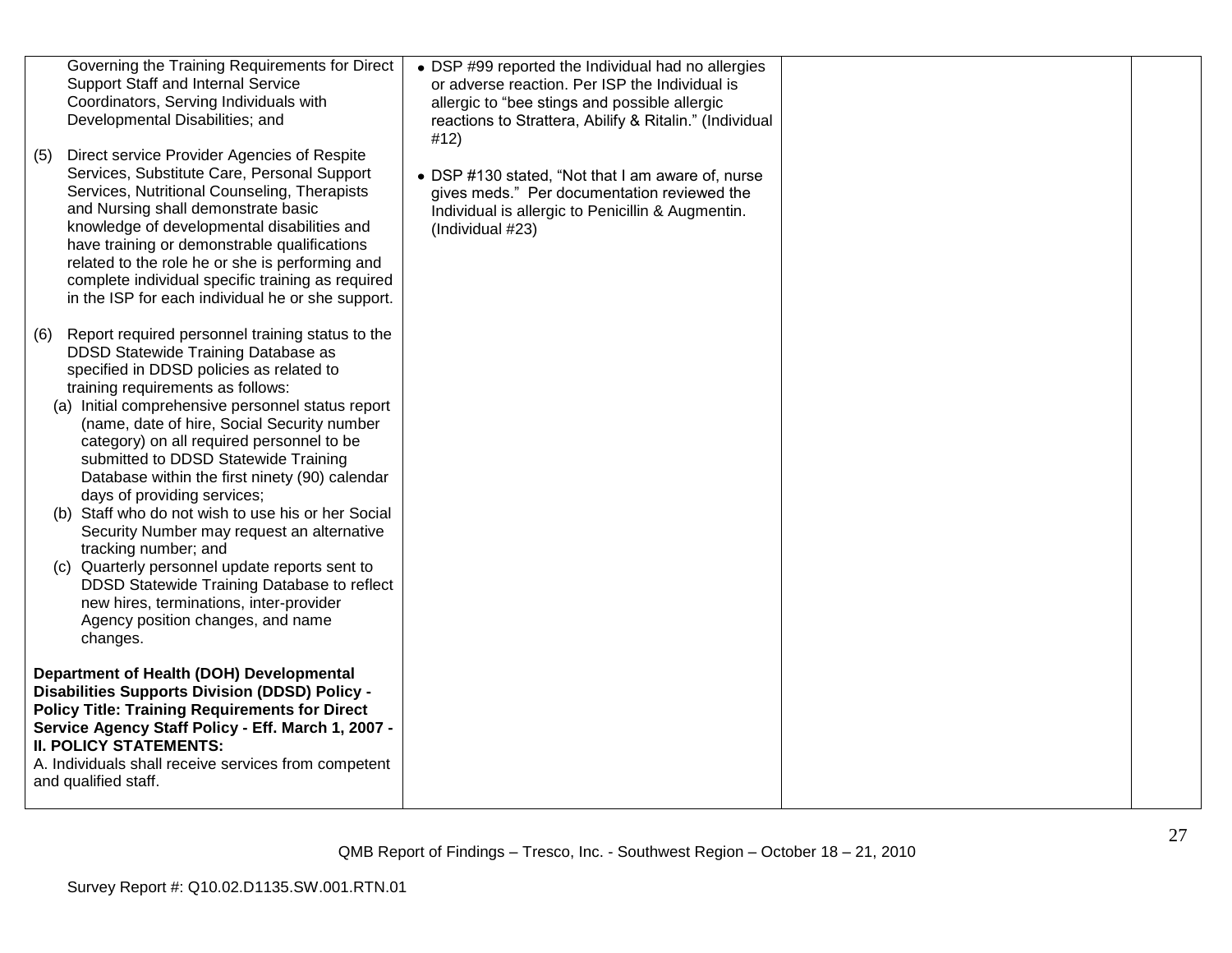| Tag #1A27 (CoP) Late & Failure to Report                                                                                                                                                                                                                                                                                         | <b>Scope and Severity Rating: E</b>                                                                                                                                                                               |  |
|----------------------------------------------------------------------------------------------------------------------------------------------------------------------------------------------------------------------------------------------------------------------------------------------------------------------------------|-------------------------------------------------------------------------------------------------------------------------------------------------------------------------------------------------------------------|--|
| 7.1.13.9 INCIDENT MANAGEMENT SYSTEM<br><b>REPORTING REQUIREMENTS FOR</b><br><b>COMMUNITY BASED SERVICE PROVIDERS:</b>                                                                                                                                                                                                            | Based on the Incident Management Bureau's Late<br>and Failure Reports, the Agency failed to report<br>suspected abuse, neglect, or misappropriation of                                                            |  |
| A. Duty To Report:<br>(1) All community based service providers shall                                                                                                                                                                                                                                                            | property, unexpected and natural/expected deaths;<br>or other reportable incidents to the Division of                                                                                                             |  |
| immediately report abuse, neglect or                                                                                                                                                                                                                                                                                             | Health Improvement for 5 of 29 individuals.                                                                                                                                                                       |  |
| misappropriation of property to the adult protective<br>services division.                                                                                                                                                                                                                                                       | Individual #20                                                                                                                                                                                                    |  |
| (2) All community based service providers shall                                                                                                                                                                                                                                                                                  | • Incident date 5/9/2010. Allegation was                                                                                                                                                                          |  |
| report to the division within twenty four (24) hours :<br>abuse, neglect, or misappropriation of property,<br>unexpected and natural/expected deaths; and other<br>reportable incidents                                                                                                                                          | Emergency Services. Incident report was<br>received 5/18/2010. Failure to Report. IMB Late<br>& Failure Report indicated incident of Neglect<br>was "Confirmed."                                                  |  |
| to include:                                                                                                                                                                                                                                                                                                                      |                                                                                                                                                                                                                   |  |
| (a) an environmental hazardous condition, which<br>creates an immediate threat to life or health; or<br>(b) admission to a hospital or psychiatric facility or<br>the provision of emergency services that results in<br>medical care which is unanticipated or unscheduled<br>for the consumer and which would not routinely be | Individual #26<br>• Incident date 2/23/2010. Allegation was Neglect.<br>Incident report was received 2/25/2010. Late<br>Reporting. IMB Late & Failure Report indicated<br>incident of Neglect was "Confirmed."    |  |
| provided by a community based service provider.<br>(3) All community based service providers shall<br>ensure that the reporter with direct knowledge of an<br>incident has immediate access to the division<br>incident report form to allow the reporter to respond<br>to, report, and document incidents in a timely and       | • Incident date 5/12/2010. Allegation was Neglect<br>& Exploitation. Incident report was received<br>5/13/2010. Failure to Report. IMB Late & Failure<br>Report indicated incident of Neglect was<br>"Confirmed." |  |
| accurate manner.<br>B. Notification: (1) Incident Reporting: Any<br>consumer, employee, family member or legal<br>guardian may report an incident independently or<br>through the community based service provider to                                                                                                            | • Incident date 6/24/2010. Allegation was Neglect.<br>Incident report was received 7/23/2010. Late<br>Reporting. IMB Late & Failure Report indicated<br>incident of Neglect was "Confirmed."                      |  |
| the division by telephone call, written                                                                                                                                                                                                                                                                                          | Individual #27                                                                                                                                                                                                    |  |
| correspondence or other forms of communication<br>utilizing the division's incident report form. The<br>incident report form and instructions for the<br>completion and filing are available at the division's<br>website,<br>http://dhi.health.state.nm.us/elibrary/ironline/ir.php                                             | • Incident date 5/12/2010. Allegation was Neglect<br>& Exploitation. Incident report was received<br>5/13/2010. Failure to Report. IMB Late & Failure<br>Report indicated incident of Neglect was<br>"Confirmed." |  |
| or may be obtained from the department by calling<br>the toll free number.                                                                                                                                                                                                                                                       | • Incident date 6/24/2010. Allegation was Neglect.<br>Incident report was received 7/23/2010. Late<br>Reporting. IMB Late & Failure Report indicated                                                              |  |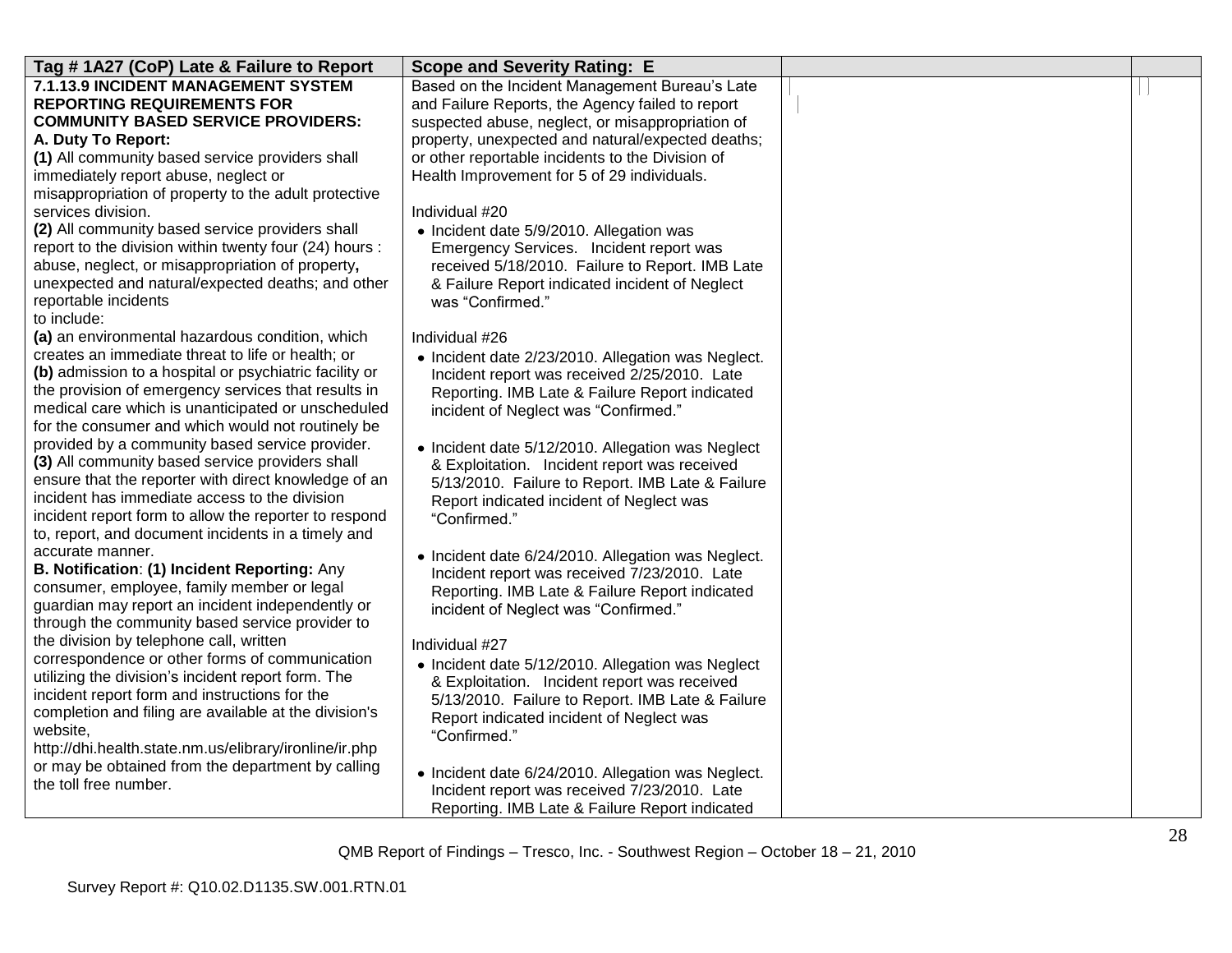| incident of Neglect was "Confirmed."                                                                                                                                                                                                |  |
|-------------------------------------------------------------------------------------------------------------------------------------------------------------------------------------------------------------------------------------|--|
| Individual #28<br>• Incident date 5/12/2010. Allegation was Neglect<br>& Exploitation. Incident report was received<br>5/14/2010. Failure to Report. IMB Late & Failure<br>Report indicated incident of Neglect was<br>"Confirmed." |  |
| • Incident date 6/24/2010. Allegation was Neglect.<br>Incident report was received 7/23/2010. Late<br>Reporting. IMB Late & Failure Report indicated<br>incident of Neglect was "Confirmed."                                        |  |
| Individual #29<br>• Incident date 8/1/2010. Allegation was Neglect.<br>Incident report was received 8/10/2010. Late<br>Reporting. IMB Late & Failure Report indicated<br>incident of Neglect was "Confirmed."                       |  |
|                                                                                                                                                                                                                                     |  |
|                                                                                                                                                                                                                                     |  |
|                                                                                                                                                                                                                                     |  |
|                                                                                                                                                                                                                                     |  |
|                                                                                                                                                                                                                                     |  |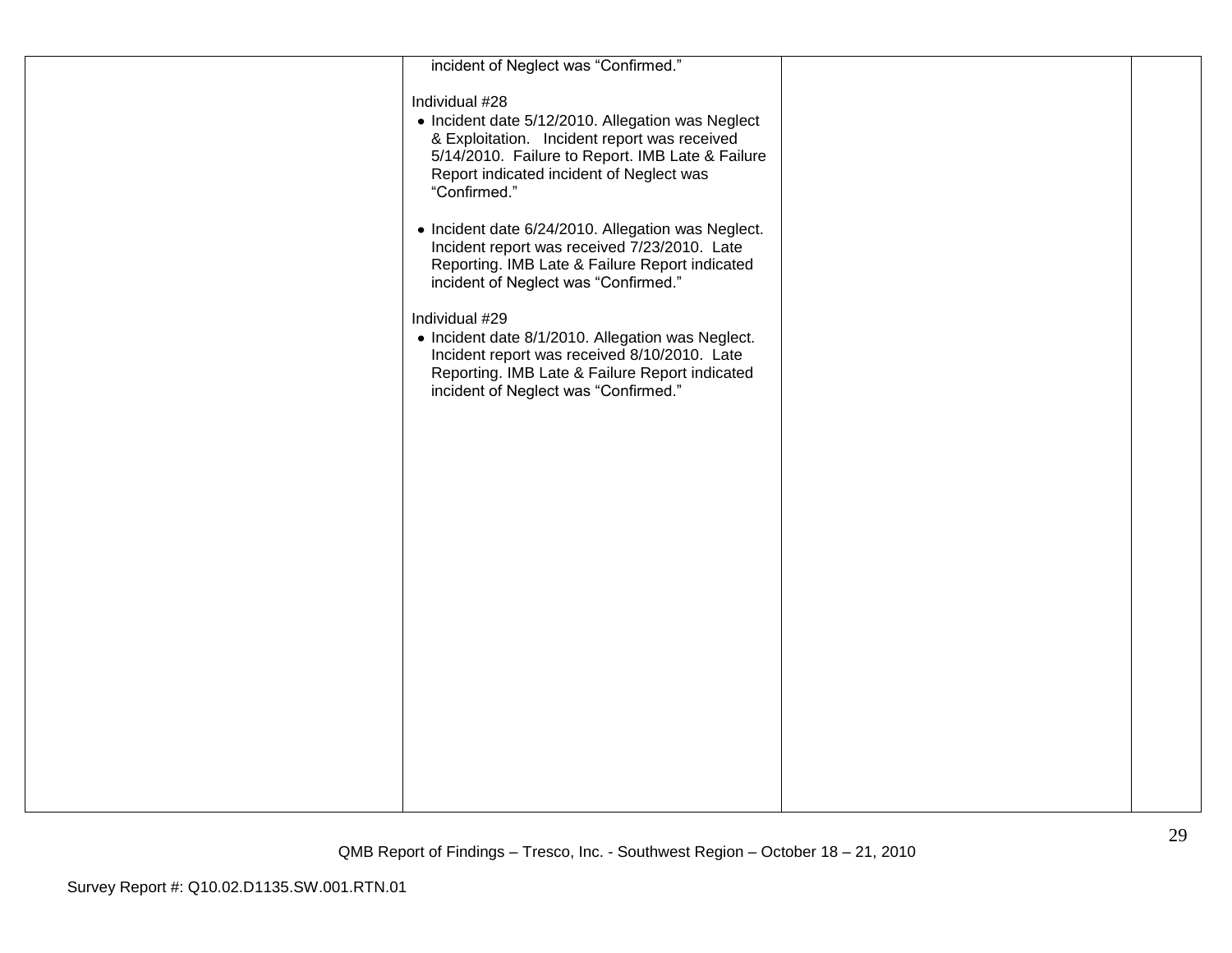| Tag #1A28.2 (CoP) Incident Mgt. System -                                                                                                                                                                                                                                                                                                                                                                                                                                                                                                                                                                                                                                                                                                                                                                                                                                                                                                                     | <b>Scope &amp; Severity Rating: D</b>                                                                                                                                                                                                                                                                                                                                                                                                                                                                |  |
|--------------------------------------------------------------------------------------------------------------------------------------------------------------------------------------------------------------------------------------------------------------------------------------------------------------------------------------------------------------------------------------------------------------------------------------------------------------------------------------------------------------------------------------------------------------------------------------------------------------------------------------------------------------------------------------------------------------------------------------------------------------------------------------------------------------------------------------------------------------------------------------------------------------------------------------------------------------|------------------------------------------------------------------------------------------------------------------------------------------------------------------------------------------------------------------------------------------------------------------------------------------------------------------------------------------------------------------------------------------------------------------------------------------------------------------------------------------------------|--|
| <b>Parent/Guardian Training</b><br>NMAC 7.1.13.10 INCIDENT MANAGEMENT<br><b>SYSTEM REQUIREMENTS:</b><br>A. General: All licensed health care facilities and<br>community based service providers shall establish<br>and maintain an incident management system,<br>which emphasizes the principles of prevention and<br>staff involvement. The licensed health care facility or<br>community based service provider shall ensure that<br>the incident management system policies and<br>procedures requires all employees to be<br>competently trained to respond to, report, and<br>document incidents in a timely and accurate<br>manner.                                                                                                                                                                                                                                                                                                                  | Based on record review, the Agency failed to<br>provide documentation indicating consumer, family<br>members, or legal guardians had received an<br>orientation packet including incident management<br>system policies and procedural information<br>concerning the reporting of Abuse, Neglect and<br>Misappropriation of Consumers' Property, for 1 of 25<br>individuals.<br>• Parent/Guardian Incident Management Training<br>(Abuse, Neglect & Misappropriation of<br>Consumers' Property) (#4) |  |
| E. Consumer and Guardian Orientation Packet:<br>Consumers, family members and legal guardians<br>shall be made aware of and have available<br>immediate accessibility to the licensed health care<br>facility and community based service provider<br>incident reporting processes. The licensed health<br>care facility and community based service provider<br>shall provide consumers, family members or legal<br>guardians an orientation packet to include incident<br>management systems policies and procedural<br>information concerning the reporting of abuse,<br>neglect or misappropriation. The licensed health<br>care facility and community based service provider<br>shall include a signed statement indicating the date,<br>time, and place they received their orientation<br>packet to be contained in the consumer's file. The<br>appropriate consumer, family member or legal<br>guardian shall sign this at the time of orientation. |                                                                                                                                                                                                                                                                                                                                                                                                                                                                                                      |  |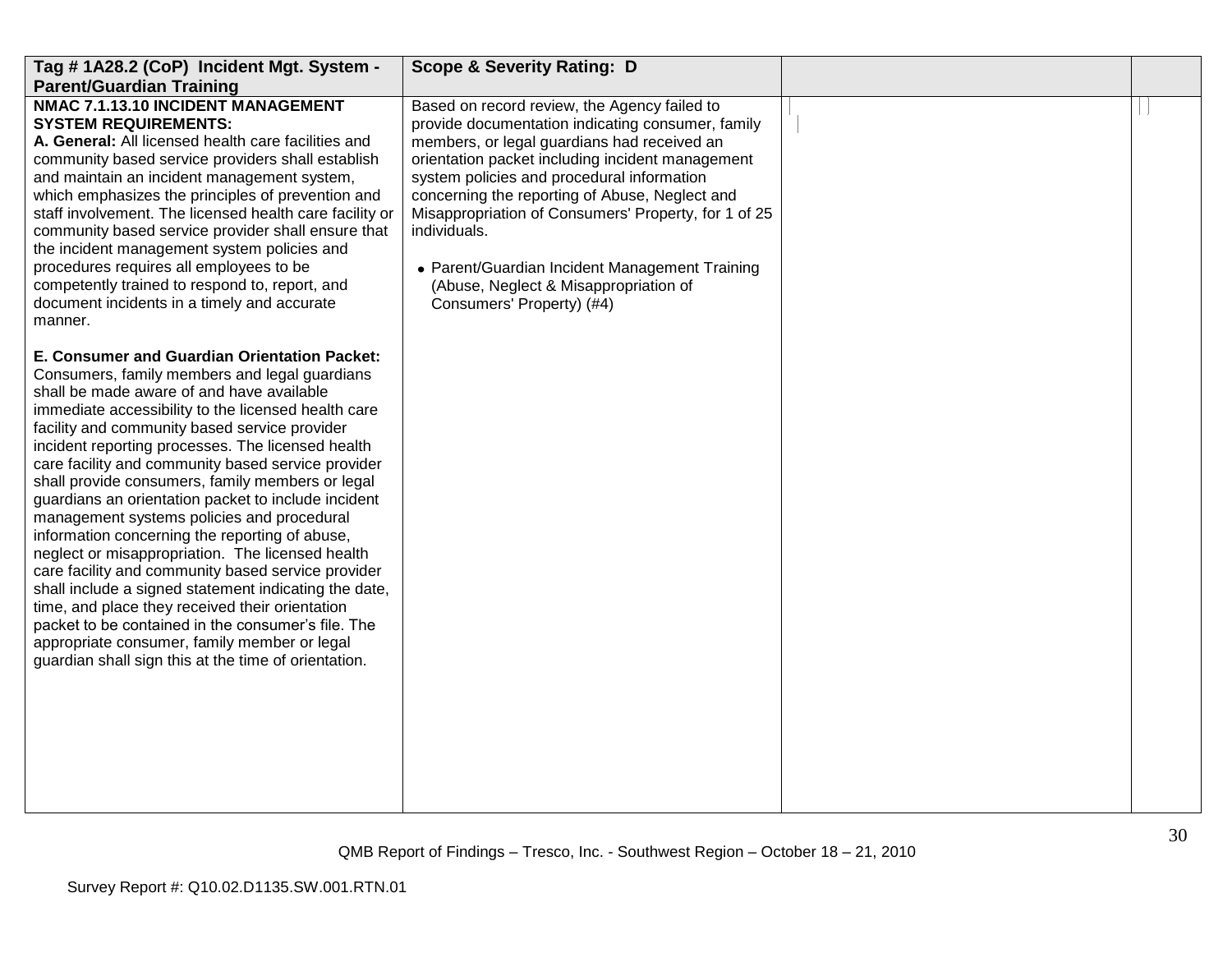| Tag #1A32 (CoP) ISP Implementation                     | <b>Scope and Severity Rating: D</b>                 |  |
|--------------------------------------------------------|-----------------------------------------------------|--|
| NMAC 7.26.5.16.C and D Development of the              | Based on record review, the Agency failed to        |  |
| ISP. Implementation of the ISP. The ISP shall be       | implement the ISP according to the timelines        |  |
| implemented according to the timelines determined      | determined by the IDT and as specified in the ISP   |  |
| by the IDT and as specified in the ISP for each        | for each stated desired outcomes and action plan    |  |
| stated desired outcomes and action plan.               | for 3 of 25 individuals.                            |  |
|                                                        |                                                     |  |
| C.<br>The IDT shall review and discuss                 | Per Individuals ISP the following was found with    |  |
| information and recommendations with the               | regards to the implementation of ISP Outcomes:      |  |
| individual, with the goal of supporting the individual |                                                     |  |
| in attaining desired outcomes. The IDT develops an     | <b>Independent Living Data Collection/Data</b>      |  |
| ISP based upon the individual's personal vision        | Tracking/Progress with regards to ISP               |  |
| statement, strengths, needs, interests and             | <b>Outcomes:</b>                                    |  |
| preferences. The ISP is a dynamic document,            | Individual #17                                      |  |
| revised periodically, as needed, and amended to        | • None found for August 2010                        |  |
| reflect progress towards personal goals and            |                                                     |  |
| achievements consistent with the individual's future   | <b>Adult Habilitation Data Collection/Data</b>      |  |
| vision. This regulation is consistent with standards   | Tracking/Progress with regards to ISP               |  |
| established for individual plan development as set     | Outcomes:                                           |  |
| forth by the commission on the accreditation of        |                                                     |  |
| rehabilitation facilities (CARF) and/or other program  | Individual #16                                      |  |
| accreditation approved and adopted by the              | • Action step: "Taking pictures" is to be completed |  |
| developmental disabilities division and the            | 2 times per month. Outcome #4 was not being         |  |
| department of health. It is the policy of the          | completed at the required frequency.                |  |
| developmental disabilities division (DDD), that to the |                                                     |  |
| extent permitted by funding, each individual receive   | Individual #17                                      |  |
| supports and services that will assist and encourage   | • None found for $6/2010 - 8/2010$ .                |  |
| independence and productivity in the community         |                                                     |  |
| and attempt to prevent regression or loss of current   | Individual #24                                      |  |
| capabilities. Services and supports include            | • Outcome #2 "I will learn 50 Spanish words by      |  |
| specialized and/or generic services, training,         | next year" was not being completed at the           |  |
| education and/or treatment as determined by the        | required frequency.                                 |  |
| IDT and documented in the ISP.                         |                                                     |  |
| D. The intent is to provide choice and obtain          | <b>Supported Employment Data Collection/Data</b>    |  |
| opportunities for individuals to live, work and play   | Tracking/Progress with regards to ISP               |  |
| with full participation in their communities. The      | <b>Outcomes:</b>                                    |  |
| following principles provide direction and purpose in  |                                                     |  |
| planning for individuals with developmental            | Individual #24                                      |  |
| disabilities.                                          | • None found regarding: "I will learn the routine   |  |
| [05/03/94; 01/15/97; Recompiled 10/31/01]              | for the new buildings" Action step #1 "Follow       |  |
|                                                        | instructions from job coach" for 2/2010 -           |  |
|                                                        | 9/2010.                                             |  |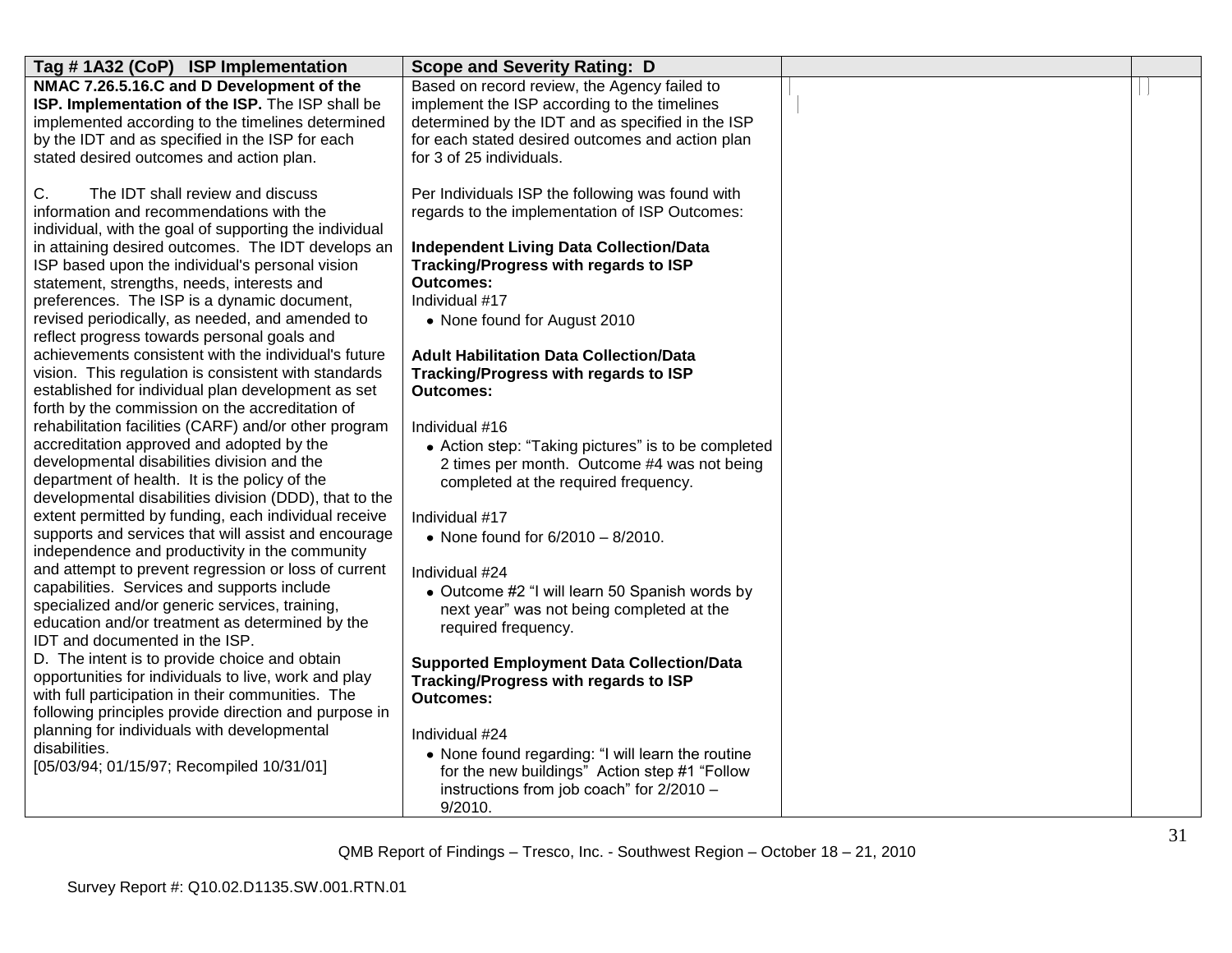|    | Tag #1A33 Board of Pharmacy - Med                                                                                                            | <b>Scope and Severity Rating: A</b>                                                                        |  |
|----|----------------------------------------------------------------------------------------------------------------------------------------------|------------------------------------------------------------------------------------------------------------|--|
|    | <b>Storage</b>                                                                                                                               |                                                                                                            |  |
|    | New Mexico Board of Pharmacy Model Custodial<br><b>Drug Procedures Manual</b>                                                                | Based on observation, the Agency failed to ensure<br>proper storage of medication for 2 of 25 individuals. |  |
|    | E. Medication Storage:                                                                                                                       |                                                                                                            |  |
|    | 1. Prescription drugs will be stored in a locked<br>cabinet and the key will be in the care of the                                           | Observation included:                                                                                      |  |
|    | administrator or designee.                                                                                                                   | Individual #5                                                                                              |  |
|    | 2. Drugs to be taken by mouth will be separate<br>from all other dosage forms.                                                               | • Dulcolax expired 1/2010. Expired medication<br>was not kept separate from other medications              |  |
|    | 3. A locked compartment will be available in the<br>refrigerator for those items labeled "Keep in                                            | as required by Board of Pharmacy Procedures.                                                               |  |
|    | Refrigerator." The temperature will be kept in<br>the 36°F - 46°F range. An accurate                                                         | • Saline Nasal Spray expired 6/2010. Expired<br>medication was not kept separate from other                |  |
|    | thermometer will be kept in the refrigerator to<br>verify temperature.                                                                       | medications as required by Board of Pharmacy<br>Procedures.                                                |  |
|    | 4. Separate compartments are required for each<br>resident's medication.                                                                     | • Triple Antibiotic Ointment expired 1/2010.                                                               |  |
|    | 5. All medication will be stored according to their<br>individual requirement or in the absence of<br>temperature and humidity requirements, | Expired medication was not kept separate from<br>other medications as required by Board of                 |  |
|    | controlled room temperature (68-77°F) and<br>protected from light. Storage requirements are                                                  | Pharmacy Procedures.<br>Individual #15                                                                     |  |
| 6. | in effect 24 hours a day.<br>Medication no longer in use, unwanted,                                                                          | • Nystatin Powder expired 5/2010. Expired                                                                  |  |
|    | outdated, or adulterated will be placed in a<br>quarantine area in the locked medication                                                     | medication was not kept separate from other<br>medications as required by Board of Pharmacy                |  |
|    | cabinet and held for destruction by the<br>consultant pharmacist.                                                                            | Procedures.                                                                                                |  |
|    | 8. References                                                                                                                                |                                                                                                            |  |
|    | A. Adequate drug references shall be available for<br>facility staff                                                                         |                                                                                                            |  |
|    | H. Controlled Substances (Perpetual Count<br><b>Requirement)</b>                                                                             |                                                                                                            |  |
|    | 1. Separate accountability or proof-of-use sheets                                                                                            |                                                                                                            |  |
|    | shall be maintained, for each controlled substance,                                                                                          |                                                                                                            |  |
|    | indicating the following information:                                                                                                        |                                                                                                            |  |
|    | a. date                                                                                                                                      |                                                                                                            |  |
|    | b. time administered                                                                                                                         |                                                                                                            |  |
|    | c. name of patient                                                                                                                           |                                                                                                            |  |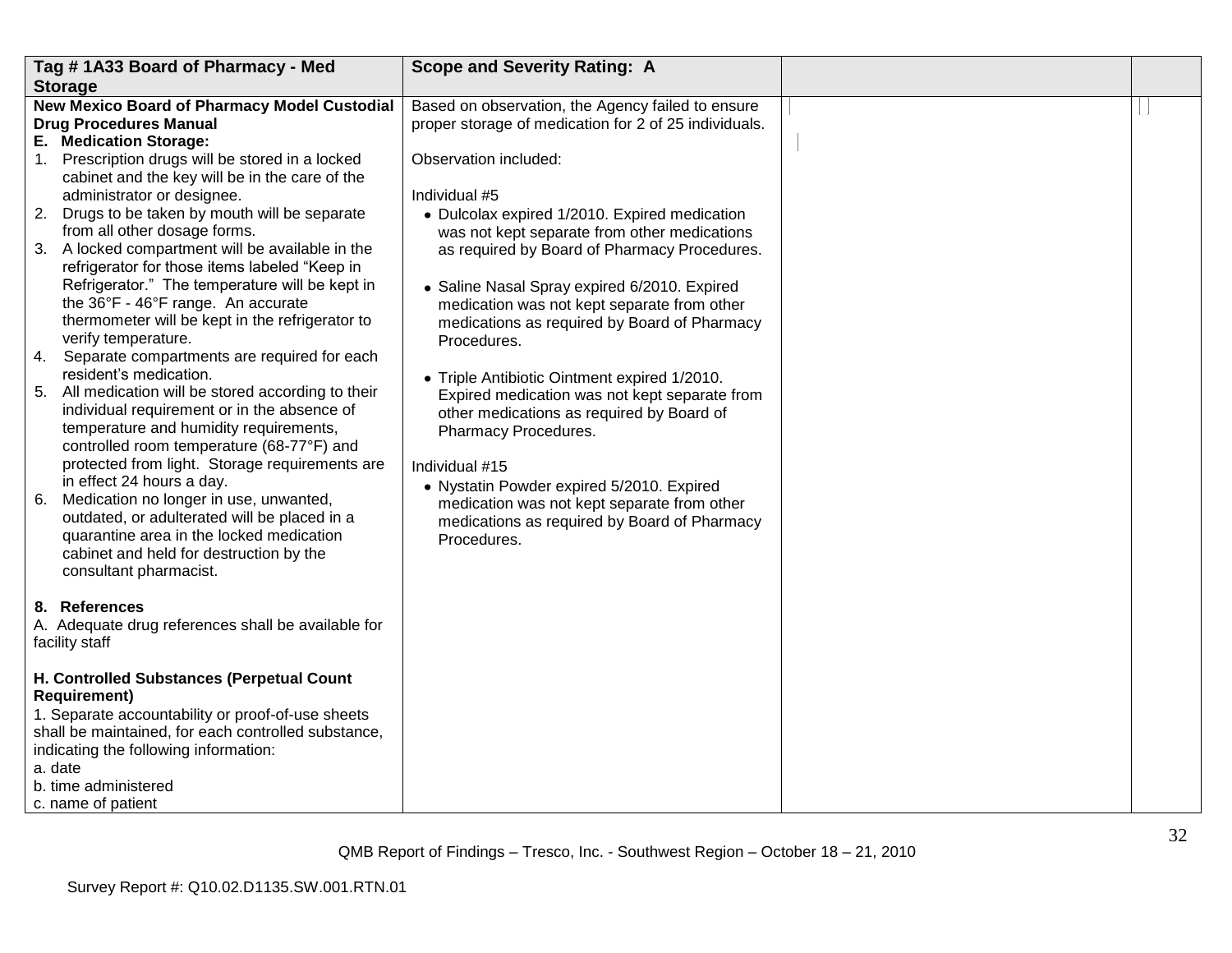| d. dose<br>e. practitioner's name<br>f. signature of person administering or assisting with<br>the administration the dose<br>g. balance of controlled substance remaining. |  |  |
|-----------------------------------------------------------------------------------------------------------------------------------------------------------------------------|--|--|
|                                                                                                                                                                             |  |  |
|                                                                                                                                                                             |  |  |
|                                                                                                                                                                             |  |  |
|                                                                                                                                                                             |  |  |
|                                                                                                                                                                             |  |  |
|                                                                                                                                                                             |  |  |
|                                                                                                                                                                             |  |  |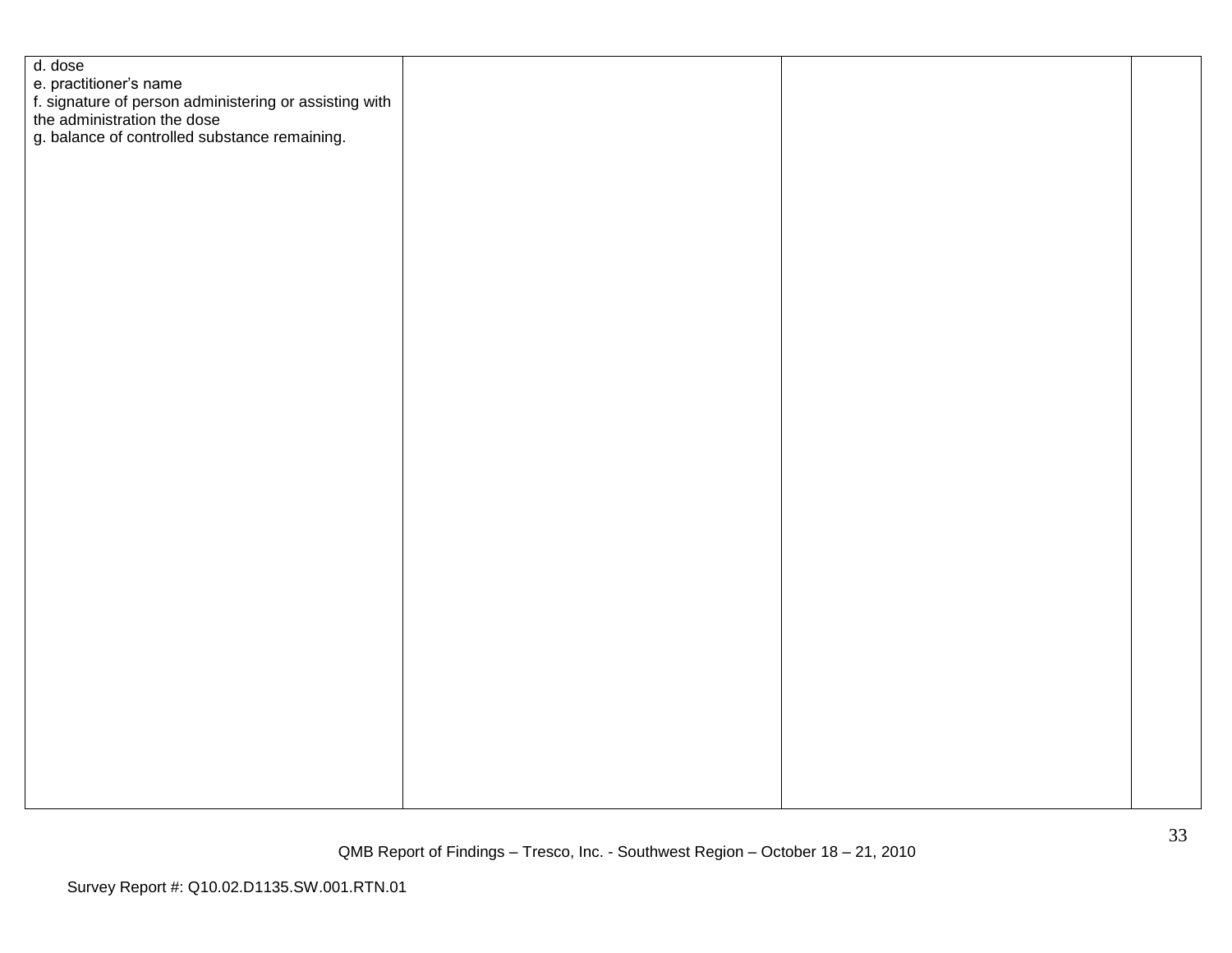| Tag # 5102 Community Inclusion: Scope of                                                                                                                                                                                                                                                                                                                                                                                                                                                                                                                                                                                                                                                                                                                                               | <b>Scope &amp; Severity Rating: A</b>                                                                                                                                                                                                                                                                                                                                                                                                                                                                                                                 |  |
|----------------------------------------------------------------------------------------------------------------------------------------------------------------------------------------------------------------------------------------------------------------------------------------------------------------------------------------------------------------------------------------------------------------------------------------------------------------------------------------------------------------------------------------------------------------------------------------------------------------------------------------------------------------------------------------------------------------------------------------------------------------------------------------|-------------------------------------------------------------------------------------------------------------------------------------------------------------------------------------------------------------------------------------------------------------------------------------------------------------------------------------------------------------------------------------------------------------------------------------------------------------------------------------------------------------------------------------------------------|--|
| <b>Services</b>                                                                                                                                                                                                                                                                                                                                                                                                                                                                                                                                                                                                                                                                                                                                                                        |                                                                                                                                                                                                                                                                                                                                                                                                                                                                                                                                                       |  |
| Developmental Disabilities (DD) Waiver Service<br>Standards effective 4/1/2007<br><b>CHAPTER 5 II.SCOPE OF COMMUNITY</b><br><b>INCLUSION SERVICES: Community Inclusion</b><br>Services support measurable individual progress<br>as specified in the ISP, including the individual's<br>personal definition of a meaningful day. The<br>outcome of Community Inclusion Services is that<br>the individual becomes an integral part of his/her<br>community in the manner desired by the individual.<br>A. Community Inclusion Services: Community<br>Inclusion Services shall be provided in accordance<br>with each individual's ISP, needs and preferences,<br>and shall consist of the following activities, as<br>appropriate to the individual, including, but not<br>limited to: | Based on Interview the Agency failed to ensure<br>Community Inclusion Services in accordance with<br>each individual's ISP for 2 of 25 Individuals<br>receiving Community Inclusion Services.<br>When Individuals were asked if they trusted &<br>felt safe with their "staff" (Direct Service<br>Professionals), the following was reported:<br>• Individual #8 reported there were issues with the<br>staff texting while driving. The Individual did not<br>identify the staff member.<br>• Individual #22 stated, "staff is different too often." |  |
| (1) Participation in the IDT to assure that ISPs are<br>adequate to define what constitutes a<br>meaningful day for the individual, as well as to<br>guide development of the quantity and quality of<br>the individual's daily activities and experiences;                                                                                                                                                                                                                                                                                                                                                                                                                                                                                                                            |                                                                                                                                                                                                                                                                                                                                                                                                                                                                                                                                                       |  |
| (2) Action by provider staff resulting in<br>community membership, community<br>connections, valued roles, and equitably<br>paid employment;                                                                                                                                                                                                                                                                                                                                                                                                                                                                                                                                                                                                                                           |                                                                                                                                                                                                                                                                                                                                                                                                                                                                                                                                                       |  |
| (3) Service delivery that includes, throughout<br>the course of each day, individual choice-<br>based options and age appropriate skill<br>building activities as specified in the<br>individual's ISP Action Plan;                                                                                                                                                                                                                                                                                                                                                                                                                                                                                                                                                                    |                                                                                                                                                                                                                                                                                                                                                                                                                                                                                                                                                       |  |
| (4) Staff training and use of assessment tools to<br>assure knowledge of the individual and that<br>person's ISP;                                                                                                                                                                                                                                                                                                                                                                                                                                                                                                                                                                                                                                                                      |                                                                                                                                                                                                                                                                                                                                                                                                                                                                                                                                                       |  |
| (5) Direct observation, support and mentoring of                                                                                                                                                                                                                                                                                                                                                                                                                                                                                                                                                                                                                                                                                                                                       |                                                                                                                                                                                                                                                                                                                                                                                                                                                                                                                                                       |  |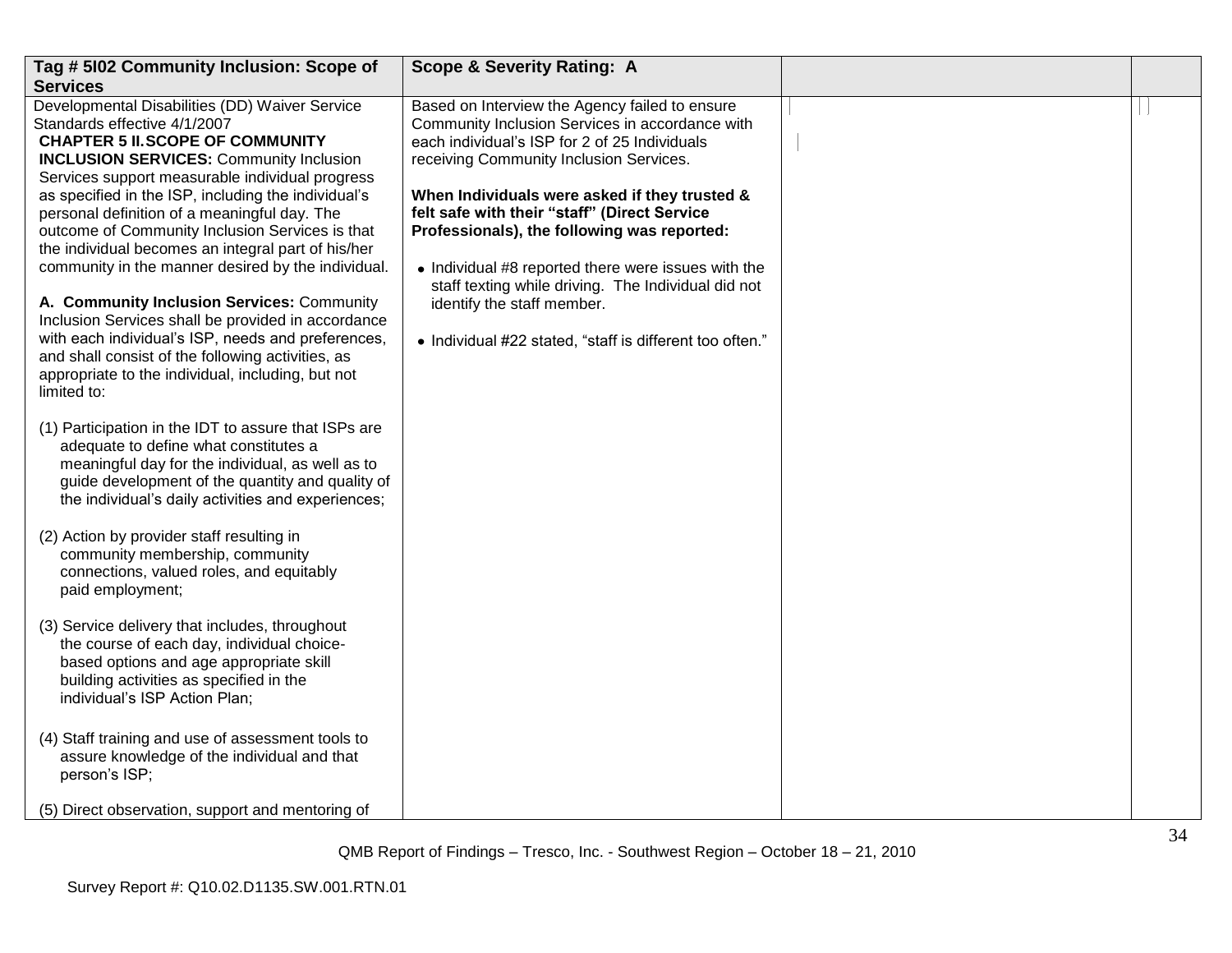| the quality of daily experiences for individuals<br>receiving Community Inclusion Services;                                |  |  |
|----------------------------------------------------------------------------------------------------------------------------|--|--|
| (6) Identification of barriers to implementing the ISP<br>Action Plan in the community;                                    |  |  |
| (7) Implementation of strategies to address these<br>barriers and documentation of what solutions<br>were effective;       |  |  |
| (8) Arranging for and/or provision of transportation<br>needed during the delivery of Community<br>Inclusion Services; and |  |  |
| (9) Documentation of all activities provided under<br>paragraph (1) - (8) of this subsection. II A.                        |  |  |
|                                                                                                                            |  |  |
|                                                                                                                            |  |  |
|                                                                                                                            |  |  |
|                                                                                                                            |  |  |
|                                                                                                                            |  |  |
|                                                                                                                            |  |  |
|                                                                                                                            |  |  |
|                                                                                                                            |  |  |
|                                                                                                                            |  |  |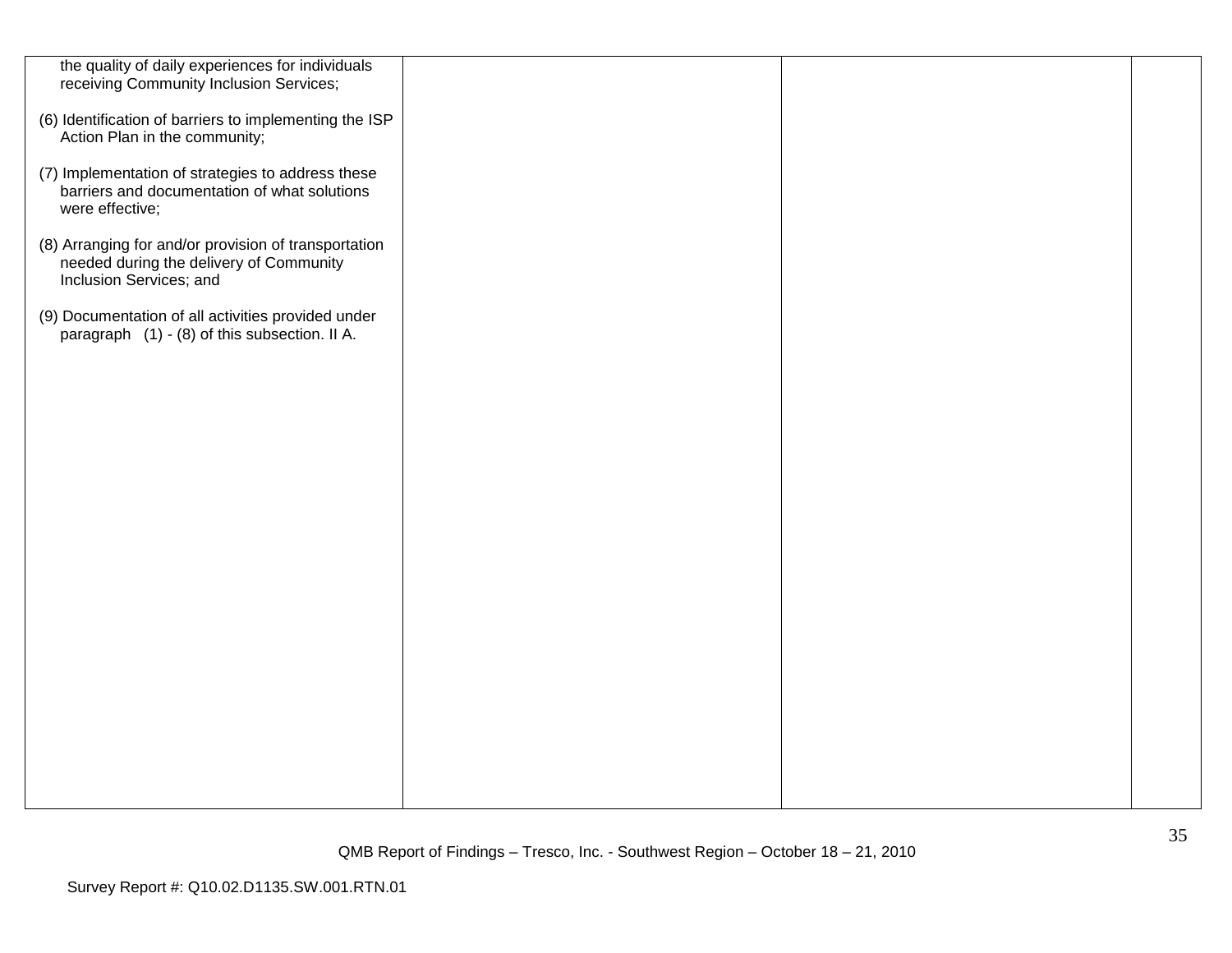| Tag # 5111 Reporting Requirements                      | <b>Scope and Severity Rating: A</b>                       |  |
|--------------------------------------------------------|-----------------------------------------------------------|--|
| (Community Inclusion Quarterly Reports)                |                                                           |  |
| Developmental Disabilities (DD) Waiver Service         | Based on record review, the Agency failed to              |  |
| Standards effective 4/1/2007                           | complete quarterly reports as required for 2 of 25        |  |
| <b>CHAPTER 5 IV. COMMUNITY INCLUSION</b>               | individuals receiving Community Inclusion services.       |  |
| <b>SERVICES PROVIDER AGENCY</b>                        |                                                           |  |
| <b>REQUIREMENTS</b>                                    | <b>Supported Employment Quarterly Reports</b>             |  |
| E. Provider Agency Reporting Requirements: All         | $\bullet$ Individual #3 - None found for 6/2010 - 8/2010. |  |
| Community Inclusion Provider Agencies are              |                                                           |  |
| required to submit written quarterly status reports to | $\bullet$ Individual #4 - None found for 2/2009 - 9/2010. |  |
| the individual's Case Manager no later than fourteen   |                                                           |  |
| (14) calendar days following the end of each           |                                                           |  |
| quarter. In addition to reporting required by specific |                                                           |  |
| Community Access, Supported Employment, and            |                                                           |  |
| Adult Habilitation Standards, the quarterly reports    |                                                           |  |
| shall contain the following written documentation:     |                                                           |  |
| (1) Identification and implementation of a             |                                                           |  |
| meaningful day definition for each person served;      |                                                           |  |
| (2) Documentation summarizing the following:           |                                                           |  |
| (a) Daily choice-based options; and                    |                                                           |  |
| (b) Daily progress toward goals using age-             |                                                           |  |
| appropriate strategies specified in each               |                                                           |  |
| individual's action plan in the ISP.                   |                                                           |  |
| (3) Significant changes in the individual's routine or |                                                           |  |
| staffing;                                              |                                                           |  |
| (4) Unusual or significant life events;                |                                                           |  |
| (5) Quarterly updates on health status, including      |                                                           |  |
| changes in medication, assistive technology needs      |                                                           |  |
| and durable medical equipment needs;                   |                                                           |  |
| (6) Record of personally meaningful community          |                                                           |  |
| inclusion;                                             |                                                           |  |
| (7) Success of supports as measured by whether or      |                                                           |  |
| not the person makes progress toward his or her        |                                                           |  |
| desired outcomes as identified in the ISP; and         |                                                           |  |
| (8) Any additional reporting required by DDSD.         |                                                           |  |
|                                                        |                                                           |  |
|                                                        |                                                           |  |
|                                                        |                                                           |  |
|                                                        |                                                           |  |
|                                                        |                                                           |  |
|                                                        |                                                           |  |
|                                                        |                                                           |  |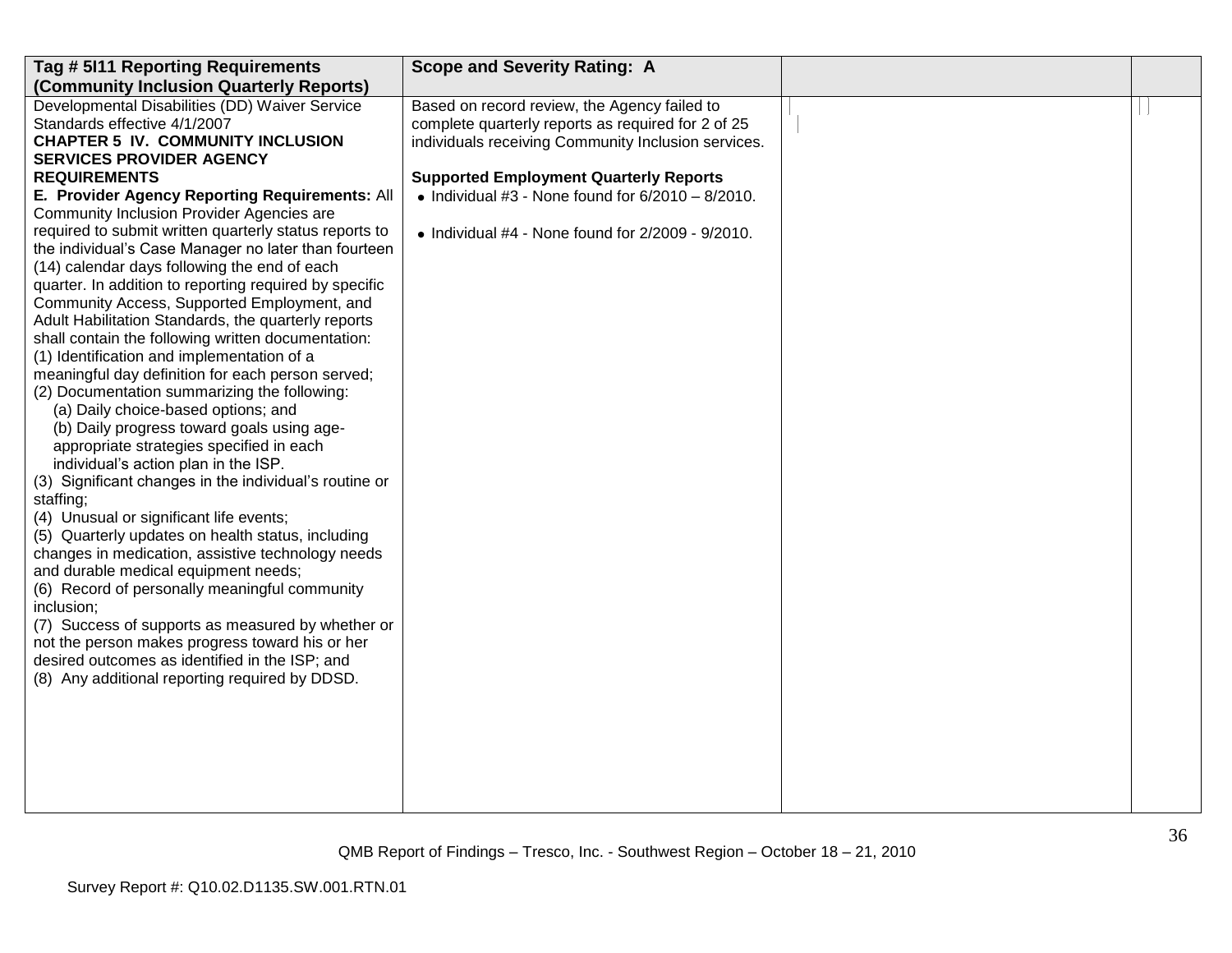|     | Tag # 6L04 (CoP) CL Scope of Service                                                                                                                                                 | <b>Scope and Severity Rating: D</b>                                                                                                   |  |
|-----|--------------------------------------------------------------------------------------------------------------------------------------------------------------------------------------|---------------------------------------------------------------------------------------------------------------------------------------|--|
|     | Developmental Disabilities (DD) Waiver Service<br>Standards effective 4/1/2007<br><b>CHAPTER 6. II. SCOPE OF COMMUNITY LIVING</b><br><b>SERVICES.</b>                                | Based on interview, the Agency failed to provide<br>Community Living Services within the Scope of<br>Service for 1 of 22 individuals. |  |
|     | A. The scope of Community Living Services<br>includes, but is not limited to the following as<br>identified by the IDT:                                                              | When Individuals were asked if they felt safe<br>and comfortable in their homes, the following<br>was reported:                       |  |
|     | (1) Assist with money management, including<br>financial record keeping;                                                                                                             | • Individual #20 stated, "No, I live in the projects,"<br>The Individual was not willing to explain their                             |  |
| (2) | Assistance to attain and maintain safe and<br>sanitary living conditions that may include<br>general housekeeping, shopping, washing and<br>drying laundry;                          | situation further.                                                                                                                    |  |
| (3) | Assistance to maintain activities of daily living<br>such as bathing, eating, meal preparation,<br>dressing, and individual hygiene;                                                 |                                                                                                                                       |  |
| (4) | Assistance with mobility and orientation in<br>community integration, access and utilization of<br>natural supports                                                                  |                                                                                                                                       |  |
| (5) | Assistance in developing and maintaining<br>social, spiritual and individual relationships, to<br>include the development of generic and natural<br>supports of his or her choosing; |                                                                                                                                       |  |
| (6) | Assistance to access recreational and leisure<br>activities;                                                                                                                         |                                                                                                                                       |  |
| (7) | Assistance in access to training and<br>educational opportunities on self-advocacy and<br>sexuality;                                                                                 |                                                                                                                                       |  |
| (8) | Implementation of the ISP Therapy, Meal-time,<br>Positive Behavioral Supports, Health Care, and<br>Crisis Prevention/Interventions Plans, if<br>applicable;                          |                                                                                                                                       |  |
|     | (9) Assistance in developing health maintenance<br>supports, as well as monitoring the<br>effectiveness of such supports;                                                            |                                                                                                                                       |  |
|     | (10) Provide or arrange for transportation for, but<br>not limited to, Community Inclusion, leisure and<br>recreation activities, medical, dental, and                               |                                                                                                                                       |  |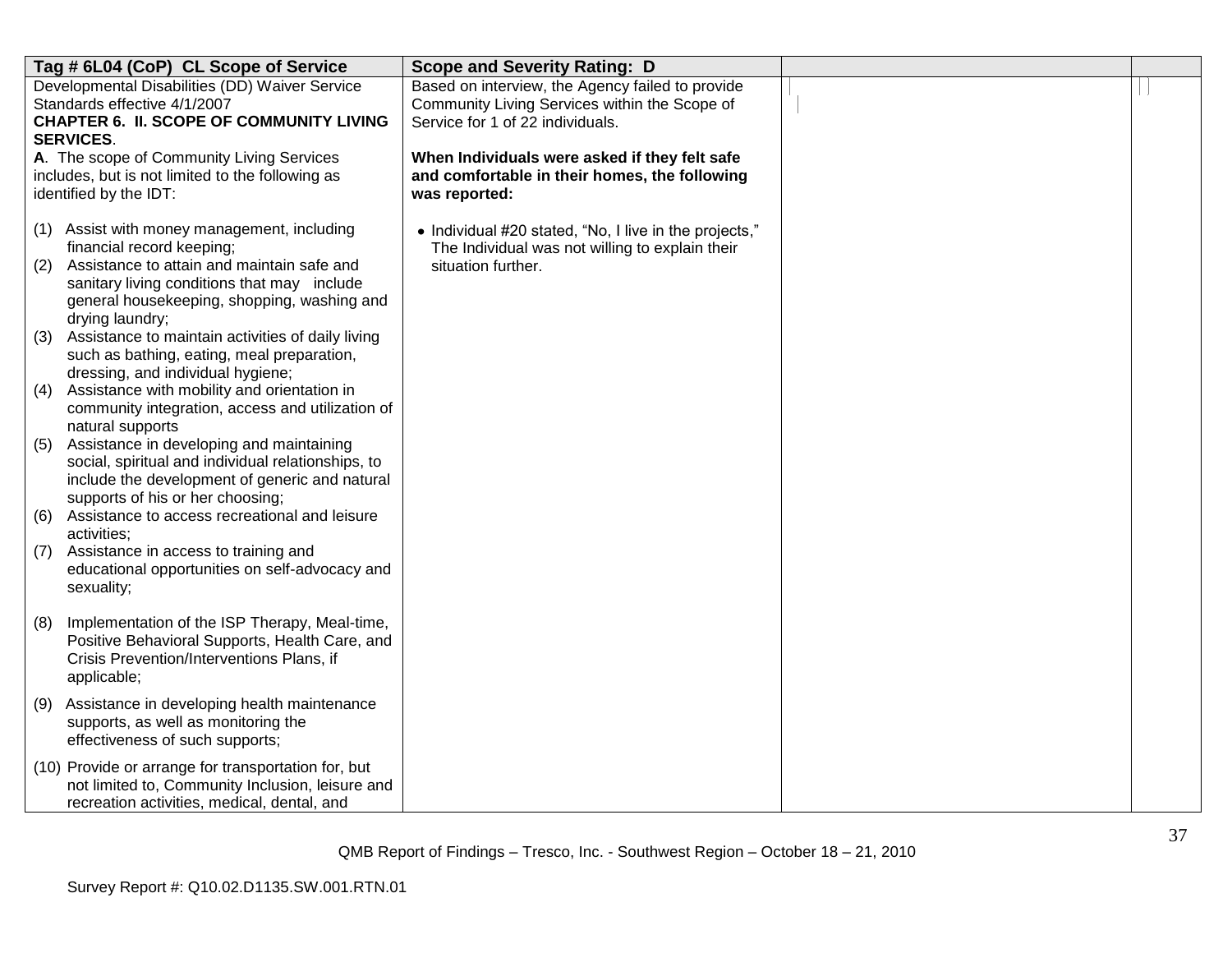| therapy appointments;                                                                                                                                                                                                                                                                                                                                                                                                                           |  |  |
|-------------------------------------------------------------------------------------------------------------------------------------------------------------------------------------------------------------------------------------------------------------------------------------------------------------------------------------------------------------------------------------------------------------------------------------------------|--|--|
| (11) Assistance in medication management and<br>pharmacy needs in accordance with the<br>DDSD's Medication Assessment and Delivery<br>Policy;                                                                                                                                                                                                                                                                                                   |  |  |
| (12) Assist the individual as needed, in coordination<br>with the designated healthcare coordinator and<br>others on the IDT, with access to medical,<br>dental, therapy, nutritional, behavioral and<br>nursing practitioners and in the timely<br>implementation of healthcare orders,<br>monitoring and recording of therapeutic plans<br>or activities as prescribed, to include: health<br>care and crisis prevention/ intervention plans; |  |  |
| (13) Support individuals to participate in the<br>development of house rules, schedules and<br>planned activities; and                                                                                                                                                                                                                                                                                                                          |  |  |
| (14) For individuals with a HAT score of 5 or 6, the<br>agency nurse shall participate in the annual<br>ISP meeting and any other IDT meetings called<br>to address a change in health condition/new<br>diagnosis. Such participation will preferably<br>occur in person or by phone, but if that is not<br>possible, may occur via provision of information<br>to the team prior to the meeting with follow up<br>contact afterwards.          |  |  |
|                                                                                                                                                                                                                                                                                                                                                                                                                                                 |  |  |
|                                                                                                                                                                                                                                                                                                                                                                                                                                                 |  |  |
|                                                                                                                                                                                                                                                                                                                                                                                                                                                 |  |  |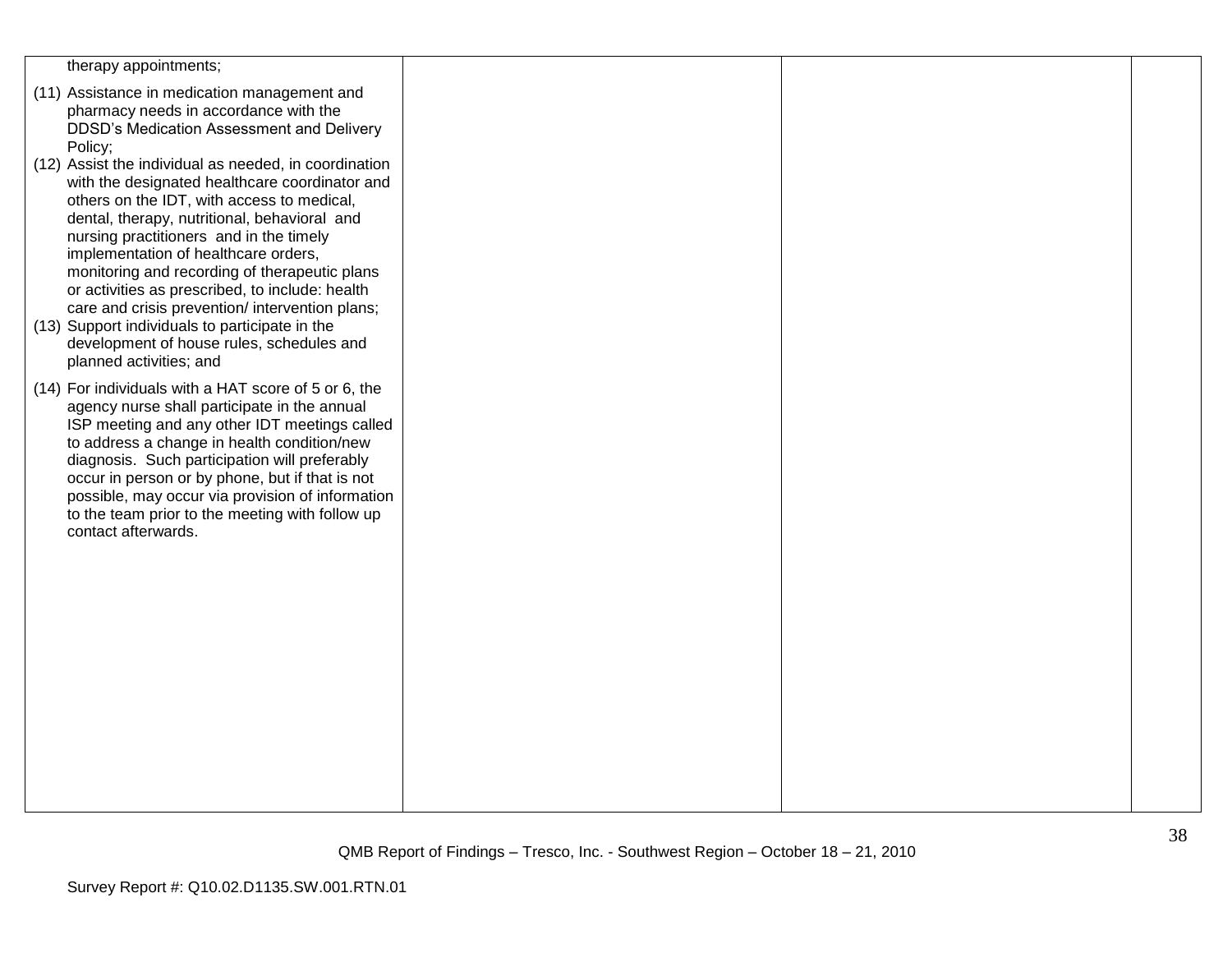| Tag # 6L13 (CoP) - CL Healthcare Regts.                                                            | <b>Scope and Severity Rating: D</b>                                                          |  |
|----------------------------------------------------------------------------------------------------|----------------------------------------------------------------------------------------------|--|
| Developmental Disabilities (DD) Waiver Service                                                     | Based on record review, the Agency failed to                                                 |  |
| Standards effective 4/1/2007                                                                       | provide documentation of annual physical                                                     |  |
| <b>CHAPTER 6. VI. GENERAL REQUIREMENTS</b>                                                         | examinations and/or other examinations as                                                    |  |
| <b>FOR COMMUNITY LIVING</b>                                                                        | specified by a licensed physician for 3 of 22                                                |  |
| G. Health Care Requirements for Community                                                          | individuals receiving Community Living Services.                                             |  |
| <b>Living Services.</b>                                                                            |                                                                                              |  |
| (1) The Community Living Service providers shall                                                   | The following was not found, incomplete and/or not                                           |  |
| ensure completion of a HAT for each individual                                                     | current:                                                                                     |  |
| receiving this service. The HAT shall be completed                                                 |                                                                                              |  |
| 2 weeks prior to the annual ISP meeting and                                                        | • Annual Physical (#24)                                                                      |  |
| submitted to the Case Manager and all other IDT                                                    |                                                                                              |  |
| Members. A revised HAT is required to also be<br>submitted whenever the individual's health status | • Dental Exam                                                                                |  |
| changes significantly. For individuals who are newly                                               | ° Individual #24 - As indicated by the DDSD file                                             |  |
| allocated to the DD Waiver program, the HAT may                                                    | matrix, Dental Exams are to be conducted                                                     |  |
| be completed within 2 weeks following the initial ISP                                              | annually. No evidence of exam was found.                                                     |  |
| meeting and submitted with any strategies and                                                      |                                                                                              |  |
| support plans indicated in the ISP, or within 72                                                   | • Vision Exam                                                                                |  |
| hours following admission into direct services, which                                              | ° Individual #18 - As indicated by the DDSD file                                             |  |
| ever comes first.                                                                                  | matrix, Vision Exams are to be conducted every<br>other year. No evidence of exam was found. |  |
| (2) Each individual will have a Health Care                                                        |                                                                                              |  |
| Coordinator, designated by the IDT. When the                                                       | ° Individual #23 - As indicated by the                                                       |  |
| individual's HAT score is 4, 5 or 6 the Health Care                                                | documentation reviewed, exam was completed                                                   |  |
| Coordinator shall be an IDT member, other than the                                                 | on 7/13/2009. Follow-up was to be completed in                                               |  |
| individual. The Health Care Coordinator shall                                                      | 1 year. No evidence of follow-up found.                                                      |  |
| oversee and monitor health care services for the                                                   |                                                                                              |  |
| individual in accordance with these standards. In                                                  | ° Individual #24 - As indicated by the DDSD file                                             |  |
| circumstances where no IDT member voluntarily                                                      | matrix, Vision Exams are to be conducted every                                               |  |
| accepts designation as the health care coordinator,                                                | other year. No evidence of exam was found.                                                   |  |
| the community living provider shall assign a staff                                                 |                                                                                              |  |
| member to this role.                                                                               | • Auditory Exam                                                                              |  |
| (3) For each individual receiving Community Living                                                 | ° Individual #23 - As indicated by the                                                       |  |
| Services, the provider agency shall ensure and                                                     | documentation reviewed, exam was completed                                                   |  |
| document the following:                                                                            | on 2/3/2009. Follow-up was to be completed in                                                |  |
| (a) Provision of health care oversight consistent<br>with these Standards as detailed in Chapter   | 1 year. No evidence of follow-up found.                                                      |  |
| One section III E: Healthcare Documentation                                                        |                                                                                              |  |
| by Nurses For Community Living Services,                                                           | • Abnormal Involuntary Movement Screening                                                    |  |
| Community Inclusion Services and Private                                                           | and/or Tardive Dyskinesia Screenings                                                         |  |
| Duty Nursing Services.                                                                             | None found 10/2009 - 10/2010 for Reglan<br>$\circ$                                           |  |
| b) That each individual with a score of 4, 5, or 6                                                 | (#23)                                                                                        |  |
|                                                                                                    |                                                                                              |  |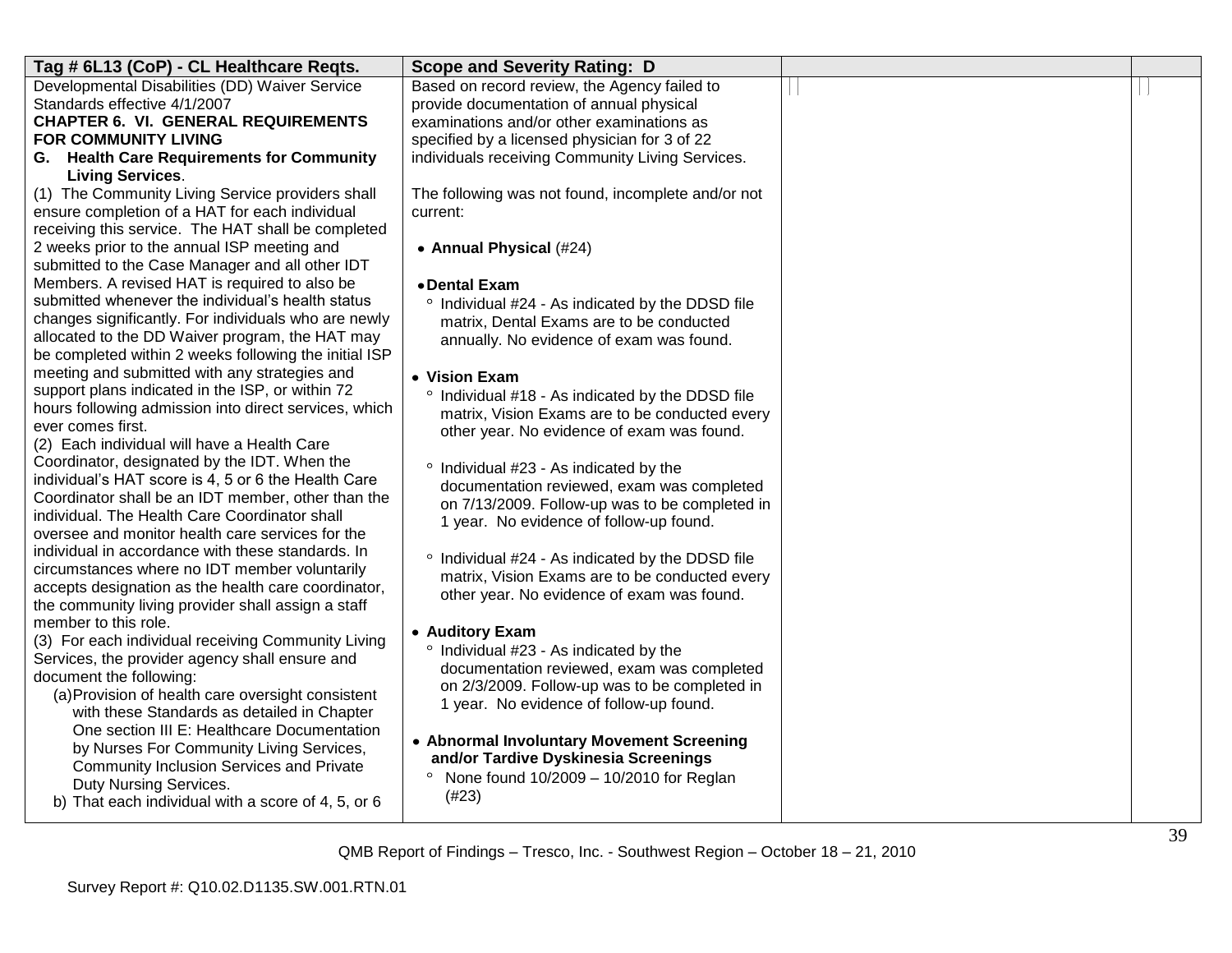| on the HAT, has a Health Care Plan<br>developed by a licensed nurse.<br>(c) That an individual with chronic condition(s)<br>with the potential to exacerbate into a life<br>threatening condition, has Crisis Prevention/<br>Intervention Plan(s) developed by a licensed<br>nurse or other appropriate professional for<br>each such condition.<br>(4) That an average of 3 hours of documented<br>nutritional counseling is available annually, if<br>recommended by the IDT.<br>(5) That the physical property and grounds are free<br>of hazards to the individual's health and safety.<br>(6) In addition, for each individual receiving<br>Supported Living or Family Living Services, the<br>provider shall verify and document the following:<br>(a) The individual has a primary licensed<br>physician;<br>(b) The individual receives an annual physical<br>examination and other examinations as<br>specified by a licensed physician;<br>(c) The individual receives annual dental check-<br>ups and other check-ups as specified by a<br>licensed dentist;<br>(d) The individual receives eye examinations as<br>specified by a licensed optometrist or<br>ophthalmologist; and<br>(e) Agency activities that occur as follow-up to<br>medical appointments (e.g. treatment, visits to<br>specialists, changes in medication or daily<br>routine). |  |  |
|-----------------------------------------------------------------------------------------------------------------------------------------------------------------------------------------------------------------------------------------------------------------------------------------------------------------------------------------------------------------------------------------------------------------------------------------------------------------------------------------------------------------------------------------------------------------------------------------------------------------------------------------------------------------------------------------------------------------------------------------------------------------------------------------------------------------------------------------------------------------------------------------------------------------------------------------------------------------------------------------------------------------------------------------------------------------------------------------------------------------------------------------------------------------------------------------------------------------------------------------------------------------------------------------------------------------------------------------------------------------|--|--|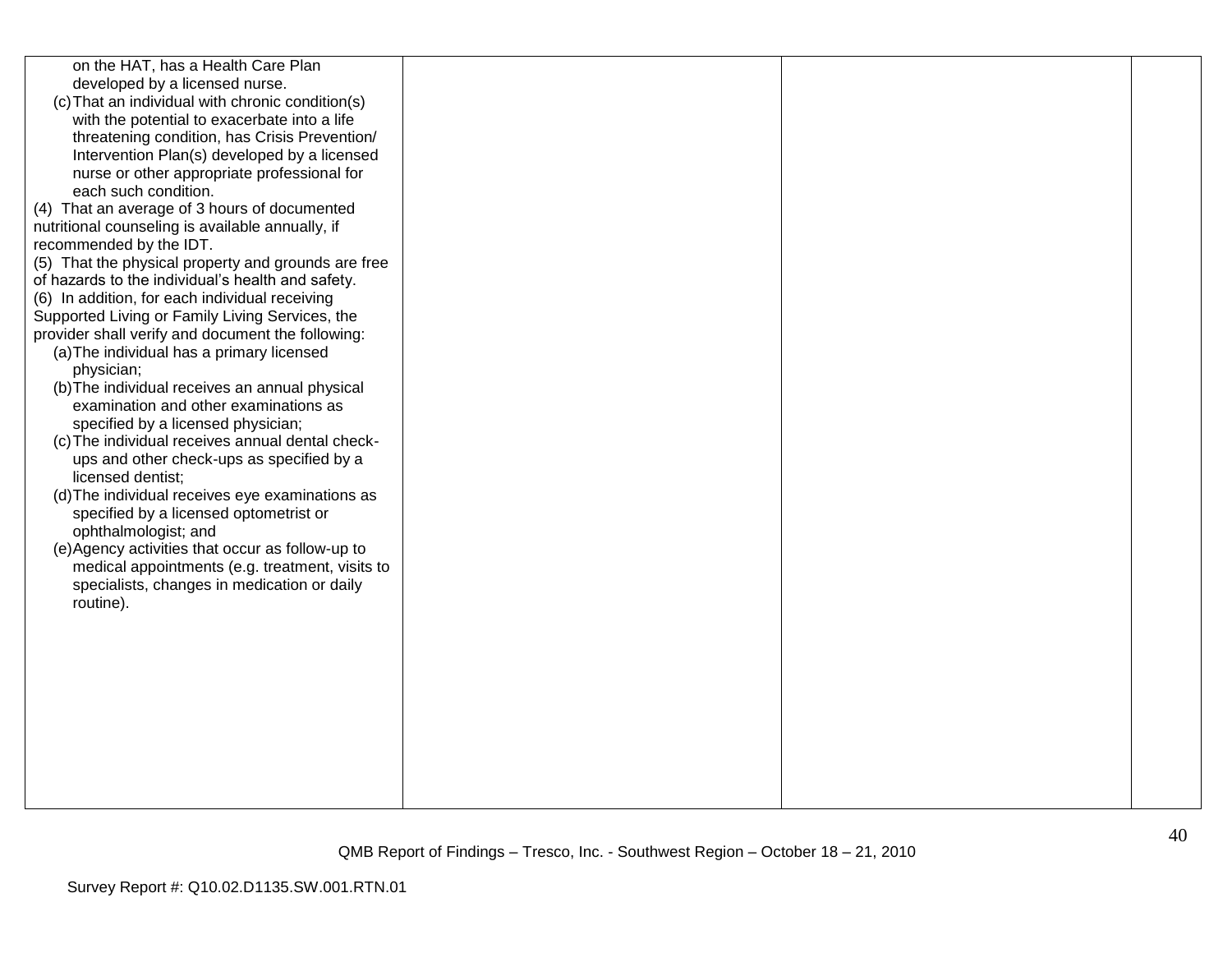| Tag # 6L14 Residential Case File                                                                        | <b>Scope and Severity Rating: E</b>                            |  |
|---------------------------------------------------------------------------------------------------------|----------------------------------------------------------------|--|
| Developmental Disabilities (DD) Waiver Service                                                          | Based on record review, the Agency failed to                   |  |
| Standards effective 4/1/2007                                                                            | maintain a complete and confidential case file in the          |  |
| <b>CHAPTER 6. VIII. COMMUNITY LIVING</b>                                                                | residence for 13 of 16 Individuals receiving                   |  |
| <b>SERVICE PROVIDER AGENCY REQUIREMENTS</b>                                                             | Supported Living Services.                                     |  |
| A. Residence Case File: For individuals receiving                                                       |                                                                |  |
| Supported Living or Family Living, the Agency shall                                                     | The following was not found, incomplete and/or not             |  |
| maintain in the individual's home a complete and                                                        | current:                                                       |  |
| current confidential case file for each individual. For                                                 |                                                                |  |
| individuals receiving Independent Living Services,                                                      | • Current Emergency & Personal Identification                  |  |
| rather than maintaining this file at the individual's                                                   | <b>Information</b>                                             |  |
| home, the complete and current confidential case<br>file for each individual shall be maintained at the | $\circ$<br>Did not contain Individual's current address (#2)   |  |
| agency's administrative site. Each file shall include                                                   | • Annual ISP (#5 & 7)                                          |  |
| the following:                                                                                          |                                                                |  |
| (1) Complete and current ISP and all supplemental                                                       | • Individual Specific Training Section of ISP (#5 &            |  |
| plans specific to the individual;                                                                       | 7)                                                             |  |
| (2) Complete and current Health Assessment Tool;                                                        |                                                                |  |
| (3) Current emergency contact information, which                                                        | • Positive Behavioral Plan (#11)                               |  |
| includes the individual's address, telephone                                                            |                                                                |  |
| number, names and telephone numbers of                                                                  | • Positive Behavioral Crisis Plan (#2)                         |  |
| residential Community Living Support providers,                                                         |                                                                |  |
| relatives, or guardian or conservator, primary care                                                     | • Speech Therapy Plan (#1)                                     |  |
| physician's name(s) and telephone number(s),                                                            |                                                                |  |
| pharmacy name, address and telephone number<br>and dentist name, address and telephone number,          | • Special Health Care Needs                                    |  |
| and health plan;                                                                                        | ° Communication Plan (#11)                                     |  |
|                                                                                                         |                                                                |  |
| (4) Up-to-date progress notes, signed and dated by                                                      | • Crisis Plan                                                  |  |
| the person making the note for at least the past                                                        | $^{\circ}$ Allergies (#2, 5 & 16)                              |  |
| month (older notes may be transferred to the                                                            | $\degree$ HIV (#19)                                            |  |
| agency office);                                                                                         | $^{\circ}$ Respiratory (#19)                                   |  |
| (5) Data collected to document ISP Action Plan                                                          |                                                                |  |
| implementation                                                                                          | • Progress Notes/Daily Contacts Logs:                          |  |
| (6) Progress notes written by direct care staff and                                                     | $\circ$<br>Individual $#5$ - None found for October $1 - 16$ , |  |
| by nurses regarding individual health status and                                                        | 2010                                                           |  |
| physical conditions including action taken in                                                           |                                                                |  |
| response to identified changes in condition for at                                                      | $\degree$ Individual #9 - None found for October 1 - 17,       |  |
| least the past month;                                                                                   | 2010.                                                          |  |
| (7) Physician's or qualified health care providers                                                      | $\degree$ Individual #11 - None found for October 1 - 16,      |  |
| written orders;                                                                                         | 2010                                                           |  |
| (8) Progress notes documenting implementation of                                                        |                                                                |  |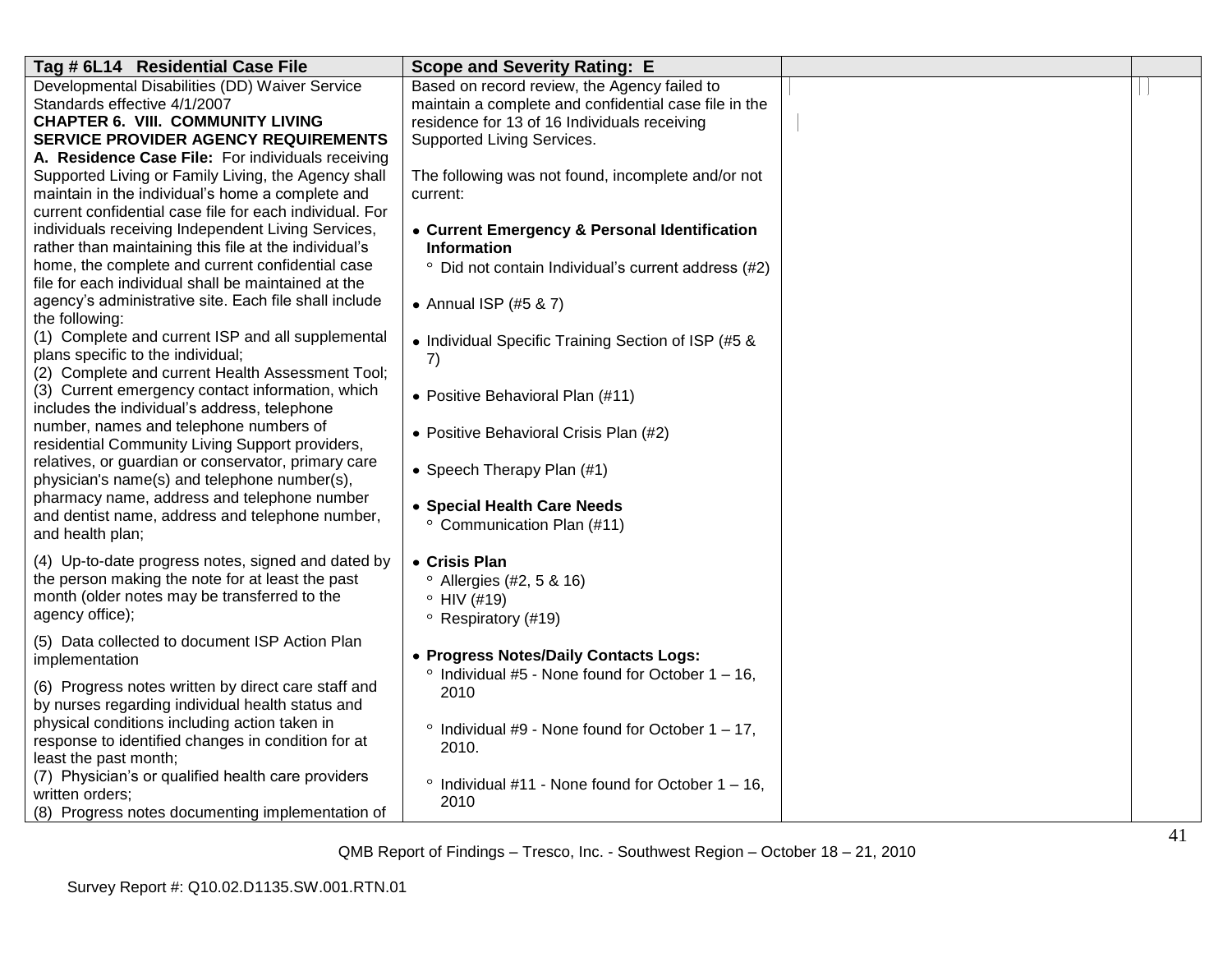| a physician's or qualified health care provider's                                                      |                                                        |                                                           |  |
|--------------------------------------------------------------------------------------------------------|--------------------------------------------------------|-----------------------------------------------------------|--|
| order(s);                                                                                              |                                                        | $\degree$ Individual #13 - None found for October 1 – 16, |  |
| (9) Medication Administration Record (MAR) for the                                                     |                                                        | 2010                                                      |  |
| past three (3) months which includes:                                                                  |                                                        |                                                           |  |
|                                                                                                        | (a) The name of the individual;                        | $\degree$ Individual #15 - None found for October 1 - 16, |  |
|                                                                                                        | (b) A transcription of the healthcare practitioners    | 2010.                                                     |  |
|                                                                                                        | prescription including the brand and generic           |                                                           |  |
|                                                                                                        | name of the medication;                                | $\degree$ Individual #16 - None found for October 1 - 16, |  |
|                                                                                                        | (c) Diagnosis for which the medication is              | 2010.                                                     |  |
|                                                                                                        | prescribed;                                            |                                                           |  |
|                                                                                                        | (d) Dosage, frequency and method/route of              | $\degree$ Individual #19 - None found for October 1 - 16, |  |
|                                                                                                        | delivery;                                              | 2010                                                      |  |
|                                                                                                        | (e) Times and dates of delivery;                       |                                                           |  |
|                                                                                                        | (f) Initials of person administering or assisting with | $\degree$ Individual #22 - None found for October 1 - 17, |  |
|                                                                                                        | medication; and                                        | 2010.                                                     |  |
|                                                                                                        | (g) An explanation of any medication irregularity,     |                                                           |  |
|                                                                                                        | allergic reaction or adverse effect.                   | $\degree$ Individual #23 - None found for October 1 - 16, |  |
|                                                                                                        | (h) For PRN medication an explanation for the use      | 2010                                                      |  |
|                                                                                                        | of the PRN must include:                               |                                                           |  |
|                                                                                                        | (i) Observable signs/symptoms or                       | $\degree$ Individual #25 - None found for October 1 - 16, |  |
|                                                                                                        | circumstances in which the medication is to            | 2010                                                      |  |
|                                                                                                        | be used, and                                           |                                                           |  |
|                                                                                                        | (ii) Documentation of the effectiveness/result         | • Data Collection/Data Tracking:                          |  |
|                                                                                                        | of the PRN delivered.                                  | $\degree$ Individual #5 - None found for October 1 - 16,  |  |
|                                                                                                        | A MAR is not required for individuals                  | 2010                                                      |  |
|                                                                                                        | participating in Independent Living Services           |                                                           |  |
|                                                                                                        | who self-administer their own medication.              | $\degree$ Individual #16 - None found for October 1 – 16. |  |
|                                                                                                        | However, when medication administration is             | 2010                                                      |  |
|                                                                                                        | provided as part of the Independent Living             |                                                           |  |
|                                                                                                        | Service a MAR must be maintained at the                | $\degree$ Individual #22 - None found for October 1 - 17, |  |
|                                                                                                        | individual's home and an updated copy must             | 2010.                                                     |  |
|                                                                                                        | be placed in the agency file on a weekly basis.        |                                                           |  |
|                                                                                                        | (10) Record of visits to healthcare practitioners      | $\degree$ Individual #25 - None found for October 1 - 16, |  |
|                                                                                                        | including any treatment provided at the visit and a    | 2010                                                      |  |
| record of all diagnostic testing for the current ISP                                                   |                                                        |                                                           |  |
| year; and                                                                                              |                                                        | • Progress Notes written by DSP and/or Nurses             |  |
| (11) Medical History to include: demographic data,<br>current and past medical diagnoses including the |                                                        | regarding Health Status:                                  |  |
| cause (if known) of the developmental disability and                                                   |                                                        | $\degree$ Individual #9 - None found for October 1 - 17,  |  |
| any psychiatric diagnosis, allergies (food,                                                            |                                                        | 2010.                                                     |  |
| environmental, medications), status of routine adult                                                   |                                                        |                                                           |  |
| health care screenings, immunizations                                                                  |                                                        |                                                           |  |
|                                                                                                        |                                                        |                                                           |  |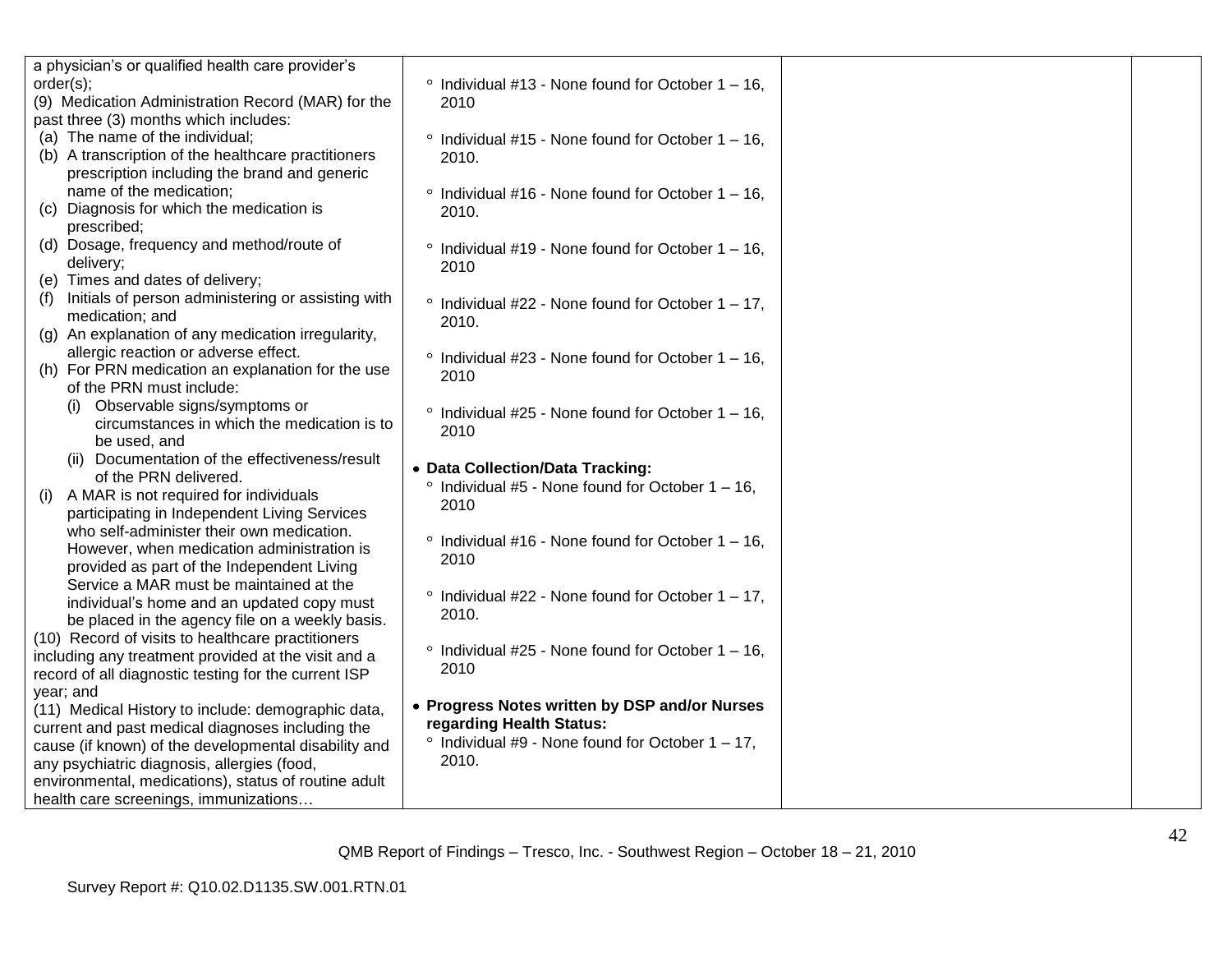|                                                                                                                                                                                                                                                                                                                                                                                              | Tag # 6L17 Reporting Requirements<br>(Community Living Quarterly Reports)                                                   | <b>Scope and Severity Rating: A</b>                                                                                                                       |  |
|----------------------------------------------------------------------------------------------------------------------------------------------------------------------------------------------------------------------------------------------------------------------------------------------------------------------------------------------------------------------------------------------|-----------------------------------------------------------------------------------------------------------------------------|-----------------------------------------------------------------------------------------------------------------------------------------------------------|--|
| Developmental Disabilities (DD) Waiver Service<br>Standards effective 4/1/2007<br><b>CHAPTER 6. VIII. COMMUNITY LIVING</b><br>SERVICE PROVIDER AGENCY REQUIREMENTS                                                                                                                                                                                                                           |                                                                                                                             | Based on record review, the Agency failed to<br>complete written quarterly status reports for 1 of 22<br>individuals receiving Community Living Services. |  |
| D. Community Living Service Provider Agency<br><b>Reporting Requirements: All Community Living</b><br>Support providers shall submit written quarterly<br>status reports to the individual's Case Manager and<br>other IDT Members no later than fourteen (14) days<br>following the end of each ISP quarter. The quarterly<br>reports shall contain the following written<br>documentation: |                                                                                                                             | <b>Support Living Annual Assessment</b><br>• Individual $#4$ - None found for $2/2009 - 3/2010$ .                                                         |  |
| (1)                                                                                                                                                                                                                                                                                                                                                                                          | Timely completion of relevant activities from<br><b>ISP Action Plans</b>                                                    |                                                                                                                                                           |  |
| (2)                                                                                                                                                                                                                                                                                                                                                                                          | Progress towards desired outcomes in the ISP<br>accomplished during the quarter;                                            |                                                                                                                                                           |  |
| (3)                                                                                                                                                                                                                                                                                                                                                                                          | Significant changes in routine or staffing;                                                                                 |                                                                                                                                                           |  |
| (4)                                                                                                                                                                                                                                                                                                                                                                                          | Unusual or significant life events;                                                                                         |                                                                                                                                                           |  |
| (5)                                                                                                                                                                                                                                                                                                                                                                                          | Updates on health status, including medication<br>and durable medical equipment needs<br>identified during the quarter; and |                                                                                                                                                           |  |
| (6)                                                                                                                                                                                                                                                                                                                                                                                          | Data reports as determined by IDT members.                                                                                  |                                                                                                                                                           |  |
|                                                                                                                                                                                                                                                                                                                                                                                              |                                                                                                                             |                                                                                                                                                           |  |
|                                                                                                                                                                                                                                                                                                                                                                                              |                                                                                                                             |                                                                                                                                                           |  |
|                                                                                                                                                                                                                                                                                                                                                                                              |                                                                                                                             |                                                                                                                                                           |  |
|                                                                                                                                                                                                                                                                                                                                                                                              |                                                                                                                             |                                                                                                                                                           |  |
|                                                                                                                                                                                                                                                                                                                                                                                              |                                                                                                                             |                                                                                                                                                           |  |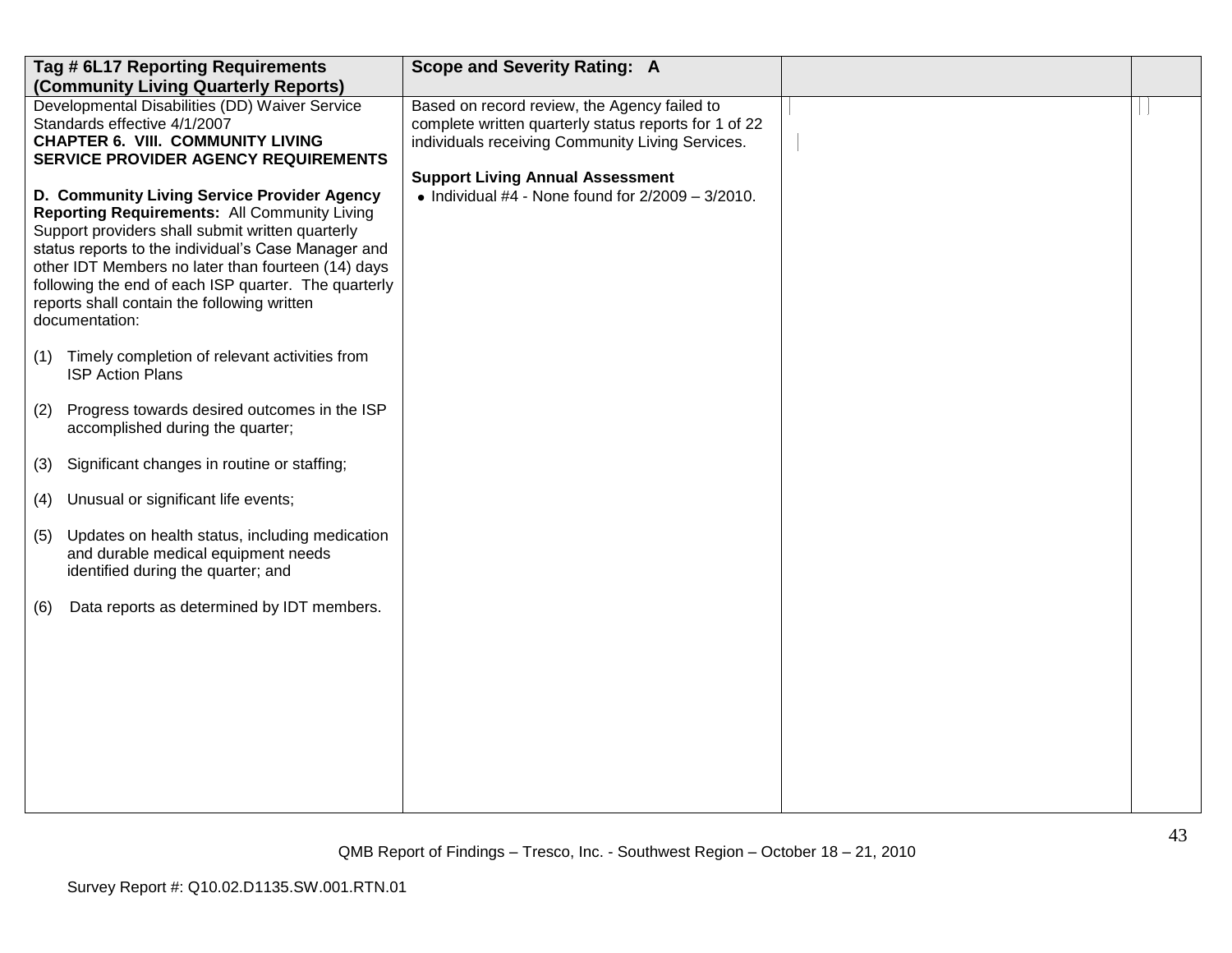| Tag # 6L25.1 (CoP) Residential Reqts.                                                             | <b>Scope and Severity Rating: D</b>                                                           |  |
|---------------------------------------------------------------------------------------------------|-----------------------------------------------------------------------------------------------|--|
| (Physical Environment - Supported Living &                                                        |                                                                                               |  |
| <b>Family Living)</b>                                                                             |                                                                                               |  |
| Developmental Disabilities (DD) Waiver Service                                                    | Based on observation, the Agency failed to ensure                                             |  |
| Standards effective 4/1/2007                                                                      | that each individual's residence met all                                                      |  |
| <b>CHAPTER 6. VIII. COMMUNITY LIVING</b><br><b>SERVICE PROVIDER AGENCY REQUIREMENTS</b>           | requirements within the standard, which maintains a                                           |  |
|                                                                                                   | physical environment which is safe and comfortable<br>for 1 of 8 Supported Living residences. |  |
| L. Residence Requirements for Family Living                                                       |                                                                                               |  |
| <b>Services and Supported Living Services</b>                                                     | <b>Supported Living Requirements:</b>                                                         |  |
| (2) Overall each residence shall maintain basic                                                   | During on-site visit (10/19/2010), surveyors                                                  |  |
| utilities, i.e., gas, power, water, telephone at the<br>residence and shall maintain the physical | observed the following:                                                                       |  |
| environment in a safe and comfortable manner for                                                  | A sign was observed above kitchen sink on a light                                             |  |
| the individuals.                                                                                  | outlet with no light blub which stated do not use,                                            |  |
|                                                                                                   | water comes out when it rains. When Surveyor                                                  |  |
| (3) Each individual shall have access to all                                                      | asked about the sign, DSP #47 reported                                                        |  |
| household equipment and cleaning supplies unless                                                  | maintenance was aware of the problem. No                                                      |  |
| precluded by his or her ISP.                                                                      | evidence was found that it was or is in the process<br>of being corrected. (Individual #6)    |  |
| (4) Living and Dining Areas shall                                                                 |                                                                                               |  |
| (a) Provide individuals free use of all space with                                                |                                                                                               |  |
| due regard for privacy, personal possessions                                                      |                                                                                               |  |
| and individual interests;                                                                         |                                                                                               |  |
| (b) Maintain areas for the usual functions of daily                                               |                                                                                               |  |
| living, social, and leisure activities in a clean                                                 |                                                                                               |  |
| and sanitary condition; and<br>(c) Provide environmental accommodations                           |                                                                                               |  |
| based on the unique needs of the individual.                                                      |                                                                                               |  |
|                                                                                                   |                                                                                               |  |
| (5) Kitchen area shall:                                                                           |                                                                                               |  |
| (a) Possess equipment, utensils, and supplies to                                                  |                                                                                               |  |
| properly store, prepare, and serve at least                                                       |                                                                                               |  |
| three (3) meals a day;                                                                            |                                                                                               |  |
| (b) Arrangements will be made, in consultation<br>with the IDT for environmental                  |                                                                                               |  |
| accommodations and assistive technology                                                           |                                                                                               |  |
| devices specific to the needs of the                                                              |                                                                                               |  |
| individual(s); and                                                                                |                                                                                               |  |
| (c) Water temperature is required to be                                                           |                                                                                               |  |
| maintained at a safe level to both prevent                                                        |                                                                                               |  |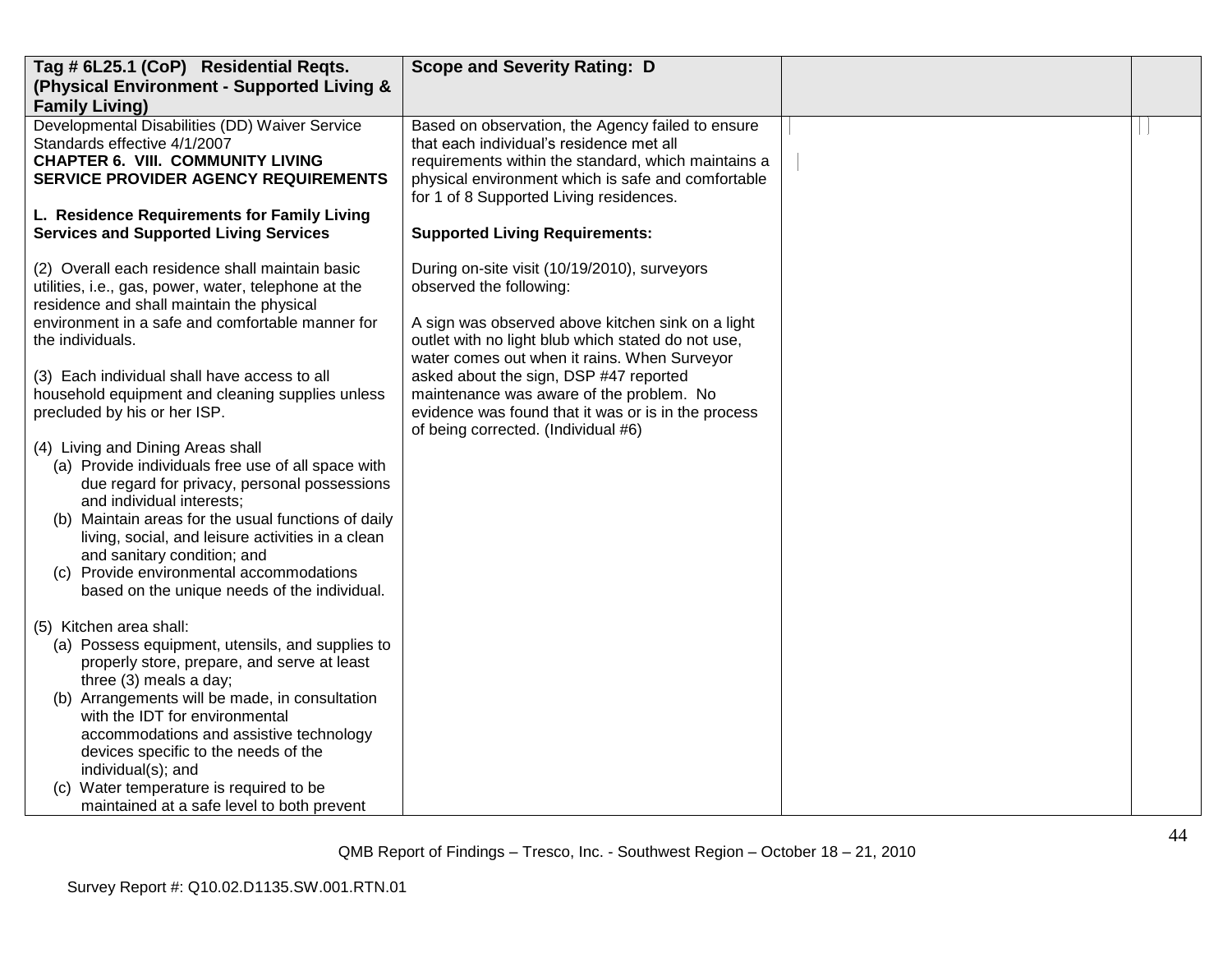| injury and ensure comfort.                                                                    |  |  |
|-----------------------------------------------------------------------------------------------|--|--|
| (6) Bedroom area shall:                                                                       |  |  |
| (a) At a maximum of two (2) individuals share,                                                |  |  |
| with mutual consent, a bedroom and each                                                       |  |  |
| individual has the right to have his or her own                                               |  |  |
| bed;                                                                                          |  |  |
| (b) All bedrooms shall have doors, which may be<br>closed for privacy                         |  |  |
| (c) Physical arrangement of bedrooms                                                          |  |  |
| compatible with the physical needs of the                                                     |  |  |
| individual; and                                                                               |  |  |
| (d) Allow individuals the right to decorate his or                                            |  |  |
| her bedroom in a style of his or her choice<br>consistent with a safe and sanitary living     |  |  |
| conditions.                                                                                   |  |  |
|                                                                                               |  |  |
| (7) Bathroom area shall provide:                                                              |  |  |
| (a) For Supported Living, a minimum of one                                                    |  |  |
| toilet and lavatory facility for every two (2)<br>individuals with Developmental Disabilities |  |  |
| living in the home;                                                                           |  |  |
| (b) Reasonable modifications or                                                               |  |  |
| accommodations, based on the physical                                                         |  |  |
| needs of the individual (i.e., shower chairs,                                                 |  |  |
| grab bars, walk in shower, raised toilets,<br>$etc.$ ):                                       |  |  |
| Toilets, tubs, showers used by the<br>(i)                                                     |  |  |
| individual(s) provide for privacy;                                                            |  |  |
| designed or adapted for the safe                                                              |  |  |
| provision of personal care; and                                                               |  |  |
| (ii) Water temperature maintained at a safe<br>level to prevent injury and ensure             |  |  |
| comfort.                                                                                      |  |  |
|                                                                                               |  |  |
|                                                                                               |  |  |
|                                                                                               |  |  |
|                                                                                               |  |  |
|                                                                                               |  |  |
|                                                                                               |  |  |
|                                                                                               |  |  |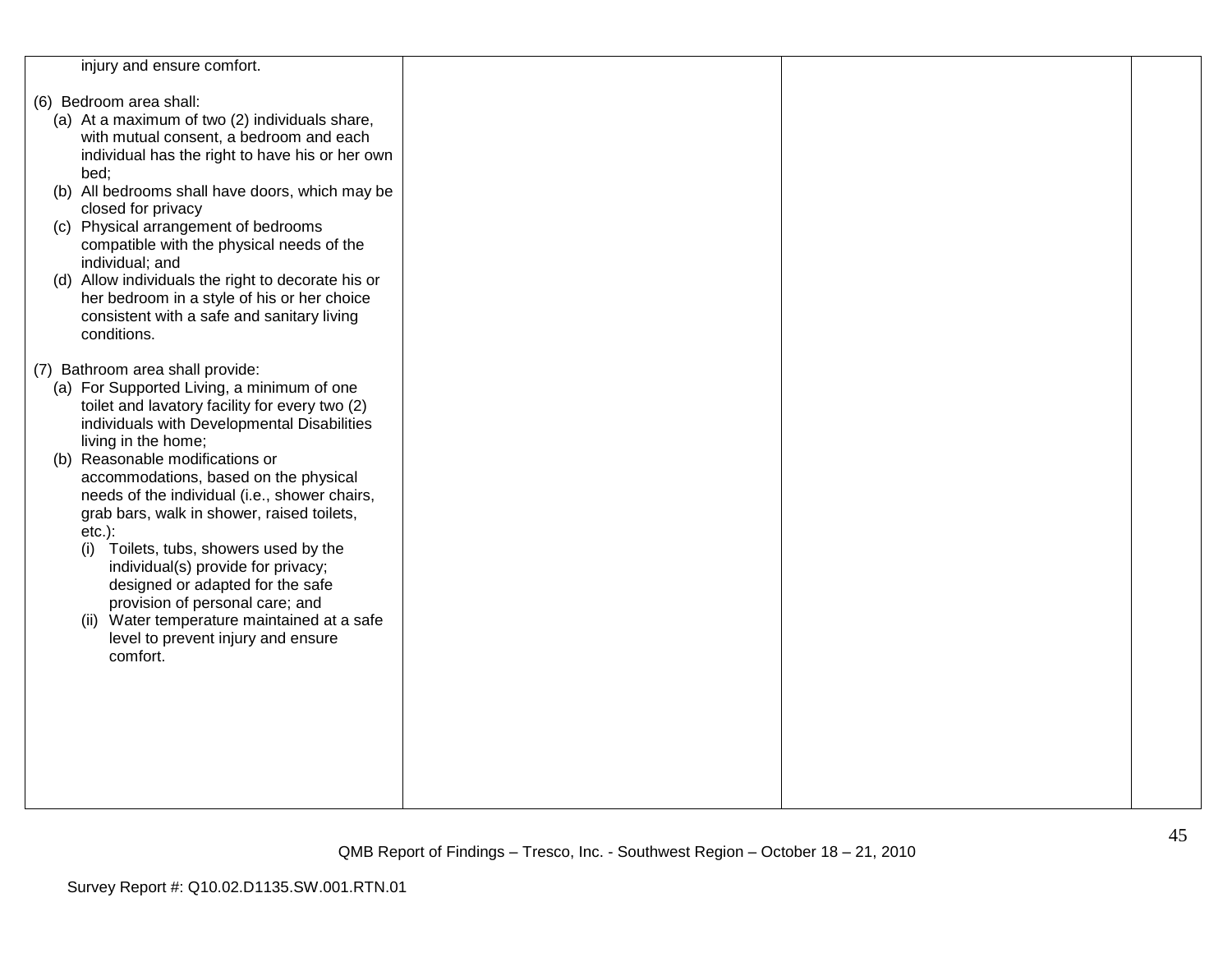# **ADDITIONAL FINDINGS: Reimbursement Deficiencies**

# **BILLING TAG #1A12**

Developmental Disabilities (DD) Waiver Service Standards effective 4/1/2007 **Chapter 1. III. PROVIDER AGENCY DOCUMENTATION OF SERVICE DELIVERY AND LOCATION**

**B. Billable Units:** The documentation of the billable time spent with an individual shall be kept on the written or electronic record that is prepared prior to a request for reimbursement from the HSD. For each unit billed, the record shall contain the following:

- (1) Date, start and end time of each service encounter or other billable service interval;
- (2) A description of what occurred during the encounter or service interval; and
- (3) The signature or authenticated name of staff providing the service.

Billing for Community Living (Supported Living & Independent Living) and Community Inclusion (Adult Habilitation, Community Access & Supported Employment) services was reviewed for 25 of 25 individuals. Progress notes and billing records supported billing activities for the months of June, July and August 2010.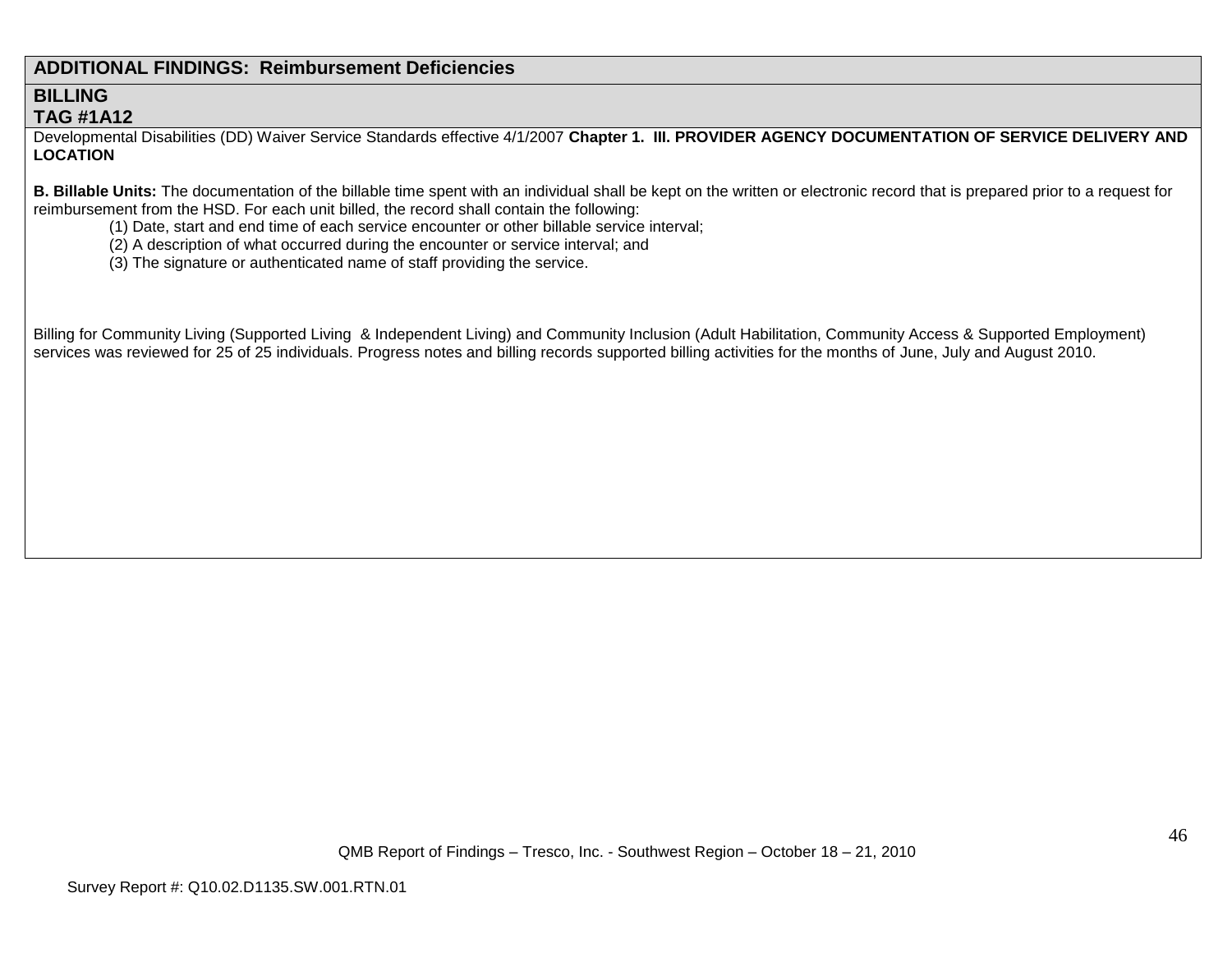Date: January 12, 2011 To: Pam Lillibridge, Executive Director

Provider: Tresco, Inc. Address: 1800 Copper Loop State/Zip: Las Cruces, NM 88001 E-mail Address: [plillibridge@trescomail.org](mailto:plillibridge@trescomail.org)

Region: Southwest Survey Date: October 18 – 21, 2010 Survey Type: Routine

RE: Request for an Informal Reconsideration of Findings

### Dear Ms. Lillibridge,

Your request for a Reconsideration of Findings was received on December 13, 2010. Your request and the supporting evidence provided have been reviewed. Based on the review of applicable standards and regulations, review of the survey process and the evidence you provided, the following determinations have been made:

### Regarding Tag # 1A09.1

Determination: The IRF committee is modifying the original finding in the report of findings. You are required to complete the remainder of your Plan of Correction as previously indicated. Based on documentation supplied, deficiencies noted in tag 1A09.1 regarding Individual #20 will be removed; the remainder of the deficiencies disputed by you were not cited under the tag 1A09-Routine Medication in the original Report of Findings, therefore can not be challenged. The remaining citations noted in this tag were not disputed. The scope and severity rating for this tag will remain "E."

### Regarding Tag # 1A20

Determination: The IRF committee is upholding the original finding in the report of findings. You are required to complete the remainder of your Plan of Correction as previously indicated. Based on the document request form specific to training, the documents needed to demonstrate trainings had occurred were requested from and signed by Maureen Gant on 10/20/10 and not received prior to the end of the survey. The remaining citations noted in tag 1A20 were not disputed. The scope and severity rating will remain "D."

### Regarding Tag # 1A26

Determination: The IRF committee is upholding the original finding in the report of findings. You are required to complete the remainder of your Plan of Correction as previously indicated. Based on documentation supplied, and the Individual Service Plan for Individual #2, the Individual was required to have a Positive Behavioral Crisis Plan. This was not an error on the part of the Survey Team, but the IDT and Tresco for not assuring the accuracy of the ISP document and its implementation. The remaining citations noted in tag were not disputed. The scope and severity rating for this tag will remain "E."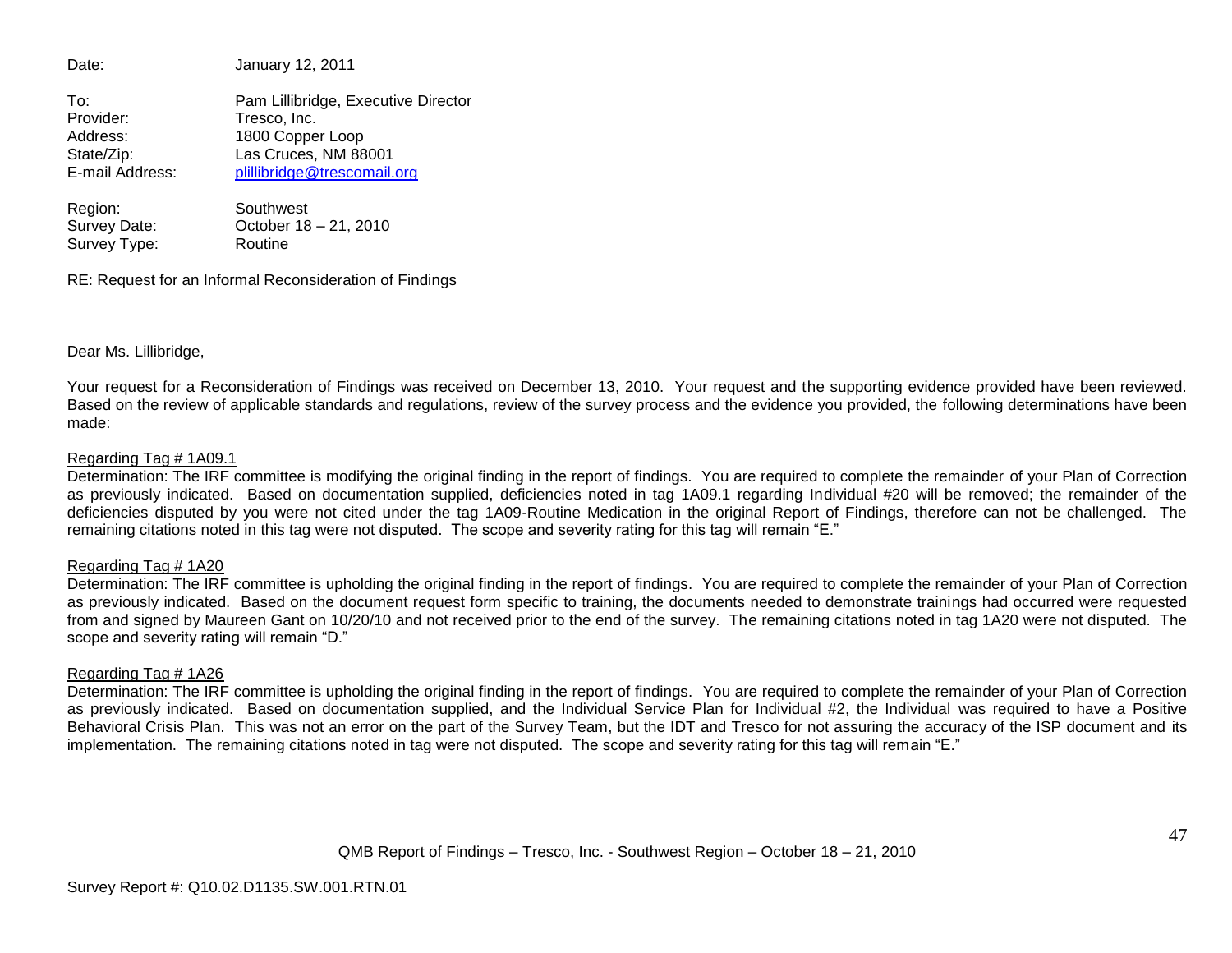### Regarding Tag # 1A27

Determination: The IRF committee is upholding the original finding in the report of findings. You are required to complete the remainder of your Plan of Correction as previously indicated. Based on the documentation the findings will remain. As instructed during the on-site survey, if Tresco has evidence the citations from the DHI/Incident Management Bureau is incorrect, they should dispute the citation with the IMB, specifically Alice Maes, IMB Chief. No evidence of IMB rescinding their determination was submitted as part of this IRF request. The remaining citations noted in tag were not disputed. The scope and severity rating for this tag will remain "E."

### Regarding Tag # 1A33

Determination: The IRF committee is removing the original finding in the report of findings. Based on documentation supplied, deficiencies noted in tag 1A33 regarding separation of medications will be removed.

### Regarding Tag # 5I02

Determination: The IRF committee is upholding the original finding in the report of findings. You are required to complete the remainder of your Plan of Correction as previously indicated. Based on the Individual interview conducted the *opinion* of the Individual served is, "staff is different too often," not whether staffing patterns are deficient. This committee suggests you speak to the Individual and determine if the staffing patterns or staff turnover in their home is a problem. The scope and severity rating for this tag will remain "A."

### Regarding Tag # 6L04

Determination: The IRF committee is upholding the original finding in the report of findings. You are required to complete the remainder of your Plan of Correction as previously indicated. Based on the Individual interview conducted the *opinion* of the Individual served is, "…I live in the projects." This committee suggests you speak to the Individual and determine if the Individual feels safe in their current living situation and determine the appropriateness of a change in living situations with the Individual and their IDT if the Individual served feel they live in an unsafe environment. The scope and severity rating for this tag will remain "D."

### Regarding Tag # 6L14

Determination: The IRF committee is upholding the original finding in the report of findings. You are required to complete the remainder of your Plan of Correction as previously indicated. Based on documentation supplied the Residential Interview and Case File Review Tool, the documents were requested from and signed by J. Marquez on 10/19/10 at 4:00 PM and not received prior to the end of the survey. The remaining citations noted in tag 6L14 were not disputed. The scope and severity rating will remain "E."

This concludes the Informal Reconsideration of Finding process. The IRF process is separate and apart from the Informal Dispute Resolution process or the Medicaid Fair Hearing process when DOH sanctions are imposed on a provider.

Thank you. Respectfully,